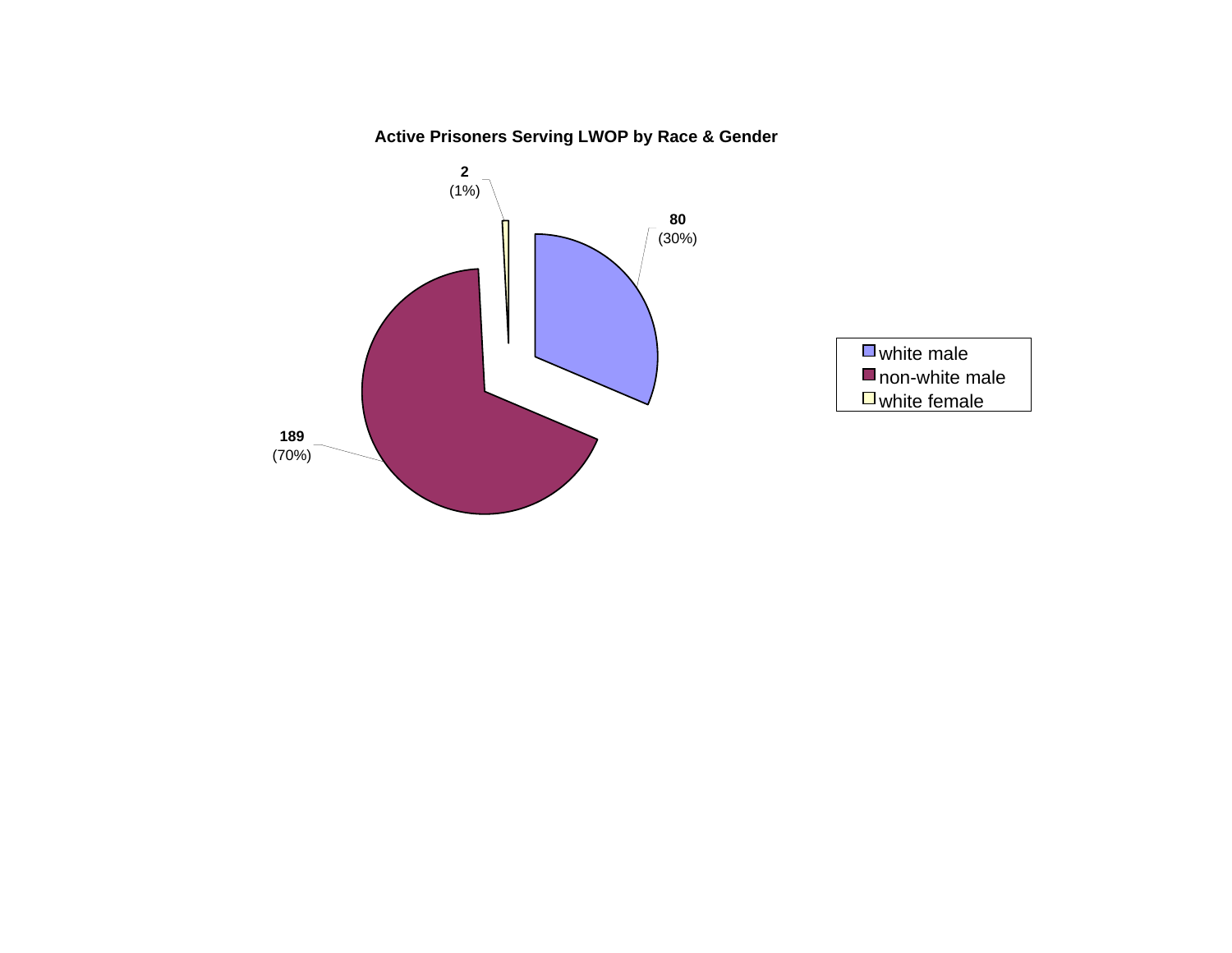

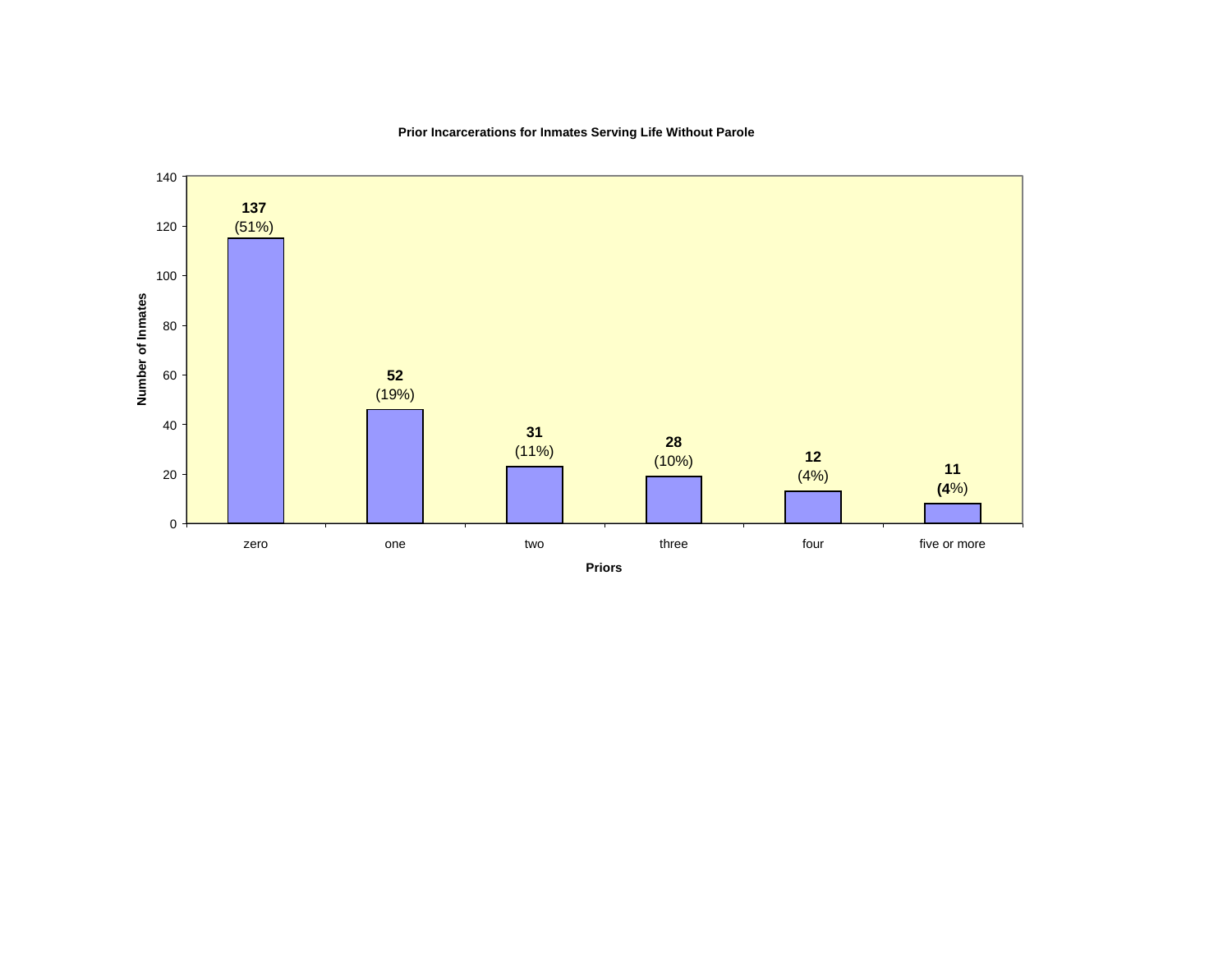# **Active Inmates Serving LWOP by Crime Type**

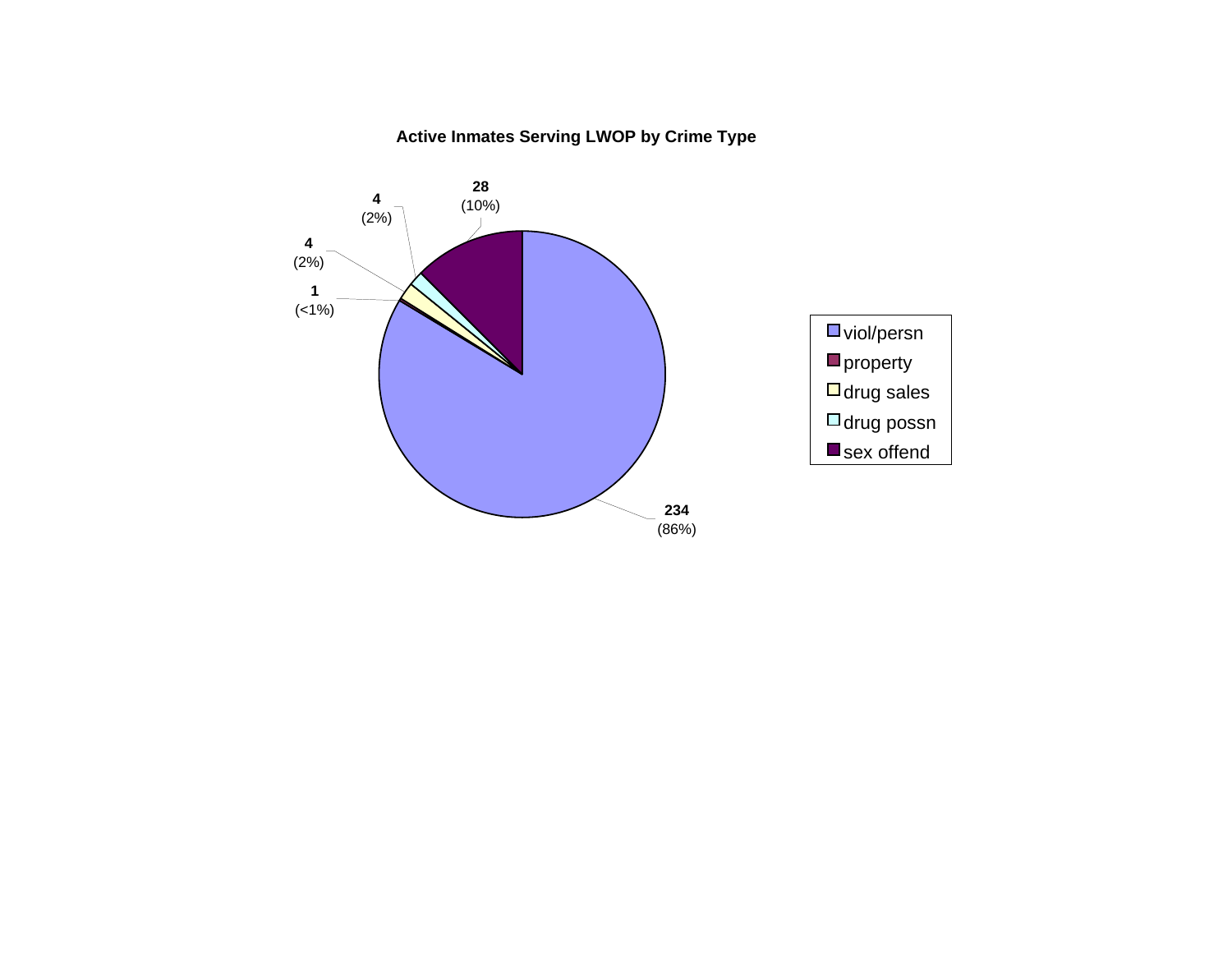Georgia Department of Corrections Page 1 Run 03/26/02 Office of Planning and Analysis

#### Inmate statistical profile

TABLE OF CONTENTS FOR ACTIVE PRISONERS EXCLUDING JAIL

Title PAGE ----- ---- RACE AND SEX............................ 2 Culture Fair IQ Scores.................. 3 Self-Rpt Socioeconomic Class............ 4 Self-Rpt Environment To Age 16.......... 5 Self-Rpt Education Level................ 6 Functional Reading Level (WRAT Scores).. 7 Functional Math Level (WRAT Scores)..... 8 Functional Spelling Level (WRAT Scores). 9 Self-Rpt Guardian Status To Age 16......10 Self-Rpt Employment Status Before Prison11 Self-Rpt Marital Status At Admission....12 Self-Rpt Number Of Children At Admission13 Self-Rpt Religious Affiliation..........14 Self-Rpt Family Behavior Patterns \*.....15 Inmate Diagnostic Behavior Problem \*....16 Physical Profile (General Condition)....17 Security Status...........................18 Number Of Sentences.....................19 Number Of Disciplinaries................20 Number Of Escapes........................21 Number Of Prior Georgia Incarcerations \*22 Number Of Transfers.....................23 County Of Conviction....................24 Circ Of Conviction......................27 Home County.............................29 Prison Sentence In Years.................32 Probation To Follow Prison..............33Admission Type............................34 Release Type..............................35 Inst By Group..............................36 Institution.............................37 Misdemeanors And Felonies...............38 Crimes By Group.............................39 Most Serious Offense....................40 Most Serious Crime Type.................41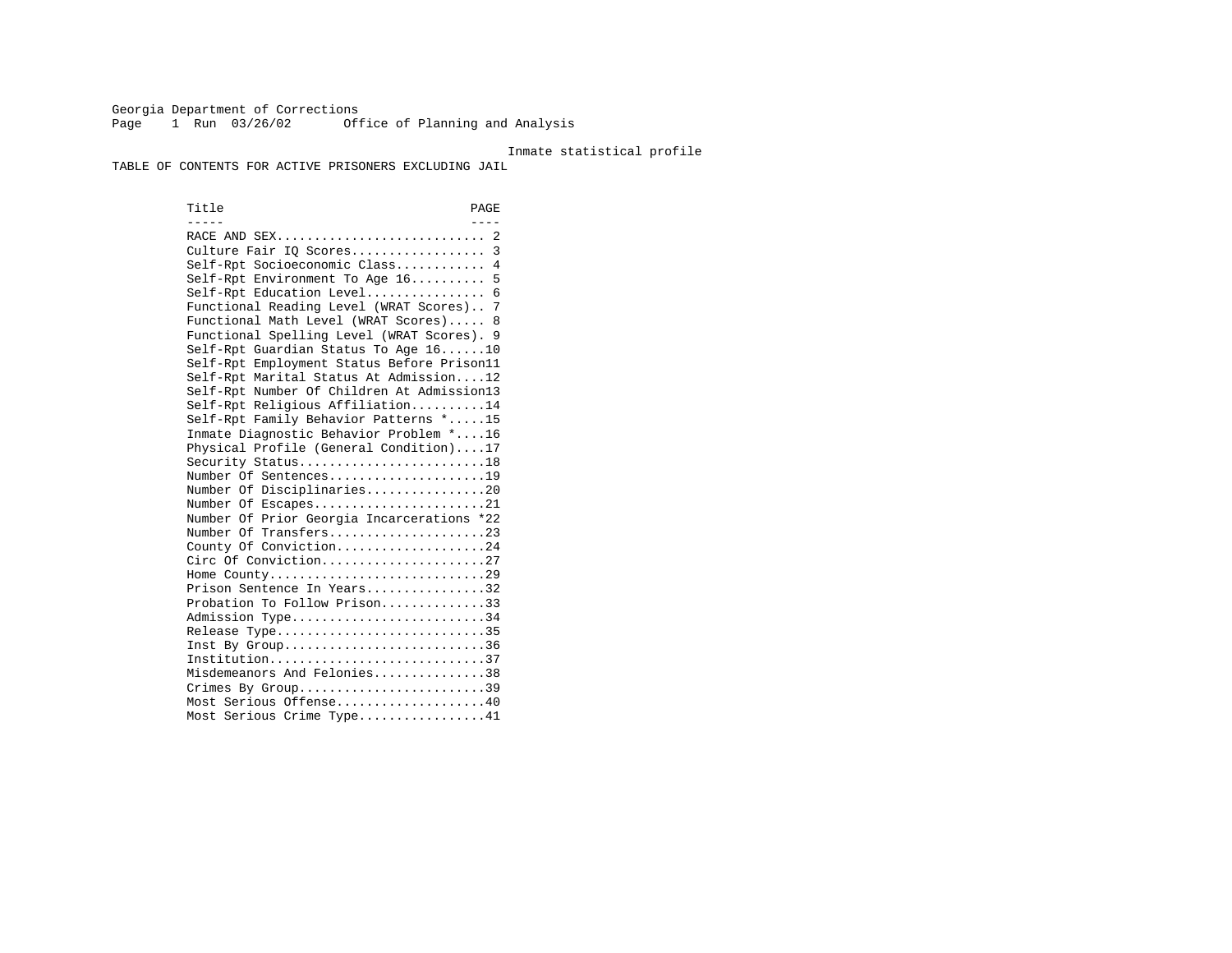## Georgia Department of Corrections<br>2 Run 03/26/02 Office of Planning and Analysis Page 2 Run 03/26/02 Office of Planning and Analysis

## Inmate statistical profile

Sample: ACTIVE PRISONERS EXCLUDING JAIL **Requestor:** Statistics Active inmates 03/26/2002

RACE AND SEX by current age & sex

|                  |                    |                             | M E N            |                      |                     |                  |                             | W O M E N                  |                            |                  |                          |
|------------------|--------------------|-----------------------------|------------------|----------------------|---------------------|------------------|-----------------------------|----------------------------|----------------------------|------------------|--------------------------|
| RACE AND SEX     | Age<br>$ 00 - 21 $ | Age<br>$ 22-39 $            | Age<br>$ 40-54 $ | Age<br>$ 55-99$      | Men<br>ႜ<br>% Total | Age<br>$ 00-21 $ | Age<br>$ 22-39 $            | Age<br>$ 40-54 $           | Age<br>$8 55-99$           | Women<br>% Total | Grand<br>%   Total<br>နွ |
| WHITE MALE       | 0<br>0             | 42<br>28                    | 29<br>31         | 9<br>47              | 80<br>30            | 0<br>0           | 0                           | 0                          |                            | 0                | 80<br>30                 |
| NON WHITE MALE   | 6 100              | 72<br>108                   | 65<br>69         | 10<br>53             | 189<br>70           | $\mathbf 0$<br>0 | $\mathbf 0$<br>$\mathbf{0}$ | 0<br>0                     | $\mathbf 0$<br>0           | 0<br>0           | 189<br>70                |
| WHITE FEMALE     | $\mathbf 0$<br>0   | $\Omega$<br>0               | $\mathbf 0$<br>0 | $\Omega$<br>$\Omega$ | $\Omega$<br>0       | $\mathbf 0$<br>0 | 2 100                       | $\mathbf{0}$               | $\mathbf 0$<br>0           | 2 100            | $\overline{2}$<br>1      |
| NON WHITE FEMALE | 0<br>0             | $\mathbf 0$<br>$\mathsf{O}$ | 0<br>0           | $\mathbf 0$<br> 0    | 0<br>0              | 0<br>$\mathbf 0$ | 0<br>$\mathbf{0}$           | $\mathbf 0$<br>$\mathbf 0$ | $\mathbf 0$<br>0           | 0<br>0           | $\mathbf{0}$<br>$\Omega$ |
| Total reported   | 6 100              | 150<br>100                  | 94 100           | 19 100               | 269 100             | $\mathbf 0$<br>0 | 2 100                       | $\mathbf{0}$               | $\Omega$<br>0 <sup>1</sup> | 2 100            | 271 100                  |
| Percent reported | 100.0              | 100.0                       | 100.0            | 100.0                | 100.0               | $\cdot$ 0        | 100.0                       | $\cdot$ 0                  | .0'                        | 100.0            | 100.0                    |
| NOT REPORTED     | 0                  | $\mathbf 0$                 | $\mathbf 0$      | $\mathbf 0$          | 0                   | $\mathbf 0$      | $\mathbf 0$                 | $\mathbf 0$                | $\Omega$                   | $\mathbf 0$      | 0                        |
| Total            | 6                  | 150                         | 94               | 19                   | 269                 | $\mathbf 0$      | 2                           | 0                          | 0                          | 2                | 271                      |
|                  |                    |                             |                  |                      |                     |                  |                             |                            |                            |                  |                          |
|                  |                    |                             |                  |                      |                     |                  |                             |                            |                            |                  |                          |
| AVERAGE AGE      | 19.83              | 30.63                       | 45.68            | 60.74                | 37.78               | .00              | 31.50                       | .00                        | .00                        | 31.50            | 37.73                    |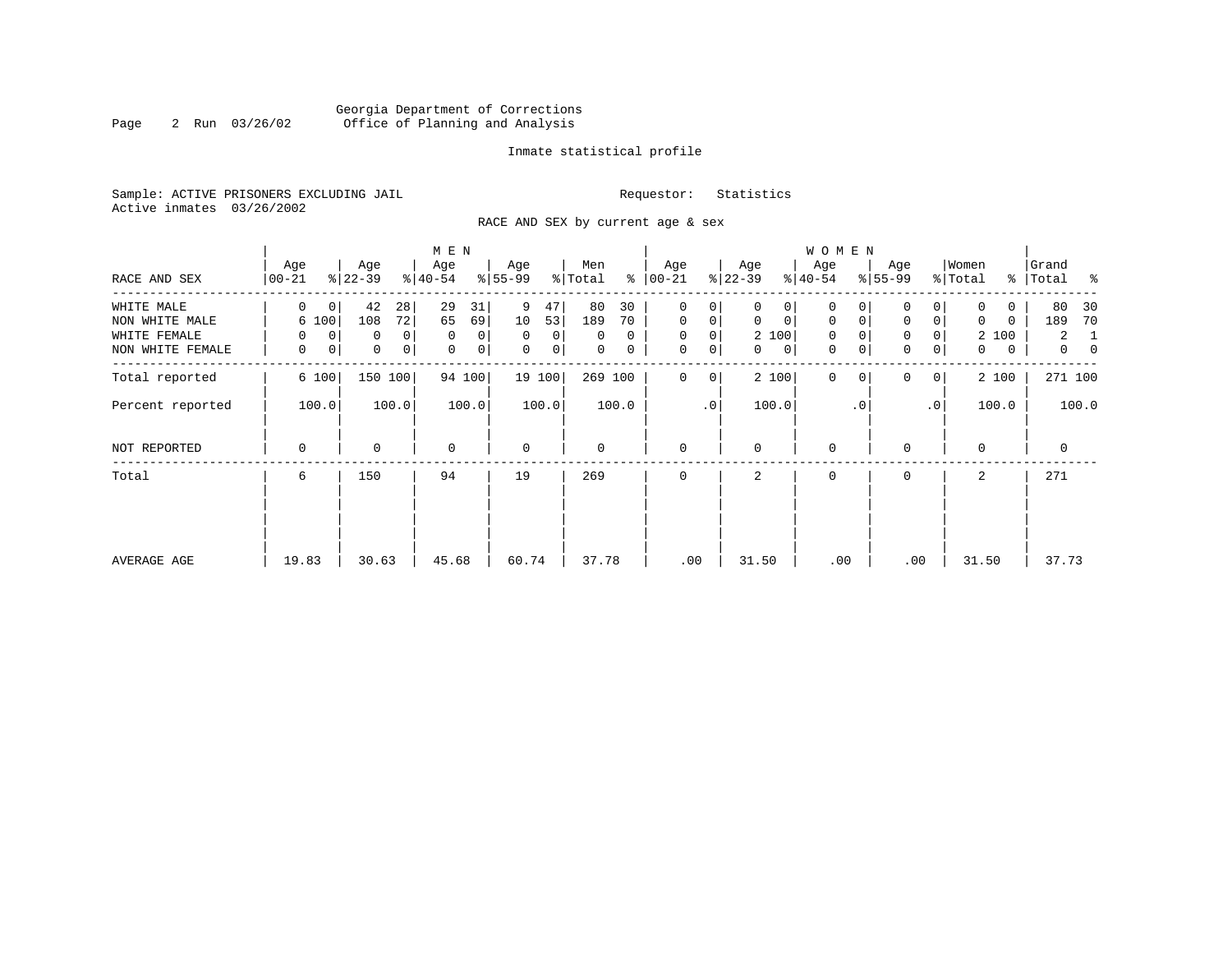## Georgia Department of Corrections Page 3 Run 03/26/02 Office of Planning and Analysis

## Inmate statistical profile

Sample: ACTIVE PRISONERS EXCLUDING JAIL **Requestor:** Statistics Active inmates 03/26/2002

Culture Fair IQ Scores by current age & sex

|                           |                  |                     | M E N               |                  |                      |                                       |                            | W O M E N                            |                                         |                                   |                                 |
|---------------------------|------------------|---------------------|---------------------|------------------|----------------------|---------------------------------------|----------------------------|--------------------------------------|-----------------------------------------|-----------------------------------|---------------------------------|
| IQ Score                  | Age<br>$00 - 21$ | Age<br>$ 22-39 $    | Age<br>$8 40-54$    | Age<br>$8 55-99$ | Men<br>ి<br>% Total  | Age<br>$ 00 - 21 $                    | Age<br>$ 22-39 $           | Age<br>$ 40-54 $                     | Age<br>$8 55-99$                        | Women<br>% Total<br>$\frac{8}{6}$ | Grand<br>Total<br>$\sim$ $\sim$ |
| LESS THAN 70<br>70 AND UP | 0<br>0<br>6 100  | 5<br>4<br>133<br>96 | 9<br>11<br>75<br>89 | 0<br>0<br>16 100 | 14<br>6<br>230<br>94 | 0<br>0<br>$\mathsf{O}$<br>$\mathbf 0$ | $\mathbf{0}$<br>0<br>2 100 | 0<br>0<br>$\mathbf 0$<br>$\mathbf 0$ | 0<br>0<br>0 <sup>1</sup><br>$\mathbf 0$ | $\Omega$<br>0<br>2 100            | 14 6<br>232 94                  |
| Total reported            | 6 100            | 138 100             | 84 100              | 16 100           | 244 100              | $\mathbf 0$<br>0                      | 2 100                      | $\mathbf 0$<br>0                     | 0<br>0 <sup>1</sup>                     | 2 100                             | 246 100                         |
| Percent reported          | 100.0            | 92.0                | 89.4                | 84.2             | 90.7                 | $\cdot$ 0                             | 100.0                      | $\cdot$ 0                            | $\cdot$ 0                               | 100.0                             | 90.8                            |
| NOT REPORTED              | 0                | 12                  | 10                  | 3                | 25                   | $\mathbf{0}$                          | $\mathbf 0$                | $\mathbf 0$                          | $\mathbf 0$                             | $\mathbf 0$                       | 25                              |
| Total                     | 6                | 150                 | 94                  | 19               | 269                  | $\mathbf 0$                           | 2                          | 0                                    | 0                                       | 2                                 | 271                             |
|                           |                  |                     |                     |                  |                      |                                       |                            |                                      |                                         |                                   |                                 |
|                           |                  |                     |                     |                  |                      |                                       |                            |                                      |                                         |                                   |                                 |
| AVERAGE IQ                | 107.67           | 100.38              | 96.10               | 95.56            | 98.77                | .00                                   | 107.00                     | .00                                  | .00                                     | 107.00                            | 98.84                           |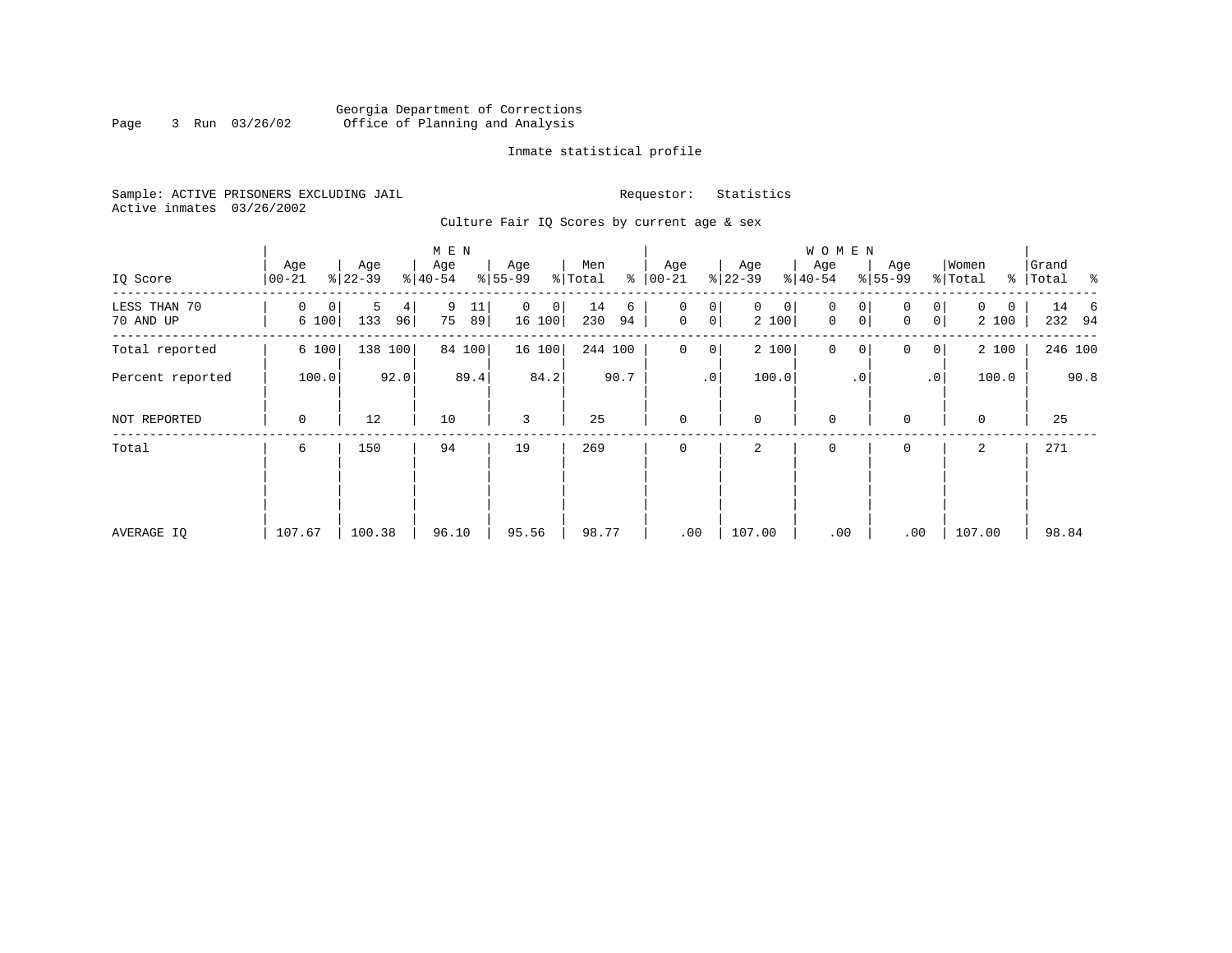## Georgia Department of Corrections<br>4 Run 03/26/02 Office of Planning and Analysis Page 4 Run 03/26/02 Office of Planning and Analysis

## Inmate statistical profile

Sample: ACTIVE PRISONERS EXCLUDING JAIL **Requestor:** Statistics Active inmates 03/26/2002

Self-Rpt Socioeconomic Class by current age & sex

|                     |          |       |           |                | M E N     |                |             |             |         |      |             |                 |              |             | <b>WOMEN</b> |             |             |                |              |       |           |         |
|---------------------|----------|-------|-----------|----------------|-----------|----------------|-------------|-------------|---------|------|-------------|-----------------|--------------|-------------|--------------|-------------|-------------|----------------|--------------|-------|-----------|---------|
|                     | Age      |       | Age       |                | Age       |                | Age         |             | Men     |      | Age         |                 | Age          |             | Age          |             | Age         |                | Women        |       | Grand     |         |
| Socioeconomic Class | $ 00-21$ |       | $ 22-39 $ |                | $8 40-54$ |                | $8 55-99$   |             | % Total | ႜ    | $00 - 21$   |                 | $ 22-39 $    |             | $ 40-54 $    |             | $8155 - 99$ |                | % Total      |       | %   Total | ႜ       |
| WELFARE             | $\Omega$ | 0     | 8         | 5              |           | 3              | 0           | 0           | 11      | 4    | 0           | 0               | 0            | 0           | $\mathbf 0$  | 0           | 0           | 0              | $\Omega$     | 0     |           |         |
| OCC EMPLOY          | 2        | 40    | 7         | 5 <sup>1</sup> | 4         | 4              | $\mathbf 0$ | $\mathbf 0$ | 13      | 5    | $\mathbf 0$ | $\mathbf 0$     | $\mathbf 0$  | $\mathbf 0$ | $\mathbf 0$  | $\mathbf 0$ | 0           | $\Omega$       | $\mathbf{0}$ | 0     | 13        | .5      |
| MINIMUM STD         |          | 60    | 84        | 57             | 48        | 52             | 11          | 61          | 146     | 56   |             | 0               | $\mathbf{0}$ | 0           | 0            | 0           | 0           |                | 0            | 0     | 146       | - 55    |
| MIDDLE              | 0        | 0     | 46        | 31             | 35        | 38             | 7           | 39          | 88      | 34   | $\mathbf 0$ | $\mathbf 0$     |              | 50          | $\mathbf 0$  | $\mathbf 0$ | 0           |                |              | 50    | 89        | 34      |
| OTHER               | 0        | 0     | 2         | $\mathbf{1}$   | 2         | 2 <sub>1</sub> | 0           | 0           | 4       | 2    | 0           | 0               |              | 50          | $\mathbf 0$  | 0           | 0           | $\mathbf 0$    |              | 50    |           | 2<br>5  |
| Total reported      |          | 5 100 | 147       | 100            |           | 92 100         |             | 18 100      | 262 100 |      | 0           | 0               |              | 2 100       | $\mathbf 0$  | 0           | 0           | $\overline{0}$ |              | 2 100 |           | 264 100 |
| Percent reported    |          | 83.3  |           | 98.0           |           | 97.9           |             | 94.7        |         | 97.4 |             | .0 <sup>1</sup> |              | 100.0       |              | . 0         |             | .0             |              | 100.0 |           | 97.4    |
| NOT RPTD            |          |       | 3         |                | 2         |                |             |             |         |      | $\mathbf 0$ |                 | 0            |             | $\mathbf 0$  |             | $\Omega$    |                | $\Omega$     |       |           |         |
| Total               | 6        |       | 150       |                | 94        |                | 19          |             | 269     |      | 0           |                 | 2            |             | 0            |             | 0           |                | 2            |       | 271       |         |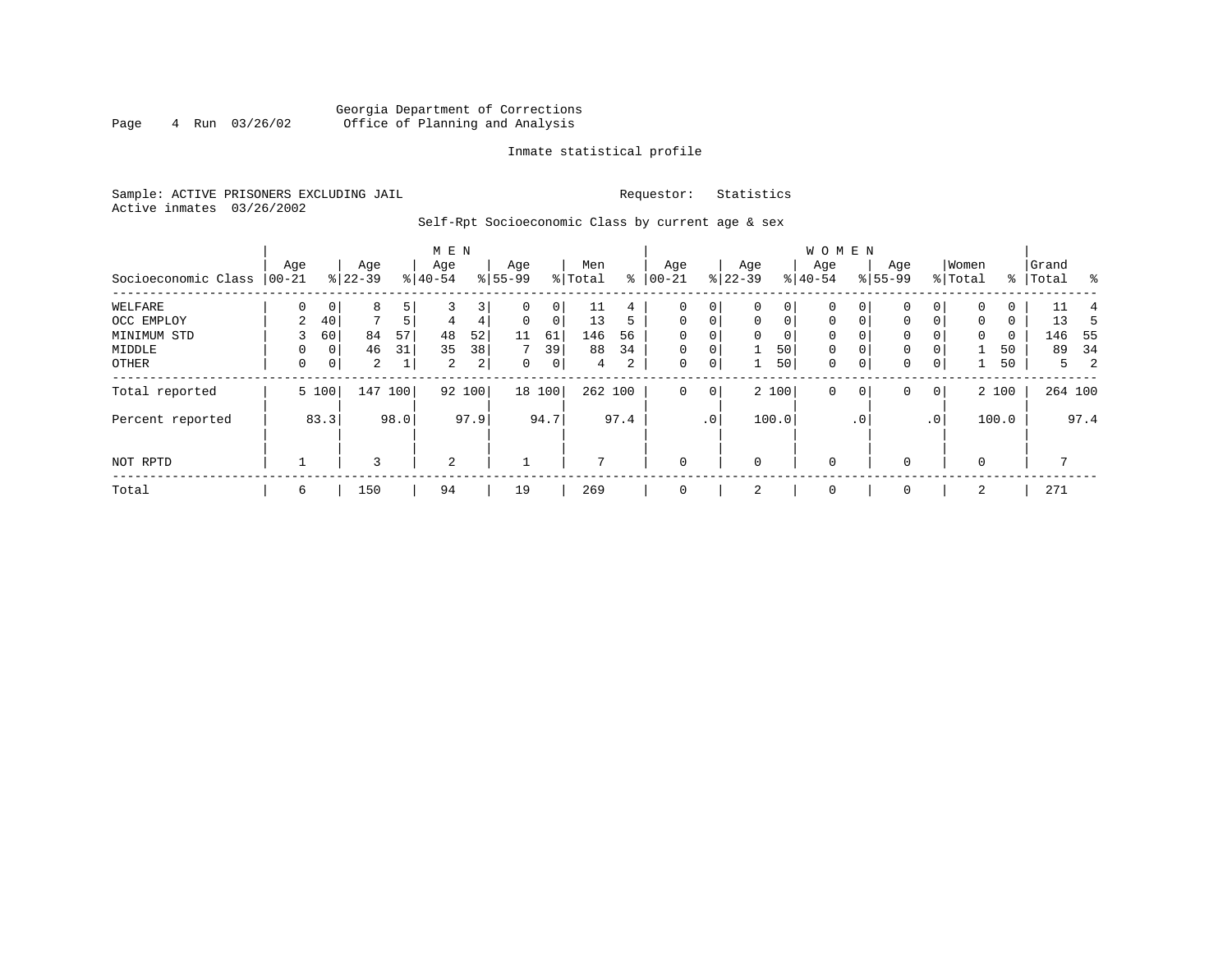## Georgia Department of Corrections Page 5 Run 03/26/02 Office of Planning and Analysis

## Inmate statistical profile

Sample: ACTIVE PRISONERS EXCLUDING JAIL **Requestor:** Statistics Active inmates 03/26/2002

Self-Rpt Environment To Age 16 by current age & sex

|                  |                   |       |                  |         | M E N            |        |                 |       |                |      |                   |             |                  |          | <b>WOMEN</b>     |           |                    |                 |                  |       |                |             |
|------------------|-------------------|-------|------------------|---------|------------------|--------|-----------------|-------|----------------|------|-------------------|-------------|------------------|----------|------------------|-----------|--------------------|-----------------|------------------|-------|----------------|-------------|
| Environment      | Age<br>$ 00 - 21$ |       | Age<br>$8 22-39$ |         | Age<br>$8 40-54$ |        | Age<br>$ 55-99$ |       | Men<br>% Total | နွ   | Age<br>$ 00 - 21$ |             | Age<br>$ 22-39 $ |          | Age<br>$8 40-54$ |           | Age<br>$8155 - 99$ |                 | Women<br>% Total | ႜၟ    | Grand<br>Total | ႜ           |
| RURAL/FARM       | 0                 | 0     | 0                | 0       | 3                | 3      | 3               | 16    | 6              | 2    | 0                 | 0           | $\Omega$         | 0        | 0                |           | 0                  | 0               | 0                | 0     | 6              |             |
| RURAL/NFARM      | $\Omega$          | 0     | 9                | 6       | 8                | 9      |                 | 5     | 18             | ⇁    | $\mathbf 0$       | 0           |                  | 50       | $\mathbf 0$      | $\Omega$  | $\Omega$           | 0               |                  | 50    | 19             |             |
| S.M.S.A          | 2                 | 33    | 63               | 43      | 31               | 34     | 7               | 37    | 103            | 39   | $\mathbf 0$       | 0           | 0                | 0        | 0                |           | 0                  | 0               | 0                | 0     | 103            | 39          |
| URBAN            |                   | 17    | 27               | 18      | 14               | 15     | 2               | 11    | 44             | 17   | $\mathbf 0$       | 0           | $\Omega$         | $\Omega$ | $\mathbf 0$      |           | 0                  | 0               | 0                | 0     | 44             | 17          |
| SMALL TOWN       | 3                 | 50    | 46               | 32      | 36               | 39     | 6               | 32    | 91             | 35   | $\mathbf 0$       | 0           |                  | 50       | 0                |           | 0                  | 0               |                  | 50    | 92             | 35          |
| OTHER            | 0                 | 0     |                  | 1       | $\mathbf 0$      | 0      | $\Omega$        | 0     |                | 0    | $\mathbf 0$       | 0           | 0                | 0        | 0                |           | 0                  | 0               | 0                | 0     |                | $\mathbf 0$ |
| Total reported   |                   | 6 100 |                  | 146 100 |                  | 92 100 | 19              | 100   | 263 100        |      | $\mathbf 0$       | $\mathbf 0$ |                  | 2 100    | $\mathbf 0$      | 0         | 0                  | 0               |                  | 2 100 |                | 265 100     |
| Percent reported |                   | 100.0 |                  | 97.3    |                  | 97.9   |                 | 100.0 |                | 97.8 |                   | $\cdot$ 0   |                  | 100.0    |                  | $\cdot$ 0 |                    | .0 <sup>1</sup> |                  | 100.0 |                | 97.8        |
| NOT RPTD         | $\mathbf 0$       |       | 4                |         | 2                |        | $\mathbf 0$     |       | 6              |      | $\mathbf 0$       |             | $\Omega$         |          | $\mathbf 0$      |           | $\Omega$           |                 | 0                |       | 6              |             |
| Total            | 6                 |       | 150              |         | 94               |        | 19              |       | 269            |      | $\mathbf 0$       |             | 2                |          | 0                |           | $\mathbf 0$        |                 | 2                |       | 271            |             |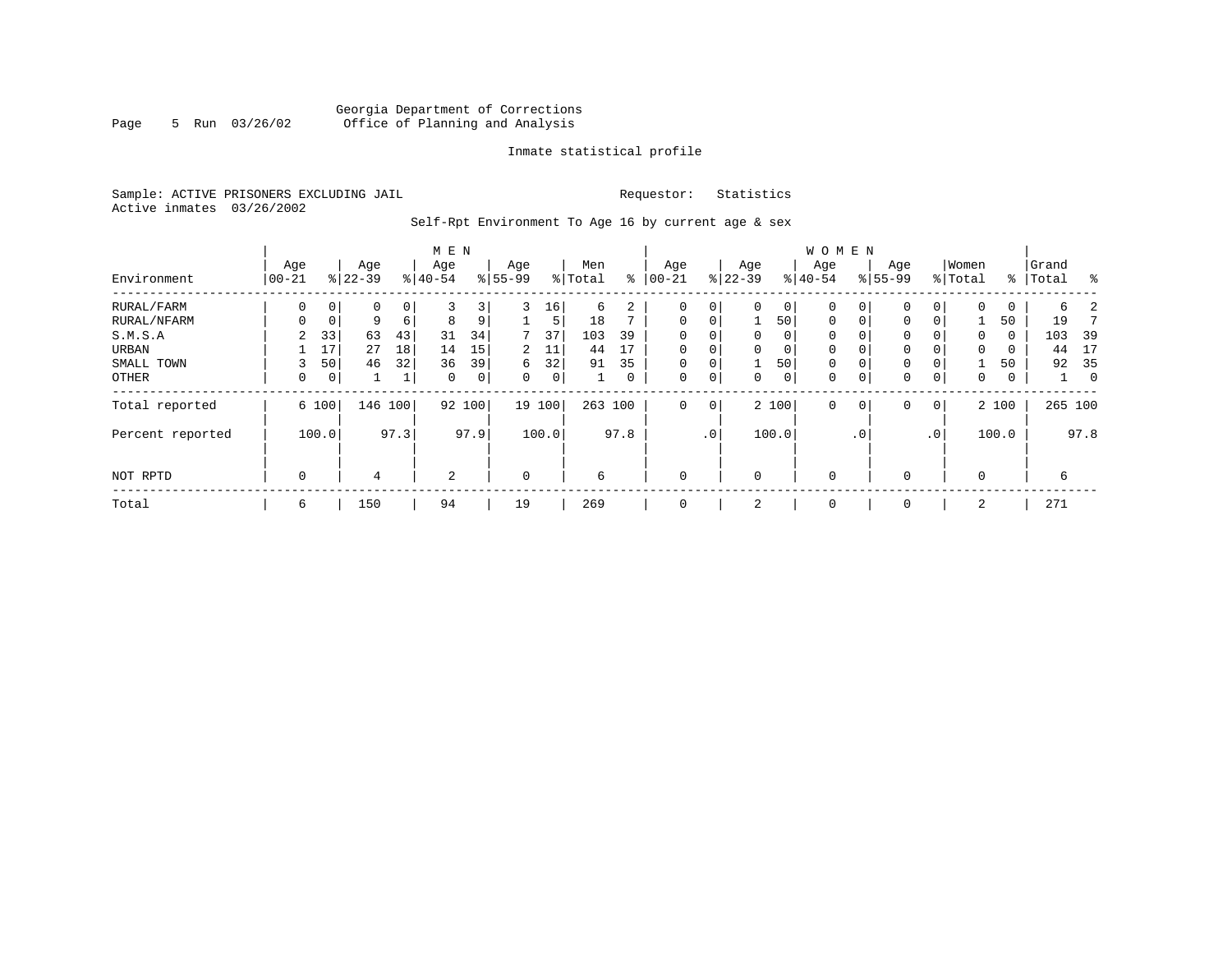## Georgia Department of Corrections Page 6 Run 03/26/02 Office of Planning and Analysis

## Inmate statistical profile

Sample: ACTIVE PRISONERS EXCLUDING JAIL **Requestor:** Statistics Active inmates 03/26/2002

Self-Rpt Education Level by current age & sex

|                     |                  |             | M E N            |         |                  |        |                 |        |                |      |                   |    | WOMEN            |          |                  |          |                  |           |                  |       |                    |         |
|---------------------|------------------|-------------|------------------|---------|------------------|--------|-----------------|--------|----------------|------|-------------------|----|------------------|----------|------------------|----------|------------------|-----------|------------------|-------|--------------------|---------|
| Education Level     | Age<br>$00 - 21$ |             | Age<br>$ 22-39 $ |         | Age<br>$ 40-54 $ |        | Aqe<br>$ 55-99$ |        | Men<br>% Total | ⊱    | Age<br>$ 00 - 21$ |    | Age<br>$ 22-39 $ |          | Age<br>$ 40-54 $ |          | Age<br>$8 55-99$ |           | Women<br>% Total |       | Grand<br>%   Total | ႜ       |
|                     |                  |             |                  |         |                  |        |                 |        |                |      |                   |    |                  |          |                  |          |                  |           |                  |       |                    |         |
| LESS THAN GRADE 7   | $\Omega$         | 0           | 5                | 3       |                  | 4      | 2               | 11     | 11             |      | O                 | 0  | $\Omega$         | 0        | $\mathbf 0$      | O        | 0                |           |                  |       | 11                 |         |
| GRADE 7             |                  | 17          | 4                | 3       |                  | 8      |                 | 5      | 13             | 5    | $\Omega$          | 0  | 0                | 0        | 0                | 0        | 0                |           |                  | 0     | 13                 | -5      |
| GRADE 8             |                  | 17          | 19               | 13      |                  |        | 5.              | 26     | 29             | 11   | $\Omega$          |    | $\Omega$         | 0        | $\Omega$         |          | $\Omega$         |           |                  | 0     | 29                 | -11     |
| GRADE 9             |                  | 0           | 20               | 13      | 14               | 15     |                 | 5      | 35             | 13   |                   |    | $\Omega$         | 0        | 0                | O        | 0                |           | <sup>0</sup>     | U     | 35                 | 13      |
| GRADE 10            | 2                | 33          | 39               | 26      | 18               | 20     |                 | 5      | 60             | 23   | $\Omega$          | 0  | $\Omega$         | $\Omega$ | $\mathbf 0$      | O        | 0                |           | $\Omega$         |       | 60                 | 22      |
| GRADE 11            | $\Omega$         | $\mathbf 0$ | 22               | 15      | 7                | 8      | 3               | 16     | 32             | 12   | $\Omega$          |    | 2 100            |          | 0                |          | $\Omega$         |           | 2                | 100   | 34                 | 13      |
| GRADE 12            |                  | 33          | 25               | 17      | 11               | 12     |                 | 5      | 39             | 15   | $\Omega$          | 0  | $\Omega$         | 0        | 0                | $\Omega$ | 0                |           | 0                | 0     | 39                 | 15      |
| MORE THAN GRADE 12  | 0                | 0           | 15               | 10      | 27               | 29     | 5               | 26     | 47             | 18   | 0                 | 0  | 0                | 0        | 0                | 0        | 0                | 0         | 0                | 0     | 47                 | 18      |
| Total reported      |                  | 6 100       |                  | 149 100 |                  | 92 100 |                 | 19 100 | 266 100        |      | $\Omega$          | 0  | 2 100            |          | $\mathbf{0}$     | $\Omega$ | 0                | 0         |                  | 2 100 |                    | 268 100 |
| Percent reported    |                  | 100.0       |                  | 99.3    |                  | 97.9   |                 | 100.0  |                | 98.9 |                   | .0 | 100.0            |          |                  | . 0      |                  | $\cdot$ 0 |                  | 100.0 |                    | 98.9    |
| NOT REPORTED        | $\Omega$         |             |                  |         | 2                |        | $\Omega$        |        | 3              |      | $\Omega$          |    | $\Omega$         |          | $\mathbf 0$      |          | $\Omega$         |           | $\Omega$         |       |                    | 3       |
| Total               | 6                |             | 150              |         | 94               |        | 19              |        | 269            |      | $\Omega$          |    | 2                |          | 0                |          | $\Omega$         |           | 2                |       | 271                |         |
|                     |                  |             |                  |         |                  |        |                 |        |                |      |                   |    |                  |          |                  |          |                  |           |                  |       |                    |         |
| AVG EDUCATION LEVEL | 9.83             |             | 11.03            |         | 12.29            |        | 11.37           |        | 11.46          |      | .00               |    | 11.00            |          | .00              |          | .00              |           | 11.00            |       | 11.46              |         |

\* NOTE: THE FIELD LABLED "LESS THAN GRADE 7" WAS CORRECTED IN MARCH 1989: MISSING DATA FOR INMATES STILL IN DIAGNOSTICS NOW HAS BEEN REMOVED FROM THIS FIELD AND IDENTIFIED AS "NOT REPORTED" INFORMATION.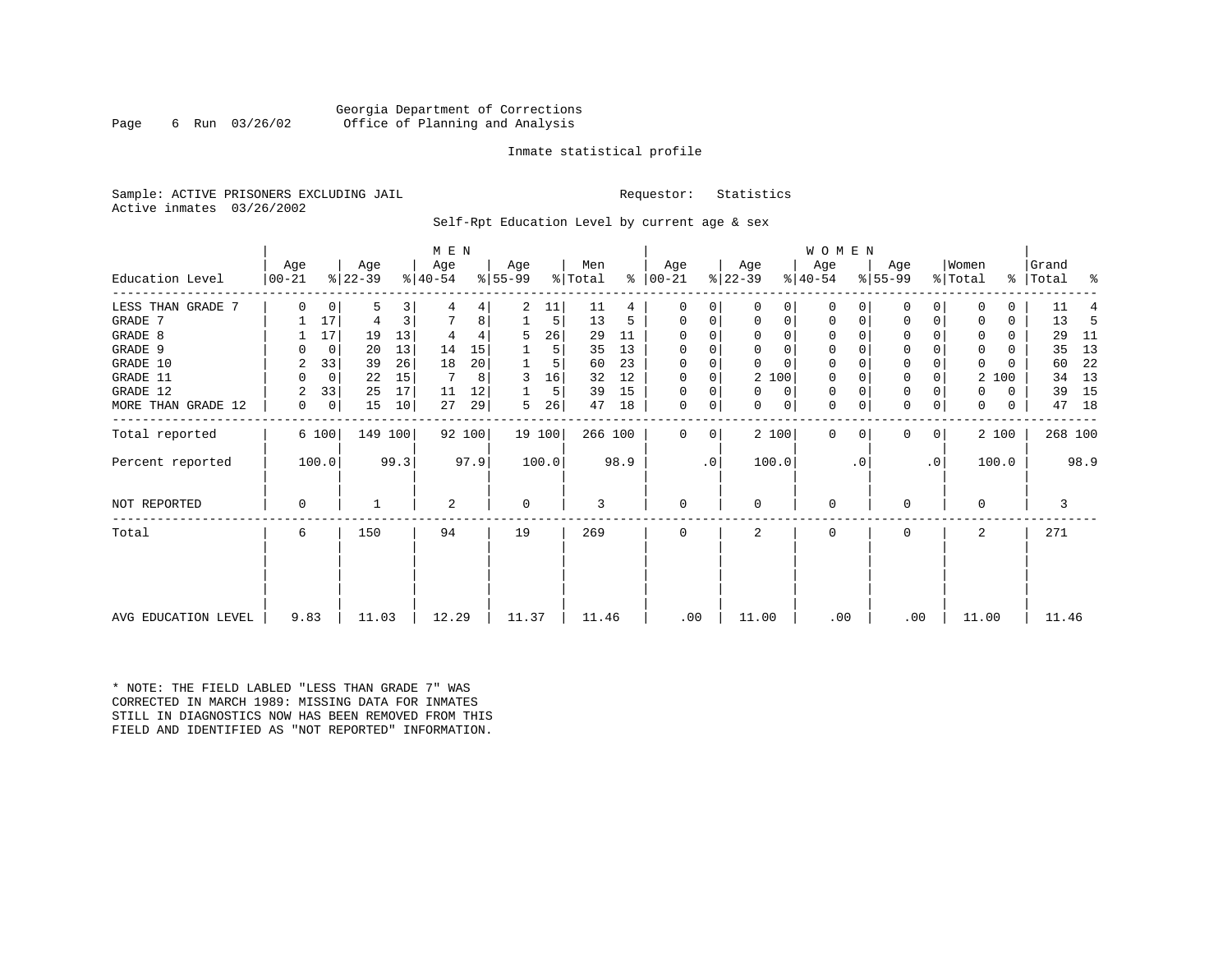## Georgia Department of Corrections Page 7 Run 03/26/02 Office of Planning and Analysis

## Inmate statistical profile

Sample: ACTIVE PRISONERS EXCLUDING JAIL **Requestor:** Statistics Active inmates 03/26/2002

Functional Reading Level (WRAT Scores) by current age & sex

|                    |                  |             |                  |      | M E N            |        |                 |                |                |      |                 |                |                  |              | W O M E N        |           |                  |           |                  |          |                |      |
|--------------------|------------------|-------------|------------------|------|------------------|--------|-----------------|----------------|----------------|------|-----------------|----------------|------------------|--------------|------------------|-----------|------------------|-----------|------------------|----------|----------------|------|
| WRAT Reading Score | Age<br>$ 00-21 $ |             | Age<br>$ 22-39 $ |      | Age<br>$ 40-54 $ |        | Age<br>$ 55-99$ |                | Men<br>% Total | ⊱    | Age<br>$ 00-21$ |                | Age<br>$ 22-39 $ |              | Age<br>$ 40-54 $ |           | Age<br>$8 55-99$ |           | Women<br>% Total | ွေ       | Grand<br>Total | ႜ    |
| LESS THAN GRADE 6  |                  | 17          | 45               | 32   | 29               | 34     |                 | 44             | 82             | 33   | $\Omega$        | $\Omega$       |                  | 50           | $\Omega$         |           | 0                | $\Omega$  |                  | 50       | 83             | 33   |
| 6TH THRU 8TH GRADE | 4                | 67          | 29               | 21   | 18               | 21     | 3               | 19             | 54             | 22   | 0               | 0              | 0                | $\circ$      | 0                | 0         | 0                | 0         |                  | 0        | 54             | 22   |
| GRADE 9            |                  | 17          | 13               | 9    | 12               | 14     | $\Omega$        | $\overline{0}$ | 26             | 11   | 0               | 0              |                  | 0            | 0                |           | 0                |           |                  | $\Omega$ | 26             | 10   |
| GRADE 10           | 0                | 0           | 4                |      | 3                | 4      | $\Omega$        | $\overline{0}$ | 7              | 3    | 0               | 0              |                  | $\mathbf{0}$ | 0                |           | $\mathbf 0$      |           | 0                | 0        | 7              | 3    |
| GRADE 11           | 0                | $\mathbf 0$ | 7                |      | 6                |        |                 | 6              | 14             | 6    | $\Omega$        |                |                  | 0            | 0                |           | $\mathbf 0$      |           | $\Omega$         | $\Omega$ | 14             |      |
| GRADE 12           | 0                | 0           | 25               | 18   | 11               | 13     | 4               | 25             | 40             | 16   | $\Omega$        | 0              | $\Omega$         | $\mathbf 0$  | 0                |           | $\mathbf 0$      |           | $\Omega$         | $\Omega$ | 40             | 16   |
| MORE THAN GRADE 12 | 0                | 0           | 16               | 12   | 6                | 7      |                 | 6              | 23             | 9    | 0               | 0              |                  | 50           | $\mathbf 0$      | 0         | $\mathbf 0$      | 0         |                  | 50       | 24             | 10   |
| Total reported     |                  | 6 100       | 139 100          |      |                  | 85 100 |                 | 16 100         | 246 100        |      | $\mathbf{0}$    | $\overline{0}$ |                  | 2 100        | $\Omega$         | $\Omega$  | $\mathbf{0}$     | 0         |                  | 2 100    | 248 100        |      |
| Percent reported   |                  | 100.0       |                  | 92.7 |                  | 90.4   |                 | 84.2           |                | 91.4 |                 | $\cdot$ 0      |                  | 100.0        |                  | $\cdot$ 0 |                  | $\cdot$ 0 |                  | 100.0    |                | 91.5 |
| NOT REPORTED       | 0                |             | 11               |      | 9                |        | 3               |                | 23             |      | 0               |                | $\Omega$         |              | 0                |           | 0                |           | $\Omega$         |          | 23             |      |
| Total              | 6                |             | 150              |      | 94               |        | 19              |                | 269            |      | $\Omega$        |                | 2                |              | 0                |           | 0                |           | 2                |          | 271            |      |
|                    |                  |             |                  |      |                  |        |                 |                |                |      |                 |                |                  |              |                  |           |                  |           |                  |          |                |      |
| AVG READING SCORE  | 7.68             |             | 8.28             |      | 7.67             |        | 7.59            |                | 8.01           |      | .00             |                | 9.10             |              | .00              |           | .00              |           | 9.10             |          | 8.02           |      |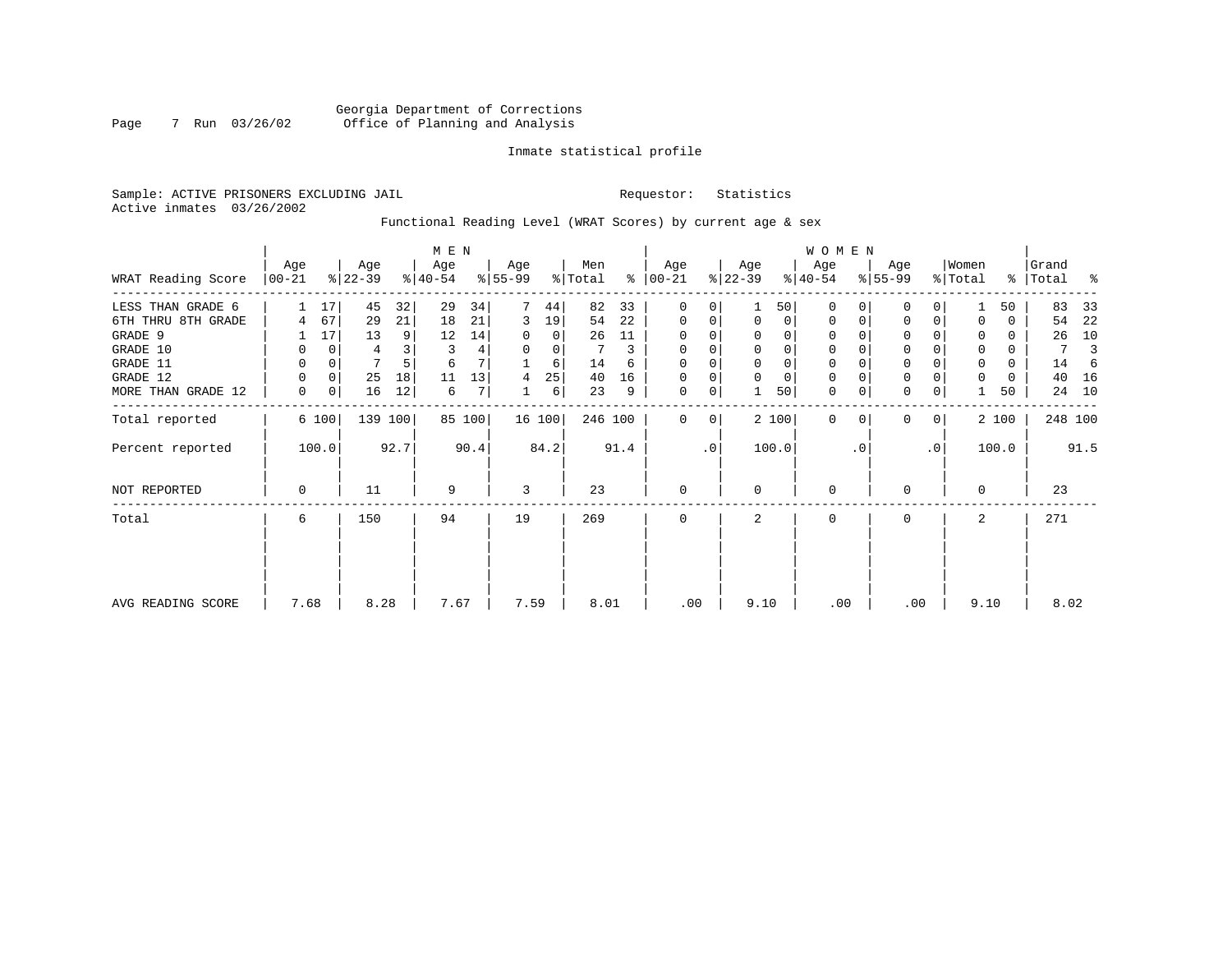## Georgia Department of Corrections Page 8 Run 03/26/02 Office of Planning and Analysis

## Inmate statistical profile

Sample: ACTIVE PRISONERS EXCLUDING JAIL **Requestor:** Statistics Active inmates 03/26/2002

## Functional Math Level (WRAT Scores) by current age & sex

|                     |                 |       |                  |         |                  |        |                  |        |                            |      |                 |             |                  |       | W O M E N        |          |                  |           |                  |       |                    |               |
|---------------------|-----------------|-------|------------------|---------|------------------|--------|------------------|--------|----------------------------|------|-----------------|-------------|------------------|-------|------------------|----------|------------------|-----------|------------------|-------|--------------------|---------------|
| WRAT Math Score     | Age<br>$ 00-21$ |       | Age<br>$ 22-39 $ |         | Age<br>$8 40-54$ |        | Age<br>$ 55-99 $ |        | Men<br>$\frac{1}{2}$ Total | ွေ   | Age<br>$ 00-21$ |             | Age<br>$ 22-39 $ |       | Age<br>$ 40-54 $ |          | Age<br>$ 55-99 $ |           | Women<br>% Total |       | Grand<br>%   Total | $\frac{1}{6}$ |
| LESS THAN GRADE 6   | 2               | 33    | 45               | 32      | 39               | 46     | 9                | 56     | 95                         | 39   | $\mathbf{0}$    | $\Omega$    | $\Omega$         | 0     | $\mathbf 0$      | $\Omega$ | $\Omega$         | $\Omega$  | $\Omega$         | 0     | 95                 | 38            |
| 6TH THRU 8TH GRADE  |                 | 17    | 62               | 45      | 31               | 36     | 4                | 25     | 98                         | 40   | 0               | 0           | $\mathbf 0$      | 0     | 0                | 0        | 0                | 0         |                  | 0     | 98                 | 40            |
| GRADE 9             |                 | 50    | 14               | 10      |                  | 8      | 0                | 0      | 24                         | 10   | 0               |             |                  | 50    | 0                |          | $\Omega$         |           |                  | 50    | 25                 | 10            |
| GRADE 10            | 0               | 0     | 11               | 8       | 4                |        |                  | 6      | 16                         |      | 0               |             | 0                | 0     | 0                |          | 0                |           | $\mathbf 0$      | 0     | 16                 | 6             |
| GRADE 11            | 0               |       | 4                |         |                  | 1      | $\Omega$         | 0      | 5                          | 2    | 0               |             |                  | 0     | 0                |          | $\mathbf 0$      |           |                  | 0     | 5                  | 2             |
| GRADE 12            | $\Omega$        | 0     | 2                |         | 2                | 2      |                  | 6      | 5                          | 2    | 0               | 0           | 0                | 0     | 0                | $\Omega$ | 0                |           | $\Omega$         | 0     | 5                  | 2             |
| MORE THAN GRADE 12  | 0               | 0     |                  | 1       |                  |        |                  | 6      | 3                          |      | $\mathbf 0$     | 0           |                  | 50    | $\mathbf 0$      | 0        | $\mathbf 0$      | 0         |                  | 50    | 4                  | 2             |
| Total reported      |                 | 6 100 |                  | 139 100 |                  | 85 100 |                  | 16 100 | 246 100                    |      | $\mathbf{0}$    | $\mathbf 0$ |                  | 2 100 | $\mathbf 0$      | $\Omega$ | $\Omega$         | 0         |                  | 2 100 | 248 100            |               |
| Percent reported    |                 | 100.0 |                  | 92.7    |                  | 90.4   |                  | 84.2   |                            | 91.4 |                 | $\cdot$ 0   |                  | 100.0 |                  | . 0      |                  | $\cdot$ 0 |                  | 100.0 |                    | 91.5          |
| <b>NOT REPORTED</b> | 0               |       | 11               |         | 9                |        | 3                |        | 23                         |      | $\mathbf 0$     |             | $\Omega$         |       | 0                |          | 0                |           | $\Omega$         |       | 23                 |               |
| Total               | 6               |       | 150              |         | 94               |        | 19               |        | 269                        |      | $\mathbf 0$     |             | 2                |       | 0                |          | 0                |           | 2                |       | 271                |               |
|                     |                 |       |                  |         |                  |        |                  |        |                            |      |                 |             |                  |       |                  |          |                  |           |                  |       |                    |               |
| AVG MATH SCORE      | 7.50            |       | 7.09             |         | 6.36             |        | 6.16             |        | 6.79                       |      | .00             |             | 11.40            |       | .00              |          |                  | .00       | 11.40            |       | 6.82               |               |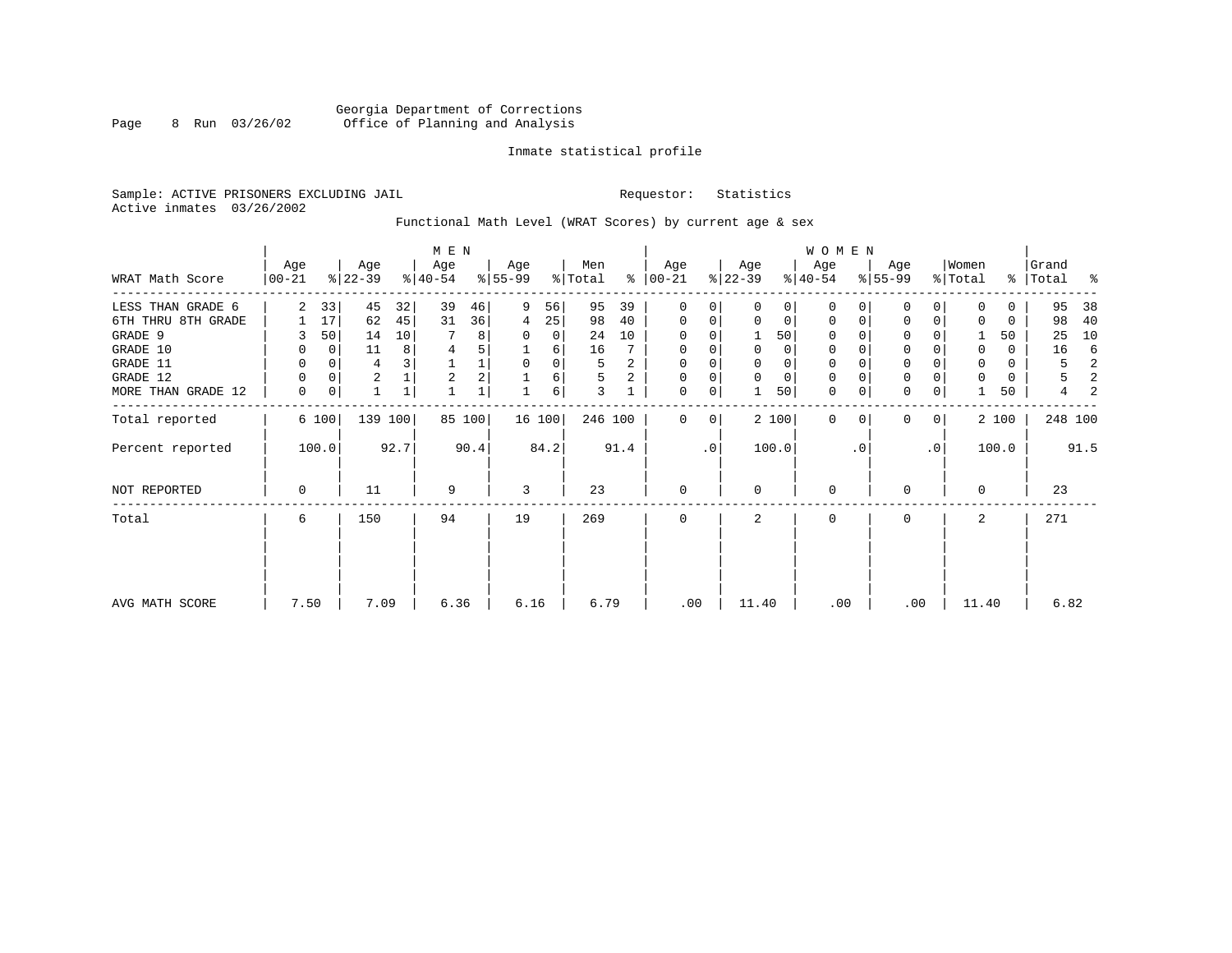## Inmate statistical profile

Sample: ACTIVE PRISONERS EXCLUDING JAIL **Requestor:** Statistics Active inmates 03/26/2002

## Functional Spelling Level (WRAT Scores) by current age & sex

|                     | M E N            |       |                  |      |                  |        |                  |          |                |      | WOMEN            |           |                  |             |                  |          |                  |                 |                  |       |                    |                |
|---------------------|------------------|-------|------------------|------|------------------|--------|------------------|----------|----------------|------|------------------|-----------|------------------|-------------|------------------|----------|------------------|-----------------|------------------|-------|--------------------|----------------|
| WRAT Spelling Score | Age<br>$00 - 21$ |       | Age<br>$ 22-39 $ |      | Age<br>$ 40-54 $ |        | Age<br>$ 55-99 $ |          | Men<br>% Total | ⊱    | Age<br>$ 00-21 $ |           | Age<br>$ 22-39 $ |             | Age<br>$ 40-54 $ |          | Age<br>$8 55-99$ |                 | Women<br>% Total |       | Grand<br>%   Total | နွ             |
|                     |                  |       |                  |      |                  |        |                  |          |                |      |                  |           |                  |             |                  |          |                  |                 |                  |       |                    |                |
| LESS THAN GRADE 6   | $\Omega$         | 0     | 50               | 36   | 40               | 47     | 7                | 44       | 97             | 39   | 0                | 0         | $\Omega$         | 0           | $\Omega$         |          | $\Omega$         |                 |                  | 0     | 97                 | 39             |
| 6TH THRU 8TH GRADE  | 3                | 50    | 39               | 28   | 26               | 31     | 4                | 25       | 72             | 29   | $\mathbf 0$      | 0         |                  | 50          | 0                | $\Omega$ | $\Omega$         |                 |                  | 50    | 73                 | 29             |
| GRADE 9             | 2                | 33    | 14               | 10   | 5                | 6      | 2                | 13       | 23             | 9    | 0                | 0         | $\Omega$         | 0           | 0                |          | 0                |                 | $\Omega$         | 0     | 23                 | 9              |
| GRADE 10            |                  | 17    | 10               |      | 2                | 2      | $\Omega$         | $\Omega$ | 13             | 5    | $\mathbf 0$      | $\Omega$  | $\Omega$         | $\mathbf 0$ | $\mathbf 0$      |          | $\mathbf 0$      |                 | $\Omega$         | 0     | 13                 | 5              |
| GRADE 11            | 0                | 0     | 5                |      | 3                | 4      |                  | 6        | 9              | 4    | $\mathbf{0}$     | $\Omega$  |                  | $\mathbf 0$ | $\mathbf 0$      |          | $\mathbf 0$      |                 | $\mathbf 0$      | 0     | 9                  | $\overline{4}$ |
| GRADE 12            | 0                | 0     | 13               | 9    | 5                | 6      |                  | 6        | 19             | 8    | $\mathbf 0$      | 0         | $\mathbf 0$      | $\mathbf 0$ | $\mathbf 0$      | $\Omega$ | $\mathsf 0$      |                 | $\Omega$         | 0     | 19                 | 8              |
| MORE THAN GRADE 12  | 0                | 0     | 8                | 6    | 4                | 5      |                  | 6        | 13             | 5    | $\mathbf 0$      | 0         |                  | 50          | $\mathbf 0$      | 0        | $\mathbf 0$      | 0               |                  | 50    | 14                 | -6             |
| Total reported      |                  | 6 100 | 139 100          |      |                  | 85 100 | 16 100           |          | 246 100        |      | $\Omega$         | 0         |                  | 2 100       | $\Omega$         | $\Omega$ | $\Omega$         | $\overline{0}$  |                  | 2 100 | 248 100            |                |
| Percent reported    |                  | 100.0 |                  | 92.7 |                  | 90.4   |                  | 84.2     |                | 91.4 |                  | $\cdot$ 0 |                  | 100.0       |                  | . 0      |                  | .0 <sup>1</sup> |                  | 100.0 |                    | 91.5           |
| NOT REPORTED        | $\mathbf 0$      |       | 11               |      | 9                |        | 3                |          | 23             |      | $\mathbf 0$      |           | $\Omega$         |             | $\mathbf 0$      |          | $\Omega$         |                 | $\Omega$         |       | 23                 |                |
| Total               | 6                |       | 150              |      | 94               |        | 19               |          | 269            |      | $\mathbf 0$      |           | 2                |             | $\mathbf 0$      |          | $\Omega$         |                 | 2                |       | 271                |                |
|                     |                  |       |                  |      |                  |        |                  |          |                |      |                  |           |                  |             |                  |          |                  |                 |                  |       |                    |                |
|                     | 8.95             |       | 7.48             |      | 6.29             |        | 7.06             |          | 7.08           |      | .00              |           | 9.70             |             | .00              |          | .00              |                 | 9.70             |       | 7.10               |                |
| AVG SPELLING SCORE  |                  |       |                  |      |                  |        |                  |          |                |      |                  |           |                  |             |                  |          |                  |                 |                  |       |                    |                |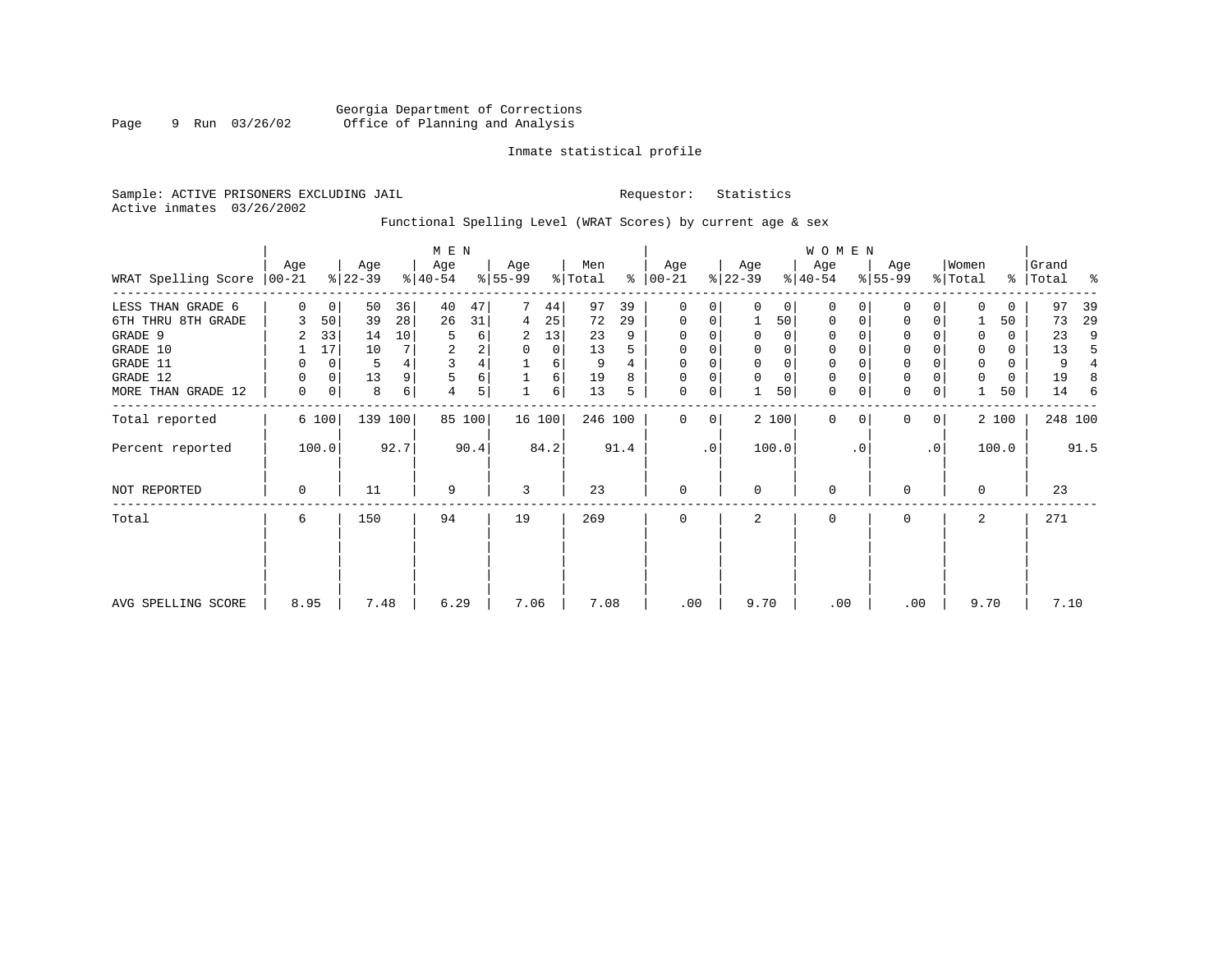## Georgia Department of Corrections Page 10 Run 03/26/02 Office of Planning and Analysis

## Inmate statistical profile

Sample: ACTIVE PRISONERS EXCLUDING JAIL **Requestor:** Statistics Active inmates 03/26/2002

Self-Rpt Guardian Status To Age 16 by current age & sex

|                  | M E N            |          |                  |      |                  |        |                 |          |                |      |                 |                 |                 |          | WOMEN            |          |                 |          |                  |       |                    |         |
|------------------|------------------|----------|------------------|------|------------------|--------|-----------------|----------|----------------|------|-----------------|-----------------|-----------------|----------|------------------|----------|-----------------|----------|------------------|-------|--------------------|---------|
| Guardian Status  | Age<br>$00 - 21$ |          | Age<br>$ 22-39 $ |      | Age<br>$ 40-54 $ |        | Age<br>$ 55-99$ |          | Men<br>% Total | ႜ    | Age<br>$ 00-21$ |                 | Age<br>$ 22-39$ |          | Age<br>$ 40-54 $ |          | Age<br>$ 55-99$ |          | Women<br>% Total |       | Grand<br>%   Total | ႜ       |
| ORPHANAGE        |                  |          | 0                | 0    | $\Omega$         | 0      |                 | 0        | 0              | 0    | O               | 0               |                 | $\Omega$ | $\Omega$         |          | n               |          |                  |       |                    |         |
| FATHER ONLY      | 0                | $\Omega$ | 4                |      | 2                | 2      | $\Omega$        | $\Omega$ | 6              | 2    | $\Omega$        | 0               | O               | $\Omega$ | $\Omega$         | C        | $\Omega$        |          |                  |       | h                  |         |
| FTR MTR HD       |                  | C        | 12               | 8    | 5                | 5      | 2               | 11       | 19             |      | $\Omega$        |                 |                 |          | O                |          | <sup>0</sup>    |          |                  |       | 19                 |         |
| MOTHER ONLY      |                  | 50       | 57               | 38   | 34               | 37     | 4               | 21       | 98             | 37   |                 |                 |                 |          | $\Omega$         |          | 0               |          |                  |       | 98                 | 36      |
| MTR FTR HD       | 2                | 33       | 47               | 32   | 36               | 39     | 10              | 53       | 95             | 36   | $\Omega$        |                 |                 | 2 100    | $\Omega$         |          | $\Omega$        |          | 2                | 100   | 97                 | 36      |
| OTH FEMALE       |                  |          | 5                |      | 5                | 5      |                 | 5        | 11             |      |                 |                 |                 | 0        | 0                |          | 0               |          |                  |       | 11                 |         |
| OTH MALE         |                  |          |                  |      | O                | 0      |                 |          |                |      |                 |                 |                 |          | O                |          |                 |          |                  |       |                    | C       |
| STEP-PARNTS      |                  | 17       | 3                |      | 2                | 2      |                 | $\Omega$ | 6              | 2    | $\Omega$        |                 | $\Omega$        | $\Omega$ | 0                |          | 0               |          |                  |       | 6                  |         |
| FOSTER HOME      |                  | C        | 6                |      | $\Omega$         | 0      |                 |          |                | 3    | $\Omega$        |                 |                 |          | 0                |          | <sup>0</sup>    |          |                  |       |                    |         |
| GRAND PRNTS      | 0                | 0        |                  |      | 6                | 6      |                 | 5        | 14             | 5    | $\Omega$        | 0               | $\Omega$        | $\Omega$ | 0                |          | 0               |          |                  | 0     | 14                 |         |
| OTHER            | 0                | C        | 7                | 5    | 3                | 3      | 0               | 0        | 10             |      | $\mathbf 0$     | 0               |                 | 0        | 0                |          | 0               | $\Omega$ |                  | 0     | 10                 |         |
| Total reported   |                  | 6 100    | 149 100          |      |                  | 93 100 | 19 100          |          | 267 100        |      | $\Omega$        | $\Omega$        |                 | 2 100    | $\Omega$         | $\Omega$ | $\Omega$        | 0        |                  | 2 100 |                    | 269 100 |
| Percent reported |                  | 100.0    |                  | 99.3 |                  | 98.9   |                 | 100.0    |                | 99.3 |                 | .0 <sup>′</sup> |                 | 100.0    |                  | . 0      |                 | .0       |                  | 100.0 |                    | 99.3    |
| NOT RPTD         | 0                |          |                  |      |                  |        | $\Omega$        |          | 2              |      | $\Omega$        |                 | $\Omega$        |          | $\Omega$         |          | ∩               |          | U                |       | 2                  |         |
| Total            | 6                |          | 150              |      | 94               |        | 19              |          | 269            |      | $\Omega$        |                 |                 |          | $\Omega$         |          | $\Omega$        |          | 2                |       | 271                |         |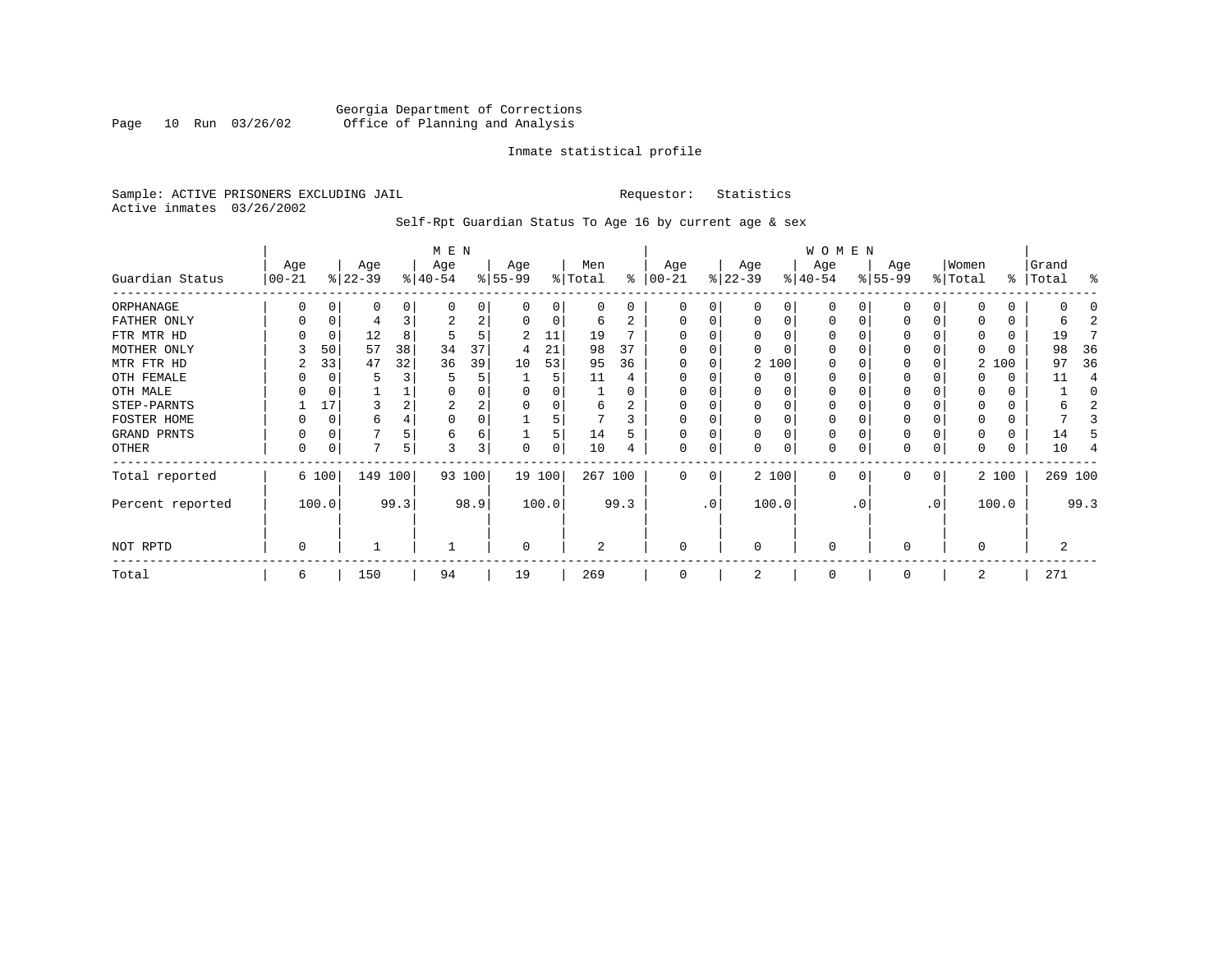## Georgia Department of Corrections<br>Page 11 Run 03/26/02 Office of Planning and Analysis Office of Planning and Analysis

## Inmate statistical profile

Sample: ACTIVE PRISONERS EXCLUDING JAIL **Requestor:** Statistics Active inmates 03/26/2002

## Self-Rpt Employment Status Before Prison by current age & sex

|                  | M E N           |       |                  |      |                 |        |                 |        |                |          |                 |                |                  |          | <b>WOMEN</b>     |             |                 |              |                  |       |                    |                |
|------------------|-----------------|-------|------------------|------|-----------------|--------|-----------------|--------|----------------|----------|-----------------|----------------|------------------|----------|------------------|-------------|-----------------|--------------|------------------|-------|--------------------|----------------|
| Employment       | Age<br>$ 00-21$ |       | Age<br>$ 22-39 $ |      | Age<br>$ 40-54$ |        | Age<br>$ 55-99$ |        | Men<br>% Total | ွေ       | Age<br>$ 00-21$ |                | Age<br>$ 22-39 $ |          | Age<br>$ 40-54 $ |             | Age<br>$ 55-99$ |              | Women<br>% Total |       | Grand<br>%   Total | ႜ              |
| FULL TIME        |                 | 20    | 72               | 51   | 55              | 67     | 11              | 61     | 139            | 57       | $\Omega$        | 0              |                  | 2 100    | $\mathbf 0$      | 0           | 0               | 0            |                  | 2 100 | 141                | -57            |
| PART TIME        | 0               | 0     | 9                | 6    |                 |        | 0               | 0      | 10             | 4        | $\Omega$        | 0              | $\mathbf{0}$     | 0        | $\mathbf 0$      | $\mathbf 0$ | $\Omega$        | 0            | $\Omega$         | 0     | 10                 | $\overline{4}$ |
| UNEMPL < 6M      | 2               | 40    | 19               | 13   |                 |        | 0               | 0      | 28             | 11       |                 |                | 0                | 0        | $\mathbf 0$      |             | 0               |              | $\Omega$         | 0     | 28                 | -11            |
| UNEMPL > 6M      | 0               | 0     | 29               | 21   | 12              | 15     | 2               | 11     | 43             | 17       |                 |                | $\Omega$         | $\Omega$ | $\mathbf 0$      | $\Omega$    | $\Omega$        |              | $\Omega$         | 0     | 43                 | 17             |
| NEVER WORKD      | 2               | 40    | 9                | 6    |                 |        |                 | 6      | 13             | 5        |                 |                | 0                | 0        | $\mathbf 0$      | C           | $\Omega$        |              | $\Omega$         | 0     | 13                 | 5              |
| <b>STUDENT</b>   | 0               | 0     |                  |      | $\Omega$        |        | 0               | 0      |                | $\Omega$ | $\Omega$        |                | $\mathbf 0$      | $\Omega$ | $\mathbf 0$      | $\Omega$    | 0               |              | $\Omega$         | 0     |                    |                |
| INCAPABLE        | 0               | 0     | 2                |      | 6               |        | 4               | 22     | 12             | 5        |                 |                | $\mathbf 0$      | 0        | $\mathbf 0$      |             | 0               |              |                  | 0     | 12                 |                |
| <b>OTHER</b>     | 0               | 0     | 0                | 0    | $\Omega$        | 0      | 0               | 0      | 0              | 0        | $\Omega$        | 0              | 0                | 0        | 0                | 0           | 0               | 0            | $\Omega$         | 0     | 0                  | 0              |
| Total reported   |                 | 5 100 | 141              | 100  |                 | 82 100 |                 | 18 100 | 246 100        |          | $\Omega$        | 0 <sup>1</sup> |                  | 2 100    | $\mathbf{0}$     | $\mathbf 0$ | 0               | $\mathbf{0}$ | 2 100            |       | 248 100            |                |
| Percent reported |                 | 83.3  |                  | 94.0 |                 | 87.2   |                 | 94.7   |                | 91.4     |                 | .0'            |                  | 100.0    |                  | . 0         |                 | $\cdot$ 0    | 100.0            |       |                    | 91.5           |
| NOT RPTD         |                 |       | 9                |      | 12              |        |                 |        | 23             |          | $\Omega$        |                | $\mathbf 0$      |          | $\mathbf{0}$     |             | $\Omega$        |              | $\Omega$         |       | 23                 |                |
| Total            | 6               |       | 150              |      | 94              |        | 19              |        | 269            |          |                 |                | 2                |          | $\mathbf 0$      |             | $\Omega$        |              | 2                |       | 271                |                |

\* NOTE: THE FIELD LABELD "OTHER" WAS CORRECTED IN APRIL 1989; INMATES CODED "PRE-OTIS NOT REPORTED" NOW HAVE BEEN REMOVED FROM THIS FIELD AND IDENTIFIED AS "NOT REPORTED".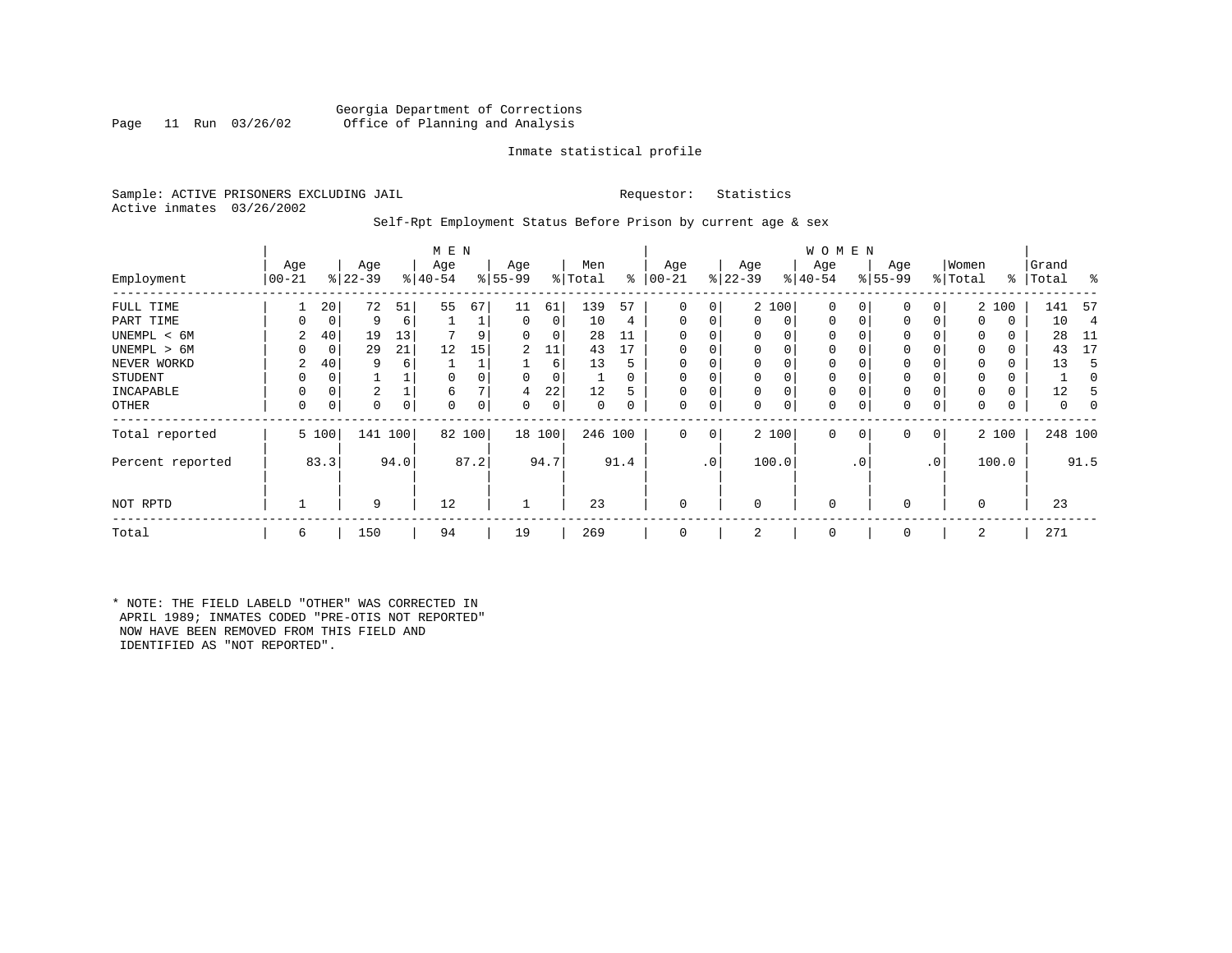## Georgia Department of Corrections<br>Page 12 Run 03/26/02 Office of Planning and Analysis Page 12 Run 03/26/02 Office of Planning and Analysis

## Inmate statistical profile

Sample: ACTIVE PRISONERS EXCLUDING JAIL **Requestor:** Statistics Active inmates 03/26/2002

Self-Rpt Marital Status At Admission by current age & sex

|                  |               |          |          |      | M E N       |             |           |      |         |             |             |             |             |           | <b>WOMEN</b> |           |              |          |          |          |       |             |
|------------------|---------------|----------|----------|------|-------------|-------------|-----------|------|---------|-------------|-------------|-------------|-------------|-----------|--------------|-----------|--------------|----------|----------|----------|-------|-------------|
|                  | Age           |          | Age      |      | Age         |             | Age       |      | Men     |             | Age         |             | Age         |           | Age          |           | Age          |          | Women    |          | Grand |             |
| Marital Status   | $00 - 21$     |          | $ 22-39$ |      | $ 40-54 $   |             | $8 55-99$ |      | % Total | ႜ           | $ 00-21$    |             | $ 22-39$    |           | $ 40-54 $    |           | $8 55-99$    |          | % Total  | ႜ        | Total | ွေ          |
| SINGLE           |               | 6 100    | 104      | 70   | 38          | 41          |           | 5    | 149     | 56          | 0           | 0           |             | 50        | 0            |           | $\mathbf 0$  |          |          | 50       | 150   | -56         |
| MARRIED          | 0             | 0        | 17       | 11   | 13          | 14          | 9         | 47   | 39      | 15          | $\mathbf 0$ | 0           | $\mathbf 0$ | 0         | 0            | 0         | 0            | $\Omega$ | 0        | 0        | 39    | 14          |
| SEPARATED        | $\Omega$      |          |          |      | 6           | 6           | 2         | 11   | 9       | 3           | $\Omega$    | 0           | $\Omega$    | $\Omega$  | 0            |           | 0            |          | $\Omega$ | $\Omega$ | 9     |             |
| DIVORCED         | 0             | 0        | 7        | 5    | 22          | 24          | 3         | 16   | 32      | 12          | 0           | 0           | $\Omega$    | 0         | 0            |           | 0            |          | $\Omega$ | 0        | 32    | 12          |
| WIDOWED          | 0             |          | 2        |      | 6           | 6           |           | 5    | 9       | 3           | $\mathbf 0$ | 0           |             | 50        | 0            |           | 0            |          |          | 50       | 10    |             |
| COMMON LAW       | 0             | $\Omega$ | 18       | 12   | 8           | 9           | 3         | 16   | 29      |             | $\Omega$    | 0           | $\Omega$    | 0         | 0            |           | 0            |          | $\Omega$ | 0        | 29    | 11          |
| OTHER            | $\mathbf 0$   | 0        | 0        | 0    | $\mathbf 0$ | $\mathbf 0$ | 0         | 0    | 0       | $\mathbf 0$ | $\mathbf 0$ | 0           | 0           | 0         | 0            |           | $\mathbf{0}$ | 0        | 0        | 0        | 0     | $\mathbf 0$ |
| Total reported   |               | 6 100    | 149      | 100  | 93          | 100         | 19        | 100  | 267     | 100         | $\mathbf 0$ | $\mathbf 0$ |             | 2 100     | 0            | 0         | $\mathbf{0}$ | 0        |          | 2 100    |       | 269 100     |
| Percent reported | 99.3<br>100.0 |          |          | 98.9 |             | 100.0       |           | 99.3 |         | $\cdot$ 0   |             | 100.0       |             | $\cdot$ 0 |              | $\cdot$ 0 |              | 100.0    |          | 99.3     |       |             |
| NOT RPTD         | 0             |          |          |      |             |             | 0         |      | 2       |             | $\mathbf 0$ |             | $\Omega$    |           | 0            |           | 0            |          | $\Omega$ |          | 2     |             |
| Total            | 6             |          | 150      |      | 94          |             | 19        |      | 269     |             | 0           |             | 2           |           | 0            |           | 0            |          | 2        |          | 271   |             |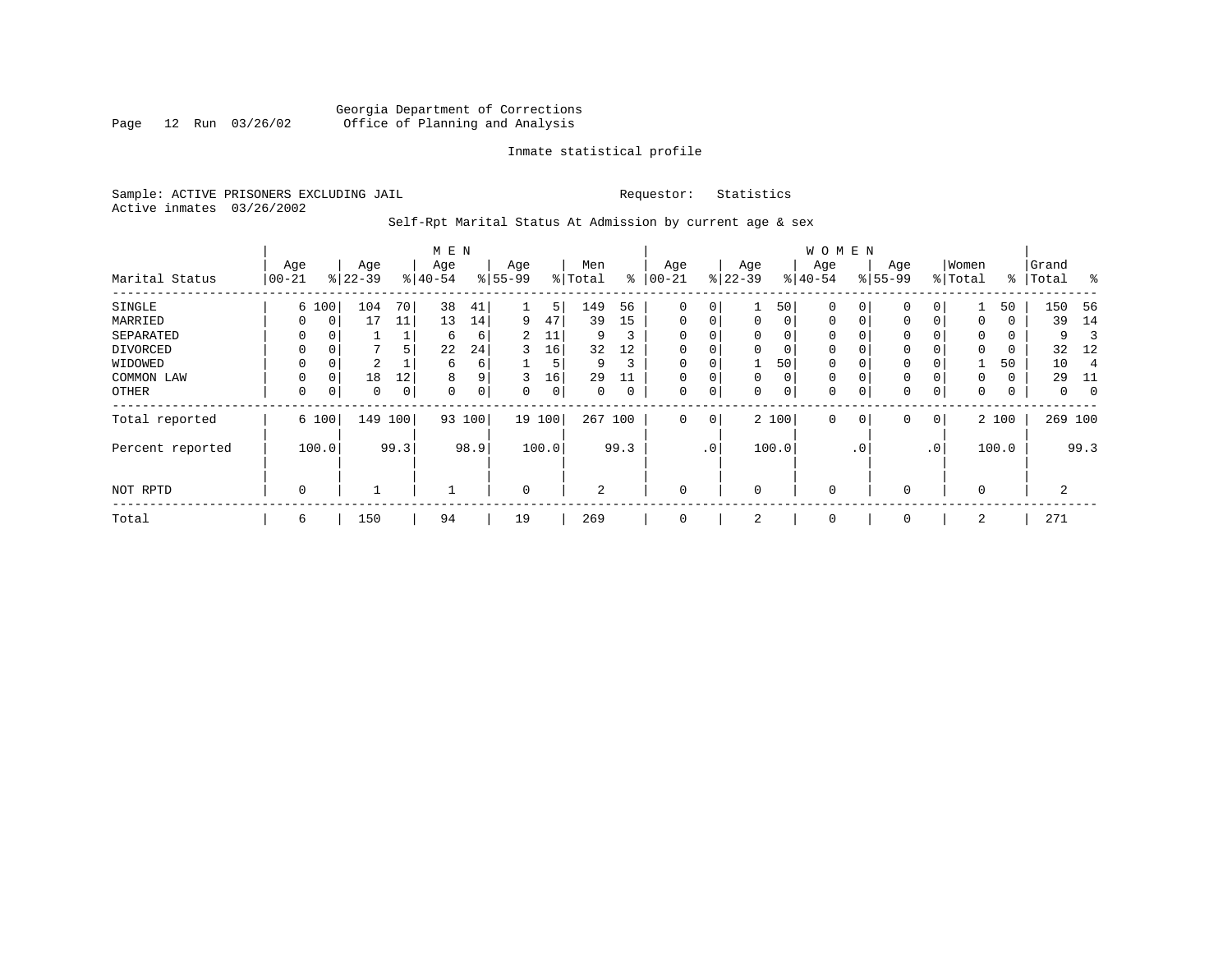Georgia Department of Corrections<br>Page 13 Run 03/26/02 Office of Planning and Analysis Office of Planning and Analysis

## Inmate statistical profile

Sample: ACTIVE PRISONERS EXCLUDING JAIL **Requestor:** Statistics Active inmates 03/26/2002

## Self-Rpt Number Of Children At Admission by current age & sex

|                      | M E N           |             |                  |        |                  |                |                  |        |                |      |                  |           |                  |             | WOMEN            |           |                  |           |                  |          |                |      |
|----------------------|-----------------|-------------|------------------|--------|------------------|----------------|------------------|--------|----------------|------|------------------|-----------|------------------|-------------|------------------|-----------|------------------|-----------|------------------|----------|----------------|------|
| Number Of Children   | Age<br>$ 00-21$ |             | Age<br>$ 22-39 $ |        | Age<br>$ 40-54 $ |                | Age<br>$ 55-99 $ |        | Men<br>% Total | ⊱    | Age<br>$ 00-21 $ |           | Age<br>$ 22-39 $ |             | Age<br>$ 40-54 $ |           | Age<br>$ 55-99 $ |           | Women<br>% Total | ွေ       | Grand<br>Total | ႜ    |
| NO CHILDREN          | 0               | $\mathbf 0$ | 2                | 2      | $\Omega$         | 0              | $\Omega$         | 0      | $\overline{a}$ |      | 0                | 0         | $\Omega$         | 0           | $\Omega$         |           | 0                | 0         | $\Omega$         | 0        | 2              |      |
| ONE CHILD            |                 | 33          | 38               | 43     | 22               | 34             | 6                | 38     | 67             | 39   | 0                | 0         | 0                | $\mathbf 0$ | $\mathbf 0$      | 0         | 0                | 0         | $\Omega$         | $\Omega$ | 67             | 39   |
| TWO CHILDREN         |                 | 67          | 26               | 29     | 21               | 32             | 2                | 13     | 51             | 29   | 0                | 0         |                  | 1 100       | 0                |           | $\mathbf 0$      | 0         |                  | 100      | 52             | 30   |
| THREE CHILDREN       | 0               | 0           | 14               | 16     | 15               | 23             | 2                | 13     | 31             | 18   | 0                | 0         |                  | 0           | 0                |           | $\mathbf 0$      |           | $\Omega$         | $\Omega$ | 31             | 18   |
| FOUR CHILDREN        | 0               | $\Omega$    | 6                | 7      | 3                | 5              | 2                | 13     | 11             | 6    | $\Omega$         |           |                  | 0           | 0                |           | $\mathbf 0$      |           | 0                | $\Omega$ | 11             | 6    |
| FIVE CHILDREN        | 0               | 0           | $\overline{a}$   | 2      | 2                | 3              |                  | 6      | 5              | 3    | 0                | 0         | $\Omega$         | $\mathbf 0$ | 0                |           | $\mathbf 0$      | 0         | 0                | $\Omega$ | 5              |      |
| MORE THAN 5 CHILDREN | 0               | 0           |                  |        | 2                | 3 <sup>1</sup> | 3                | 19     | 6              | 3    | 0                | 0         | $\Omega$         | $\mathbf 0$ | $\mathbf 0$      | 0         | $\mathbf 0$      | 0         | 0                | 0        | 6              |      |
| Total reported       |                 | 3 100       |                  | 89 100 |                  | 65 100         |                  | 16 100 | 173 100        |      | $\Omega$         | $\Omega$  |                  | 1 100       | $\Omega$         | $\Omega$  | $\mathbf{0}$     | 0         |                  | 1 100    | 174 100        |      |
| Percent reported     |                 | 50.0        |                  | 59.3   |                  | 69.1           |                  | 84.2   |                | 64.3 |                  | $\cdot$ 0 |                  | 50.0        |                  | $\cdot$ 0 |                  | $\cdot$ 0 |                  | 50.0     |                | 64.2 |
| <b>NOT REPORTED</b>  | 3               |             | 61               |        | 29               |                | 3                |        | 96             |      | 0                |           |                  |             | 0                |           | $\mathbf 0$      |           |                  |          | 97             |      |
| Total                | 6               |             | 150              |        | 94               |                | 19               |        | 269            |      | $\Omega$         |           | 2                |             | 0                |           | $\mathbf 0$      |           | 2                |          | 271            |      |
|                      |                 |             |                  |        |                  |                |                  |        |                |      |                  |           |                  |             |                  |           |                  |           |                  |          |                |      |
| AVG NUM CHILDREN     | 1.67            |             | 1.93             |        | 2.28             |                | 3.63             |        | 2.21           |      | .00              |           | 2.00             |             | .00              |           | .00              |           | 2.00             |          | 2.21           |      |

\* NOTE: THE FIELD LABLED "NO CHILDREN" WAS CORRECTED IN MARCH 1989: MISSING DATA FOR INMATES STILL IN DIAGNOSTICS NOW HAS BEEN REMOVED FROM THIS FIELD AND IDENTIFIED AS "NOT REPORTED" INFORMATION.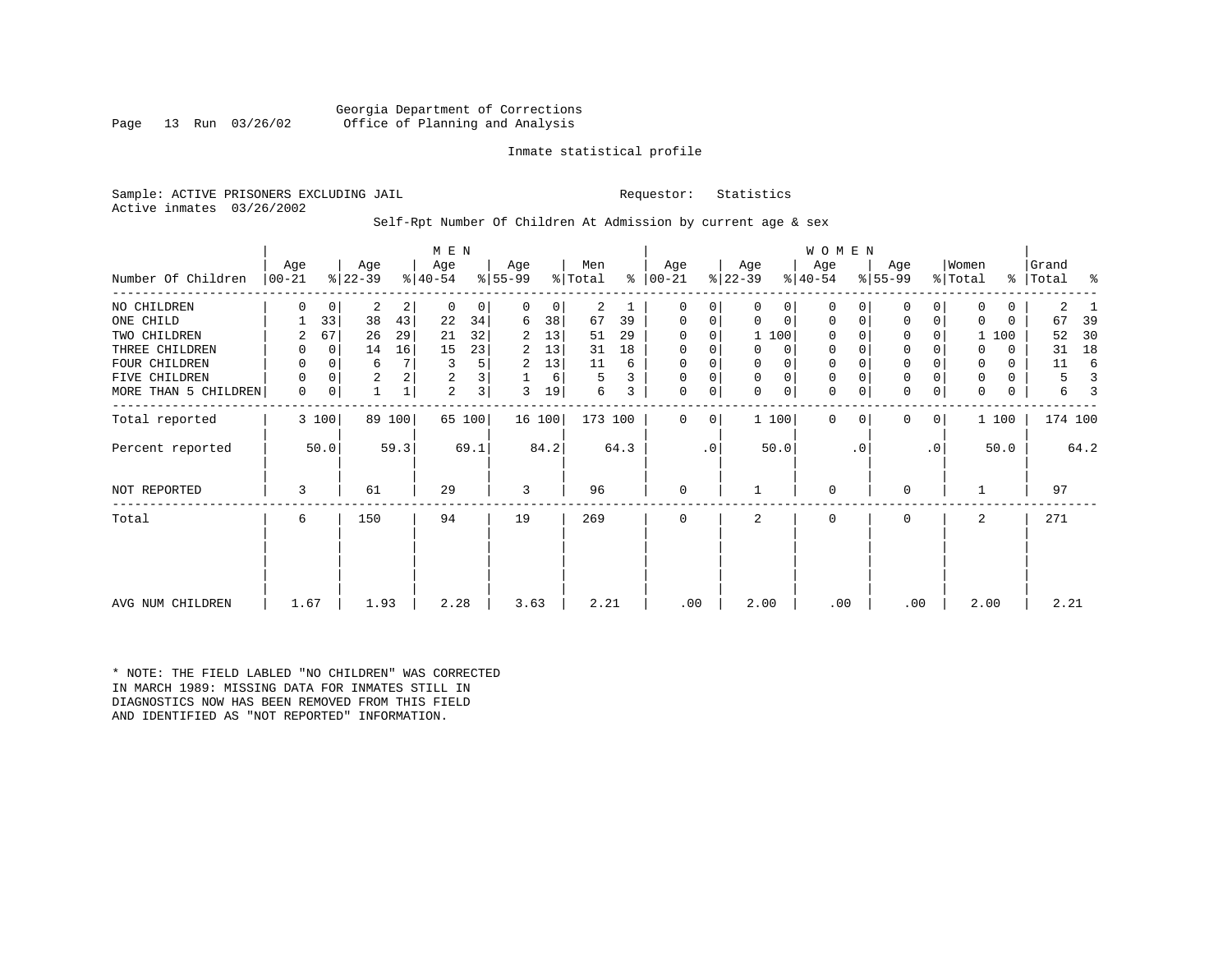## Georgia Department of Corrections<br>Page 14 Run 03/26/02 Office of Planning and Analysis Page 14 Run 03/26/02 Office of Planning and Analysis

## Inmate statistical profile

Sample: ACTIVE PRISONERS EXCLUDING JAIL **Requestor:** Statistics Active inmates 03/26/2002

## Self-Rpt Religious Affiliation by current age & sex

|                   |           |          |                |              | M E N          |          |           |          |                |             |            |             |             |          | WOMEN        |           |             |           |          |             |           |                |
|-------------------|-----------|----------|----------------|--------------|----------------|----------|-----------|----------|----------------|-------------|------------|-------------|-------------|----------|--------------|-----------|-------------|-----------|----------|-------------|-----------|----------------|
|                   | Age       |          | Age            |              | Age            |          | Age       |          | Men            |             | Age        |             | Age         |          | Age          |           | Age         |           | Women    |             | Grand     |                |
| Religion          | $00 - 21$ |          | $8 22-39$      |              | $8 40-54$      |          | $8 55-99$ |          | % Total        | ႜ           | $ 00 - 21$ |             | $ 22-39$    |          | $8 40-54$    |           | $8155 - 99$ |           | % Total  |             | %   Total | ٩,             |
| <b>ISLAM</b>      | 0         | 0        | 11             | 8            | 5              | 5.       | 2         | 11       | 18             |             | 0          | 0           | 0           | 0        | 0            | 0         | 0           | 0         | $\Omega$ | 0           | 18        | 7              |
| CATHOLIC          |           | 0        | 3              | 2            |                |          | $\Omega$  | 0        | 4              | 2           | $\Omega$   | 0           | $\mathbf 0$ | 0        | 0            | 0         | 0           | 0         | $\Omega$ | $\mathbf 0$ | 4         | $\overline{2}$ |
| <b>BAPTIST</b>    | 2         | 33       | 51             | 35           | 56             | 60       | 7         | 37       | 116            | 44          | $\Omega$   | $\Omega$    | 1           | 50       | $\Omega$     | 0         | 0           | $\Omega$  | 1        | 50          | 117       | 44             |
| METHODIST         |           | 0        | $\overline{2}$ | $\mathbf{1}$ | $\mathbf 0$    | 0        | 2         | 11       | $\overline{4}$ | 2           | $\Omega$   | $\Omega$    | $\mathbf 0$ | 0        | $\Omega$     | $\Omega$  | 0           | $\Omega$  | $\Omega$ | $\Omega$    | 4         | $\overline{2}$ |
| EPISCOPLN         |           | 0        | U              | $\Omega$     | $\Omega$       | $\Omega$ |           | 0        | $\Omega$       | $\Omega$    | $\Omega$   | $\Omega$    | $\mathbf 0$ | $\Omega$ | 0            | 0         | 0           | $\Omega$  | $\Omega$ | 0           |           | $\mathbf{0}$   |
| PRESBYTRN         |           | 0        | 0              | 0            | $\mathbf 0$    | $\Omega$ | U         | $\Omega$ | $\Omega$       | $\Omega$    | $\Omega$   | $\Omega$    | $\Omega$    | $\Omega$ | <sup>0</sup> | $\Omega$  | 0           | $\Omega$  | $\Omega$ | 0           | O         | $\Omega$       |
| CHC OF GOD        |           | 0        |                | 1            | $\Omega$       | $\Omega$ | U         | 0        |                | $\Omega$    | $\Omega$   | $\Omega$    | $\Omega$    | $\Omega$ | $\Omega$     | $\Omega$  | 0           | $\Omega$  | $\Omega$ | $\Omega$    |           | $\Omega$       |
| HOLINESS          |           | 0        | 3              | 2            | 3              | 3        | 2         | 11       | 8              | 3           | $\Omega$   | $\Omega$    |             | 50       | $\Omega$     | 0         | 0           | $\Omega$  |          | 50          | a         | 3              |
| <b>JEWISH</b>     |           | 0        |                | 1            | $\Omega$       | $\Omega$ | U         | $\Omega$ |                | O           | $\Omega$   |             | 0           | $\Omega$ | 0            | $\Omega$  | 0           | $\Omega$  | $\Omega$ | $\Omega$    |           | $\mathbf 0$    |
| ANGLICAN          |           | 0        | 0              | 0            | $\Omega$       | 0        | U         | 0        | 0              | 0           | $\Omega$   | $\Omega$    | $\Omega$    | $\Omega$ | <sup>0</sup> | 0         | 0           | 0         | $\Omega$ | 0           |           | $\mathbf{0}$   |
| GRK ORTHDX        |           | $\Omega$ | U              | $\Omega$     | $\Omega$       | $\Omega$ | U         | O        | $\Omega$       | $\Omega$    | $\Omega$   | $\Omega$    | $\cap$      | $\Omega$ | $\Omega$     | $\Omega$  | U           | $\Omega$  | $\Omega$ | $\Omega$    |           | $\Omega$       |
| HINDU             |           | $\Omega$ | 0              | 0            | $\Omega$       | 0        | U         | 0        | $\Omega$       | 0           | $\Omega$   | $\Omega$    | $\Omega$    | $\Omega$ | <sup>0</sup> | $\Omega$  | 0           | 0         | $\Omega$ | 0           |           | $\Omega$       |
| <b>BUDDHIST</b>   |           | 0        | 0              | $\Omega$     | $\Omega$       | $\Omega$ | U         | 0        | $\Omega$       | $\Omega$    | $\Omega$   | 0           | $\Omega$    | 0        | $\Omega$     | 0         | 0           | $\Omega$  | $\Omega$ | O           |           | $\Omega$       |
| TAOIST            |           | 0        | 0              | $\Omega$     | $\Omega$       | $\Omega$ | U         | 0        | $\Omega$       | $\Omega$    | $\Omega$   | $\Omega$    | $\Omega$    | $\Omega$ | $\Omega$     | $\Omega$  | 0           | $\Omega$  | $\Omega$ | O           |           | $\Omega$       |
| SHINTOIST         |           | $\Omega$ | 0              | $\Omega$     | $\Omega$       | $\Omega$ | 0         | 0        | $\Omega$       | 0           | $\Omega$   | $\Omega$    | $\Omega$    | $\Omega$ | 0            | $\Omega$  | 0           | 0         | $\Omega$ | 0           |           | $\Omega$       |
| SEVEN D AD        |           | $\Omega$ | 0              | $\Omega$     | 2              | 2        | 0         | 0        | 2              | 1           | $\Omega$   | $\Omega$    | $\Omega$    | $\Omega$ | 0            | $\Omega$  | $\Omega$    | $\Omega$  | $\Omega$ | $\Omega$    |           | $\mathbf{1}$   |
| <b>JEHOVAH WT</b> |           | 0        | 2              | 1            |                | 1        | O         | 0        | 3              | 1           | $\Omega$   | $\Omega$    | $\mathbf 0$ | 0        | $\Omega$     | $\Omega$  | 0           | $\Omega$  | $\Omega$ | $\Omega$    |           | 1              |
| LATR DAY S        |           | 0        | 0              | 0            | $\Omega$       | $\Omega$ | U         | 0        | $\Omega$       | $\mathbf 0$ | $\Omega$   | $\Omega$    | $\Omega$    | $\Omega$ | $\Omega$     | 0         | 0           | $\Omega$  | $\Omega$ | 0           |           | $\mathbf 0$    |
| <b>OUAKER</b>     |           | 0        | $\Omega$       | $\Omega$     | $\Omega$       | $\Omega$ | O         | 0        | $\Omega$       | $\Omega$    | $\Omega$   | $\Omega$    | $\mathbf 0$ | $\Omega$ | $\Omega$     | $\Omega$  | 0           | $\Omega$  | $\Omega$ | 0           | ∩         | $\Omega$       |
| OTHER PROD        |           | 17       | 18             | 12           | 8              | 9        | -1        | 5        | 28             | 11          | $\Omega$   | $\Omega$    | $\mathbf 0$ | 0        | $\Omega$     | $\Omega$  | 0           | $\Omega$  | $\Omega$ | $\Omega$    | 28        | 11             |
| <b>NONE</b>       | 2         | 33       | 35             | 24           | 13             | 14       | 5         | 26       | 55             | 21          | $\Omega$   | 0           | $\Omega$    | 0        | $\Omega$     | 0         | 0           | 0         | $\Omega$ | 0           | 55        | 21             |
| <b>OTHER</b>      |           | 17       | 19             | 13           | $\overline{4}$ | 4        | 0         | 0        | 24             | 9           | 0          | $\mathbf 0$ | $\Omega$    | 0        | 0            | 0         | 0           | 0         | $\Omega$ | 0           | 24        | 9              |
| Total reported    |           | 6 100    | 146 100        |              |                | 93 100   | 19 100    |          | 264 100        |             | $\Omega$   | 0           |             | 2 100    | $\Omega$     | 0         | 0           | 0         |          | 2 100       | 266 100   |                |
| Percent reported  |           | 100.0    |                | 97.3         |                | 98.9     |           | 100.0    |                | 98.1        |            | $\cdot$ 0   |             | 100.0    |              | $\cdot$ 0 |             | $\cdot$ 0 |          | 100.0       |           | 98.2           |
| NOT RPTD          | $\Omega$  |          | 4              |              |                |          | 0         |          | 5              |             | $\Omega$   |             | $\Omega$    |          | $\cap$       |           | 0           |           | $\Omega$ |             | 5         |                |
| Total             | 6         |          | 150            |              | 94             |          | 19        |          | 269            |             | $\Omega$   |             | 2           |          | $\Omega$     |           | 0           |           | 2        |             | 271       |                |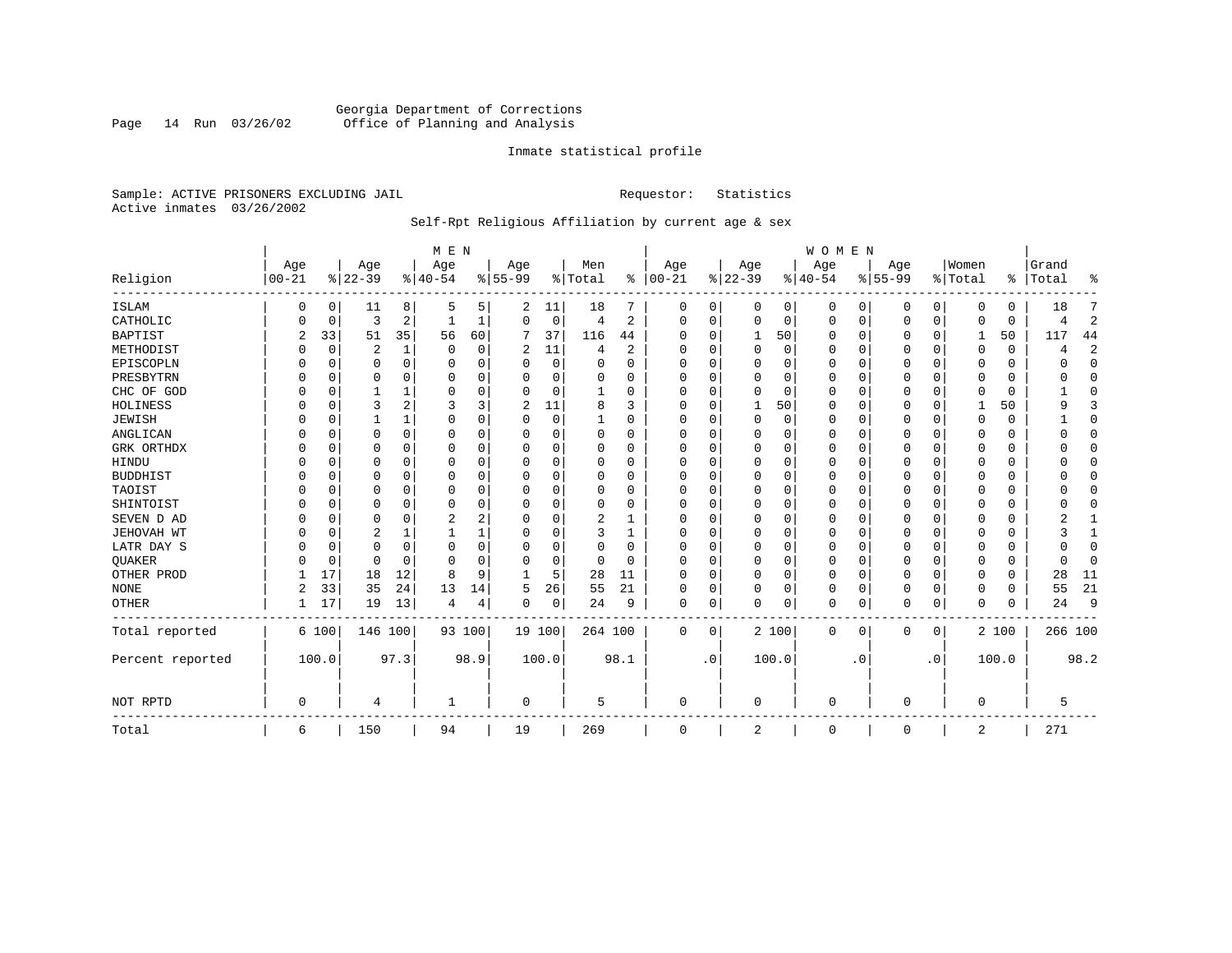## Georgia Department of Corrections<br>Page 15 Run 03/26/02 Office of Planning and Analysis Office of Planning and Analysis

## Inmate statistical profile

Sample: ACTIVE PRISONERS EXCLUDING JAIL **Requestor:** Statistics Active inmates 03/26/2002

Self-Rpt Family Behavior Patterns \* by current age & sex

|                  |                 |          |                  |          | M E N            |      |                 |        |                |          |                  |                 |                  |          | W O M E N       |           |                 |     |                  |       |                |      |
|------------------|-----------------|----------|------------------|----------|------------------|------|-----------------|--------|----------------|----------|------------------|-----------------|------------------|----------|-----------------|-----------|-----------------|-----|------------------|-------|----------------|------|
| Family Behavior  | Age<br>$ 00-21$ |          | Age<br>$ 22-39 $ |          | Age<br>$ 40-54 $ |      | Age<br>$ 55-99$ |        | Men<br>% Total | ႜ        | Age<br>$00 - 21$ |                 | Age<br>$ 22-39 $ |          | Age<br>$ 40-54$ |           | Age<br>$ 55-99$ |     | Women<br>% Total | ∻     | Grand<br>Total | ႜ    |
| CRIMINLTY        | 3               | 23       | 49               | 21       | 33               | 26   | 4               | 21     | 89             | 22       | 0                | 0               |                  | 17       | $\Omega$        | 0         | $\Omega$        | 0   |                  | 17    | 90             | 22   |
| ALCOHOLISM       |                 | 8        | 35               | 15       | 21               | 16   | 2               | 11     | 59             | 15       | 0                | 0               |                  | 17       | 0               |           | $\Omega$        | 0   |                  | 17    | 60             | -15  |
| DRUG ABUSE       |                 | 8        | 25               | 11       | 11               | 9    |                 | 5      | 38             | 10       |                  |                 |                  | 17       | U               |           |                 |     |                  | 17    | 39             | 10   |
| DOMINERING       |                 |          |                  | 0        |                  |      |                 |        |                | 0        |                  |                 |                  | 17       | <sup>0</sup>    |           |                 |     |                  | 17    |                |      |
| MIGRANT          |                 | 0        |                  |          |                  |      |                 | 0      |                |          |                  |                 |                  | 0        | 0               |           | $\Omega$        |     |                  | 0     |                |      |
| INFL BTGS        |                 | 8        | 13               | 5        |                  |      | 3               | 16     | 21             | ל        |                  |                 |                  | $\Omega$ | 0               |           | $\Omega$        |     |                  | 0     | 21             |      |
| PERMISSIVE       |                 | $\Omega$ |                  | $\Omega$ |                  |      | 0               | 0      |                | $\Omega$ | $\Omega$         | U               |                  | 17       | 0               |           | $\Omega$        |     |                  | 17    | 2              |      |
| FATH ABSNT       |                 | 38       | 82               | 34       | 44               | 34   | 6               | 32     | 137            | 34       |                  |                 |                  | $\Omega$ | 0               |           |                 |     |                  | 0     | 137            | -34  |
| MOTH ABSNT       |                 | 15       | 24               | 10       | 13               | 10   | 3               | 16     | 42             | 11       |                  | 0               |                  | $\Omega$ | 0               |           | $\Omega$        |     |                  | 0     | 42             | 10   |
| NONE             | 0               | 0        | 5                | 2        | 2                | 2    | 0               | 0      |                | 2        | 0                | 0               |                  | 17       | 0               |           | 0               |     |                  | 17    | 8              |      |
| Total reported   |                 | 13 100   | 238              | 100      | 129              | 100  |                 | 19 100 | 399 100        |          | 0                | 0               |                  | 6 100    | $\mathbf{0}$    | 0         | 0               | 0   |                  | 6 100 | 405 100        |      |
| Percent reported |                 | 100.0    |                  | 77.3     |                  | 76.6 |                 | 57.9   |                | 76.2     |                  | .0 <sup>1</sup> |                  | 100.0    |                 | $\cdot$ 0 |                 | .0' |                  | 100.0 |                | 76.4 |
| <b>OTHER</b>     | 0               |          | 34               |          | 22               |      | 8               |        | 64             |          | 0                |                 | $\Omega$         |          | 0               |           | $\Omega$        |     | $\Omega$         |       | 64             |      |
| Total            | 6               |          | 150              |          | 94               |      | 19              |        | 269            |          | 0                |                 | 2                |          | 0               |           | 0               |     | 2                |       | 271            |      |

\* NOTE: SINCE THERE CAN BE UP TO FIVE BEHAVIOR CODES PER INMATE, THE NUMBER OF CASES REPORTED IN THE DETAIL LINES AND THE TOTAL REPORTED LINE MAY EXCEED THE TOTAL NUMBER OF CASES. IN SHORT, THIS TABLE COUNTS THE NUMBER OF BEHAVIOR PROBLEMS, NOT INMATES.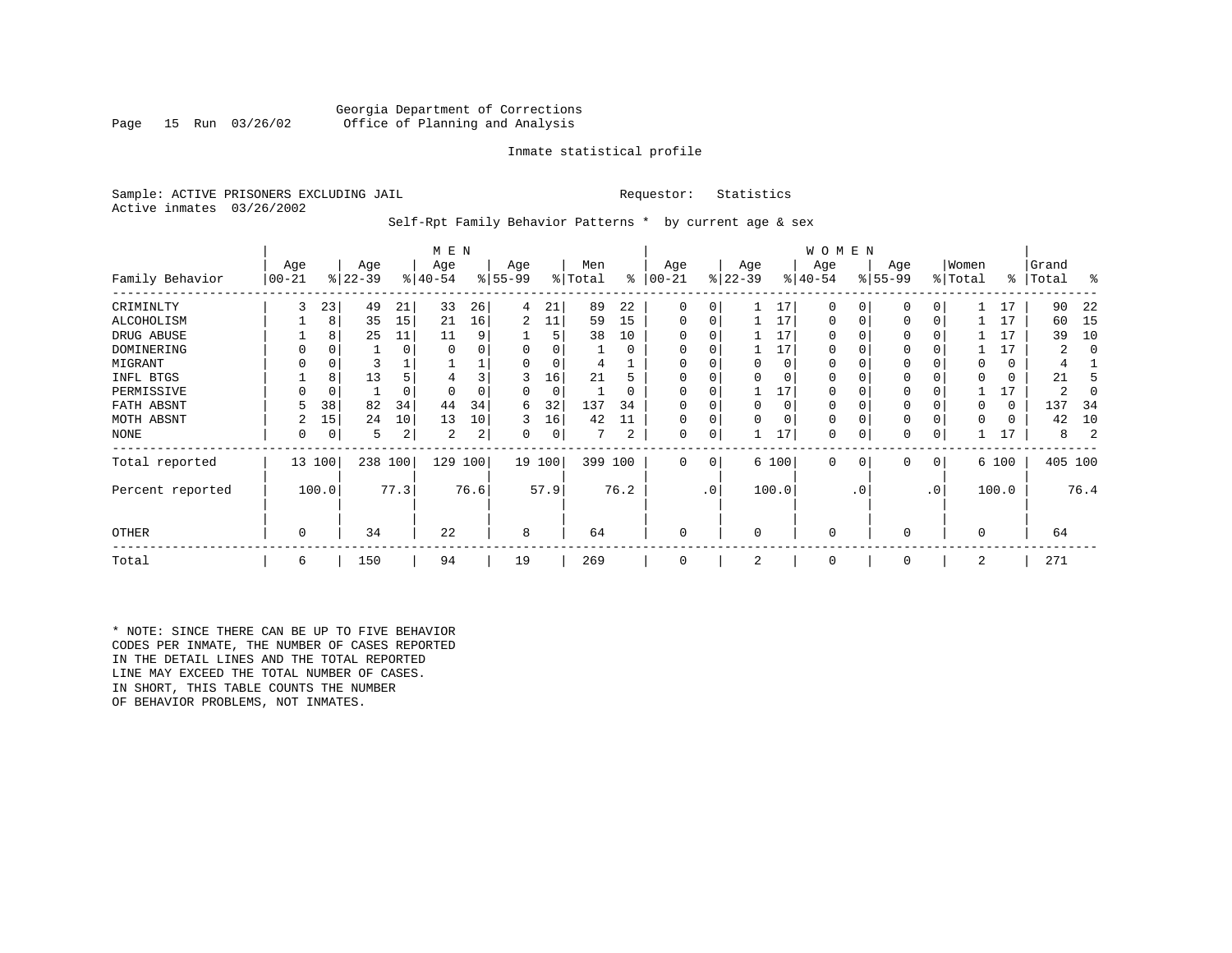## Georgia Department of Corrections<br>Page 16 Run 03/26/02 Office of Planning and Analysis Office of Planning and Analysis

## Inmate statistical profile

Sample: ACTIVE PRISONERS EXCLUDING JAIL **Requestor:** Statistics Active inmates 03/26/2002

## Inmate Diagnostic Behavior Problem \* by current age & sex

|                    |            | M E N    |           |                |           |          |                |          |                |                |           |           |              |          | WOMEN     |           |           |             |          |          |           |              |
|--------------------|------------|----------|-----------|----------------|-----------|----------|----------------|----------|----------------|----------------|-----------|-----------|--------------|----------|-----------|-----------|-----------|-------------|----------|----------|-----------|--------------|
|                    | Age        |          | Age       |                | Age       |          | Age            |          | Men            |                | Age       |           | Age          |          | Aqe       |           | Age       |             | Women    |          | Grand     |              |
| Diagnostic Problem | $ 00 - 21$ |          | $ 22-39 $ |                | $8 40-54$ |          | $ 55-99$       |          | % Total        | ∻              | $00 - 21$ |           | $ 22-39 $    |          | $ 40-54 $ |           | $8 55-99$ |             | % Total  |          | %   Total | ႜ            |
| ALCOHOLIC          |            | 0        | 8         | $\overline{2}$ | 6         | 3        | 3              | 8        | 17             | 3              | 0         | $\Omega$  |              | 25       | $\Omega$  | 0         | 0         | $\Omega$    |          | 25       | 18        | 3            |
| ALCOH ABSE         |            | 6        | 30        | 8              | 23        | 11       |                | 6        | 56             | 9              | $\Omega$  | $\Omega$  | 0            | 0        | 0         | 0         | 0         | $\mathbf 0$ | $\Omega$ | $\Omega$ | 56        | 9            |
| DRUG EXP           |            | 13       | 55        | 15             | 29        | 14       | 5              | 14       | 91             | 15             |           |           | $\Omega$     | 0        | $\Omega$  | $\Omega$  | 0         | $\Omega$    | $\Omega$ | $\Omega$ | 91        | 15           |
| DRUG ABSE          | 3          | 19       | 61        | 17             | 30        | 15       |                | 6        | 96             | 16             | O         |           |              | 25       | $\Omega$  | $\Omega$  | O         | $\Omega$    |          | 25       | 97        | 16           |
| NARC ADDCT         |            | $\Omega$ | 2         | $\mathbf{1}$   | 2         |          | U              | $\Omega$ | 4              |                |           |           | $\Omega$     | $\Omega$ | $\Omega$  | $\Omega$  | U         | $\Omega$    | $\Omega$ | $\Omega$ | 4         | $\mathbf{1}$ |
| EPILEPTIC          |            | $\Omega$ | 4         |                |           | $\Omega$ | $\Omega$       | O        |                |                | $\Omega$  |           | $\Omega$     | O        | $\Omega$  | $\Omega$  | O         | $\Omega$    | $\Omega$ | $\Omega$ |           |              |
| MANIPULTVE         |            | 25       | 26        | 7              | 12        | 6        |                | 8        | 45             |                |           |           | $\Omega$     | 0        | $\Omega$  | $\Omega$  | 0         | $\Omega$    | $\Omega$ | $\Omega$ | 45        | 7            |
| ASSAULTIVE         | 5          | 31       | 118       | 33             | 73        | 36       | 14             | 39       | 210            | 34             | ∩         |           | 2            | 50       | $\Omega$  | $\Omega$  | 0         | 0           | 2        | 50       | 212       | 34           |
| ESCPE TEND         |            | 0        | 16        | 4              | 16        | 8        | 2              | 6        | 34             | 6              |           |           | $\Omega$     | 0        | $\Omega$  | $\Omega$  | Ω         | O           | $\Omega$ | $\Omega$ | 34        | 6            |
| SUICIDAL           |            | $\Omega$ | 17        |                |           |          |                | 6        | 22             |                |           |           |              | O        |           | $\Omega$  |           | O           |          | $\Omega$ | 22        | 4            |
| WITHDRAWN          |            |          |           |                |           |          |                | U        |                |                |           |           | <sup>0</sup> | U        | O         |           |           | U           |          | U        |           | O            |
| PR RLTY CT         |            |          | 3         |                |           |          | U              | O        | 5              |                |           |           | <sup>0</sup> | 0        | $\Omega$  | $\Omega$  |           | O           |          | $\Omega$ |           |              |
| HOMOSEXUAL         |            | 6        |           | O              |           |          |                | O        | $\overline{2}$ | $\Omega$       |           |           | $\Omega$     | 0        | $\Omega$  | $\Omega$  | ი         | U           |          | U        |           | U            |
| <b>NONE</b>        |            |          | ζ         |                |           |          | $\overline{2}$ | 6        | 6              |                | ∩         |           | <sup>0</sup> | 0        | $\Omega$  | $\Omega$  | U         | O           |          | 0        | 6         |              |
| <b>OTHER</b>       |            | $\Omega$ |           | 2              | 3         |          |                | 0        | 10             | $\overline{c}$ | O         |           | $\Omega$     | 0        | $\Omega$  | $\Omega$  | 0         | $\Omega$    | $\Omega$ | $\Omega$ | 10        | 2            |
| NOT RPTD           | $\Omega$   | $\Omega$ | 5         | 1              | 3         |          |                | 3        | 9              |                | $\Omega$  | 0         | $\Omega$     | 0        | $\Omega$  | 0         | N         | $\mathbf 0$ | $\Omega$ | $\Omega$ | 9         |              |
| Total reported     |            | 16 100   | 358 100   |                | 204 100   |          |                | 36 100   | 614 100        |                | $\Omega$  | $\Omega$  |              | 4 100    | $\Omega$  | 0         | 0         | 0           |          | 4 100    | 618 100   |              |
| Percent reported   |            | 100.0    |           | 99.3           |           | 100.0    |                | 100.0    |                | 99.6           |           | $\cdot$ 0 |              | 100.0    |           | $\cdot$ 0 |           | $\cdot$ 0   |          | 100.0    |           | 99.6         |
| UNKNOWN            | $\Omega$   |          |           |                | $\Omega$  |          | 0              |          |                |                | $\Omega$  |           | $\mathbf 0$  |          | $\Omega$  |           | 0         |             | $\Omega$ |          |           |              |
|                    |            |          |           |                |           |          |                |          |                |                |           |           |              |          |           |           |           |             |          |          |           |              |
| Total              | 6          |          | 150       |                | 94        |          | 19             |          | 269            |                | $\Omega$  |           | 2            |          | 0         |           | $\Omega$  |             | 2        |          | 271       |              |

\* NOTE: SINCE THERE CAN BE UP TO FIVE BEHAVIOR CODES PER INMATE, THE NUMBER OF CASES REPORTED IN THE DETAIL LINES AND THE TOTAL REPORTED LINE MAY EXCEED THE TOTAL NUMBER OF CASES.IN SHORT, THIS TABLE COUNTS THE NUMBER OF BEHAVIOR PROBLEMS, NOT INMATES.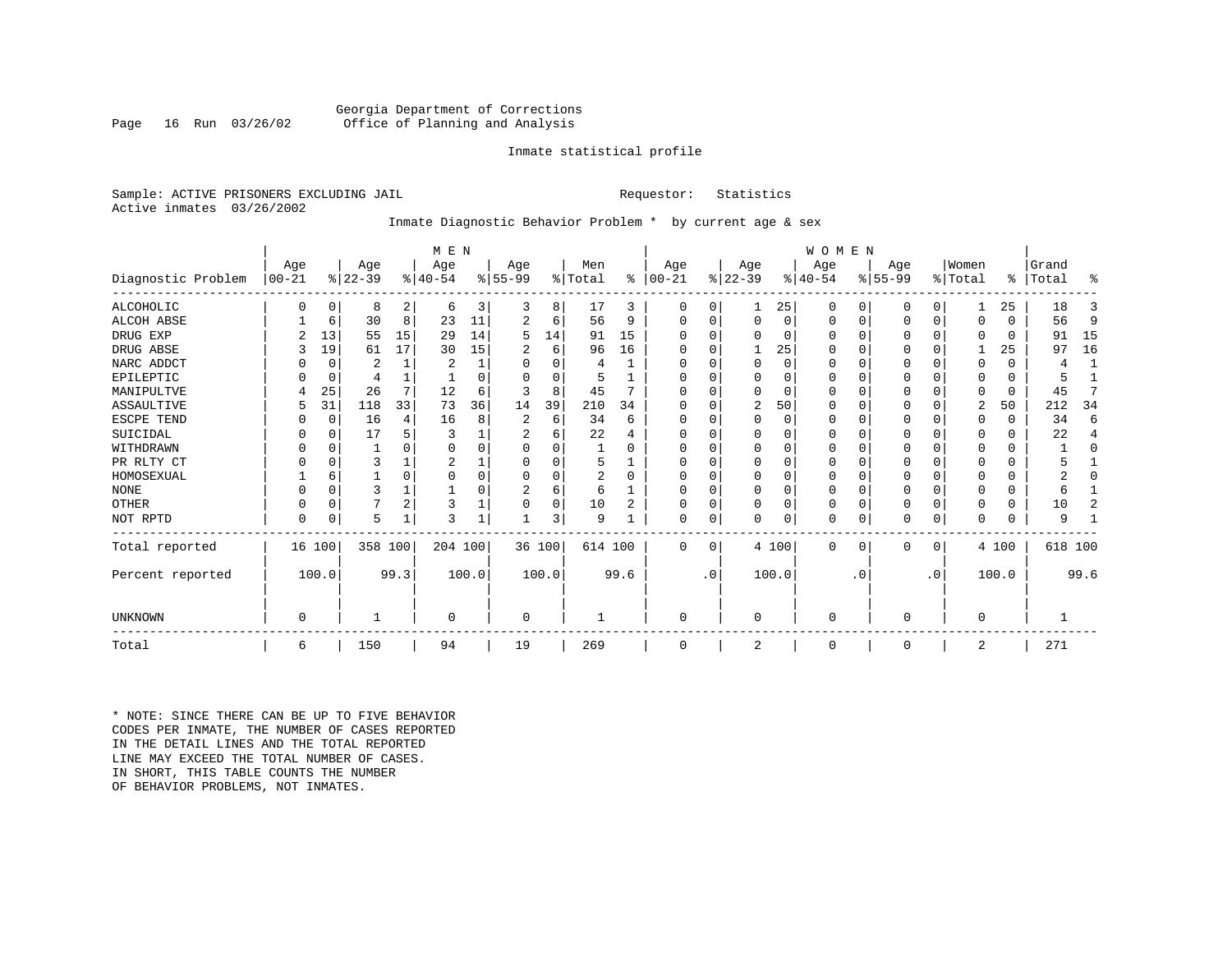## Georgia Department of Corrections Page 17 Run 03/26/02 Office of Planning and Analysis

## Inmate statistical profile

Sample: ACTIVE PRISONERS EXCLUDING JAIL **Requestor:** Statistics Active inmates 03/26/2002

## Physical Profile (General Condition) by current age & sex

|                                                                                  |                 |                              |                      |                                  | M E N            |                                   |                       |                     |                      |                                |                         |                         |                                          |                                | <b>WOMEN</b>                                          |                                   |                            |                                |                                                  |             |                    |                          |
|----------------------------------------------------------------------------------|-----------------|------------------------------|----------------------|----------------------------------|------------------|-----------------------------------|-----------------------|---------------------|----------------------|--------------------------------|-------------------------|-------------------------|------------------------------------------|--------------------------------|-------------------------------------------------------|-----------------------------------|----------------------------|--------------------------------|--------------------------------------------------|-------------|--------------------|--------------------------|
| Physical Profile                                                                 | Age<br>$ 00-21$ |                              | Age<br>$8 22-39$     |                                  | Age<br>$8 40-54$ |                                   | Age<br>$8155 - 99$    |                     | Men<br>% Total       | ⊱                              | Age<br>$ 00-21$         |                         | Age<br>$ 22-39 $                         |                                | Aqe<br>$8 40-54$                                      |                                   | Age<br>$8155 - 99$         |                                | Women<br>% Total                                 |             | Grand<br>%   Total | $\sim$ 8                 |
| NO LIMITATION<br>DEFECT NO MAJOR LIMT<br>DEFECT MAJOR LIMIT<br>VERY MAJOR DEFECT | 5<br>$\Omega$   | 83<br>17<br>0<br>$\mathbf 0$ | 111<br>16<br>20<br>0 | 76<br>11<br>14<br>0 <sup>1</sup> | 41<br>20<br>32   | 44<br>21<br>34 <sub>1</sub><br>Τ. | $7^{\circ}$<br>4<br>7 | 37<br>21<br>37<br>5 | 164<br>41<br>59<br>2 | 62<br>15<br>22<br>$\mathbf{I}$ | 0<br>$\Omega$<br>0<br>0 | 0<br>$\Omega$<br>0<br>0 | $\mathbf{0}$<br>$\mathbf{0}$<br>$\Omega$ | 2 100<br>$\mathbf 0$<br>0<br>0 | $\mathbf 0$<br>$\mathbf 0$<br>$\mathbf 0$<br>$\Omega$ | 0<br>0<br>$\Omega$<br>$\mathbf 0$ | 0<br>0<br>0<br>$\mathbf 0$ | 0<br>$\Omega$<br>$\Omega$<br>0 | 2 100<br>$\mathbf 0$<br>$\Omega$<br>$\mathbf{0}$ | 0<br>0<br>0 | 166 62<br>41<br>59 | 15<br>22<br>$\mathbf{2}$ |
| Total reported                                                                   |                 | 6 100                        | 147                  | 100                              |                  | 94 100                            |                       | 19 100              | 266 100              |                                | 0                       | 0                       |                                          | 2 100                          | $\mathbf 0$                                           | $\mathbf 0$                       | 0                          | $\overline{0}$                 | 2 100                                            |             | 268 100            |                          |
| Percent reported                                                                 |                 | 100.0                        |                      | 98.0                             |                  | 100.0                             |                       | 100.0               |                      | 98.9                           |                         | .0 <sup>1</sup>         |                                          | 100.0                          |                                                       | . 0                               |                            | .0 <sup>1</sup>                | 100.0                                            |             |                    | 98.9                     |
| NOT REPORTED                                                                     | $\mathbf 0$     |                              | 3                    |                                  | $\mathbf 0$      |                                   | 0                     |                     | 3                    |                                | $\mathbf 0$             |                         | 0                                        |                                | $\mathbf 0$                                           |                                   | $\Omega$                   |                                | 0                                                |             | 3                  |                          |
| Total                                                                            | 6               |                              | 150                  |                                  | 94               |                                   | 19                    |                     | 269                  |                                | 0                       |                         | 2                                        |                                | 0                                                     |                                   | $\Omega$                   |                                | 2                                                |             | 271                |                          |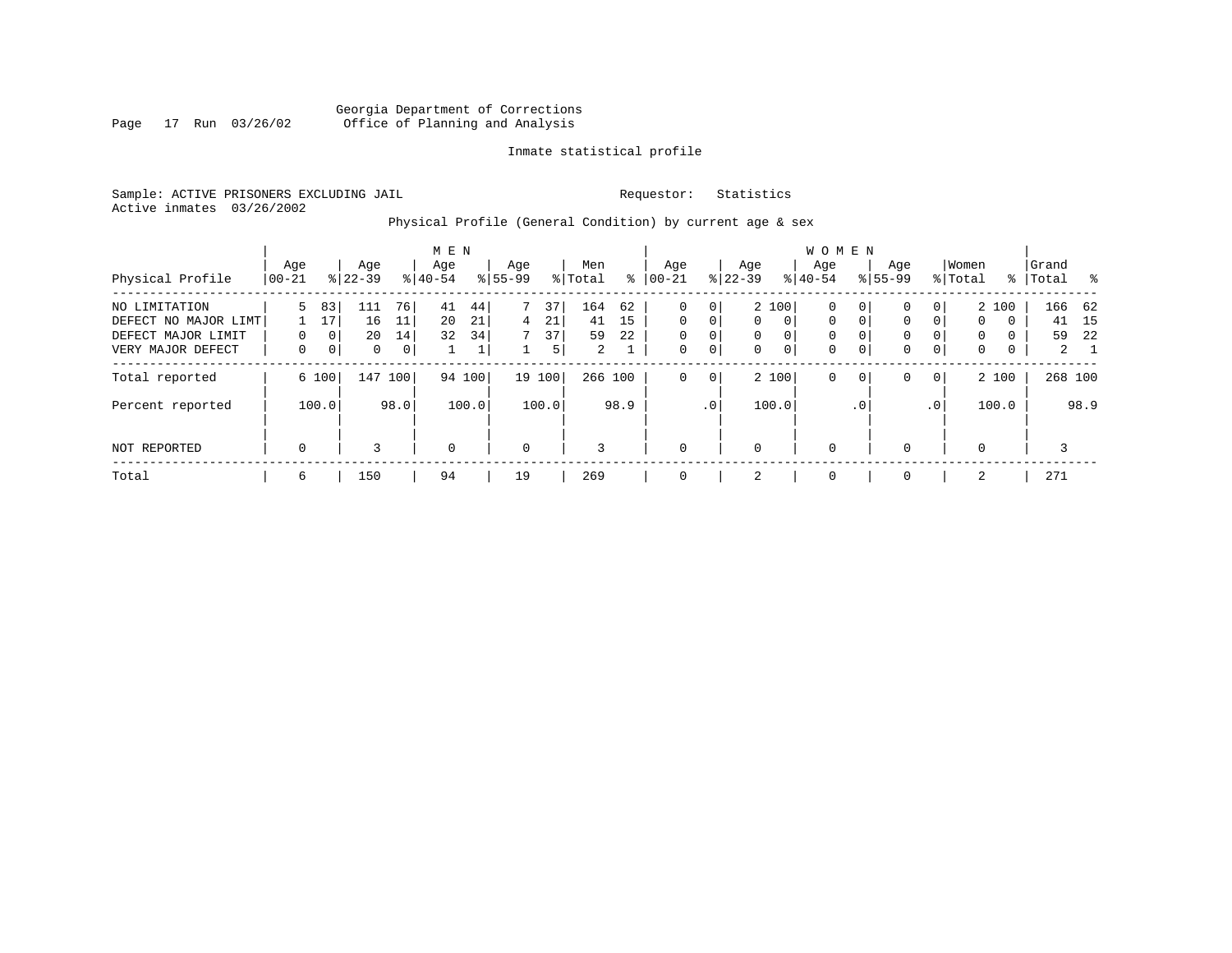## Georgia Department of Corrections Office of Planning and Analysis

## Inmate statistical profile

Sample: ACTIVE PRISONERS EXCLUDING JAIL **Requestor:** Statistics Active inmates 03/26/2002

Security Status by current age & sex

|                  |             |       |           |       | M E N       |                |             |        |          |                 |            |                 |             |       | W O M E N   |     |             |                |             |               |       |         |
|------------------|-------------|-------|-----------|-------|-------------|----------------|-------------|--------|----------|-----------------|------------|-----------------|-------------|-------|-------------|-----|-------------|----------------|-------------|---------------|-------|---------|
|                  | Age         |       | Age       |       | Age         |                | Age         |        | Men      |                 | Age        |                 | Age         |       | Age         |     | Age         |                | Women       |               | Grand |         |
| Security         | $00 - 21$   |       | $ 22-39 $ |       | $ 40-54$    |                | $8 55-99$   |        | % Total  | ి               | $ 00 - 21$ |                 | $8 22-39$   |       | $ 40-54 $   |     | $ 55-99 $   |                | % Total     | $\frac{8}{6}$ | Total | ႜ       |
| DIAG INCOM       | $\Omega$    | 0     | 0         | 0     | $\Omega$    | 0              | 0           | 0      | 0        | 0               | 0          | $\overline{0}$  | $\mathbf 0$ | 0     | 0           |     | 0           | 0              | $\Omega$    | 0             |       | O       |
| WRK RELEAS       |             | 0     | 0         | 0     |             | 0              | 0           | 0      | 0        | 0               | $\Omega$   | 0               | 0           | 0     | 0           |     | 0           | 0              | $\Omega$    | 0             |       |         |
| TRUSTY           |             |       | 0         |       |             |                | $\Omega$    | 0      | $\Omega$ | $\Omega$        |            |                 | 0           | 0     | 0           |     | 0           |                | $\Omega$    | 0             |       |         |
| MINIMUM          | $\Omega$    | 0     |           |       |             |                |             | 5      | 2        |                 |            |                 | 0           | 0     | 0           |     | $\mathbf 0$ |                | $\Omega$    | 0             |       |         |
| MEDIUM           | $\Omega$    | 0     | 38        | 25    | 39          | 41             | 10          | 53     | 87       | 32              | 0          |                 |             | 50    | 0           |     | 0           |                |             | 50            | 88    | 32      |
| CLOSE            | 5           | 83    | 95        | 63    | 53          | 56             |             | 37     | 160      | 59              |            |                 | 0           | 0     | 0           |     | 0           |                | $\Omega$    | 0             | 160   | 59      |
| MAXIMUM          | 0           | 0     | 15        | 10    | 2           | 2 <sub>1</sub> |             | 5      | 18       | $\mathbf{\tau}$ | $\Omega$   |                 |             | 50    | 0           |     | 0           |                |             | 50            | 19    | 7       |
| DIAGNOSTIC       |             | 17    |           |       | 0           | $\overline{0}$ | 0           | 0      | 2        |                 | 0          | $\overline{0}$  | 0           | 0     | 0           | 0   | 0           | 0              | 0           | 0             | 2     |         |
| Total reported   |             | 6 100 | 150 100   |       |             | 94 100         |             | 19 100 |          | 269 100         | 0          | 0               |             | 2 100 | $\mathbf 0$ | 0   | 0           | $\overline{0}$ |             | 2 100         |       | 271 100 |
| Percent reported |             | 100.0 |           | 100.0 |             | 100.0          |             | 100.0  |          | 100.0           |            | .0 <sup>1</sup> |             | 100.0 |             | . 0 |             | $\cdot$ 0      |             | 100.0         |       | 100.0   |
| NOT RPTD         | $\mathbf 0$ |       | $\Omega$  |       | $\mathbf 0$ |                | $\mathbf 0$ |        | $\Omega$ |                 | $\Omega$   |                 | 0           |       | $\mathbf 0$ |     | $\Omega$    |                | $\mathbf 0$ |               | 0     |         |
| Total            | 6           |       | 150       |       | 94          |                | 19          |        | 269      |                 | 0          |                 | 2           |       | 0           |     | $\mathbf 0$ |                | 2           |               | 271   |         |

\* NOTE: BEGINNING IN JULY 1987, THE FACILITIES DIVISION NO LONGER CODED INMATES AS BEING WORK RELEASE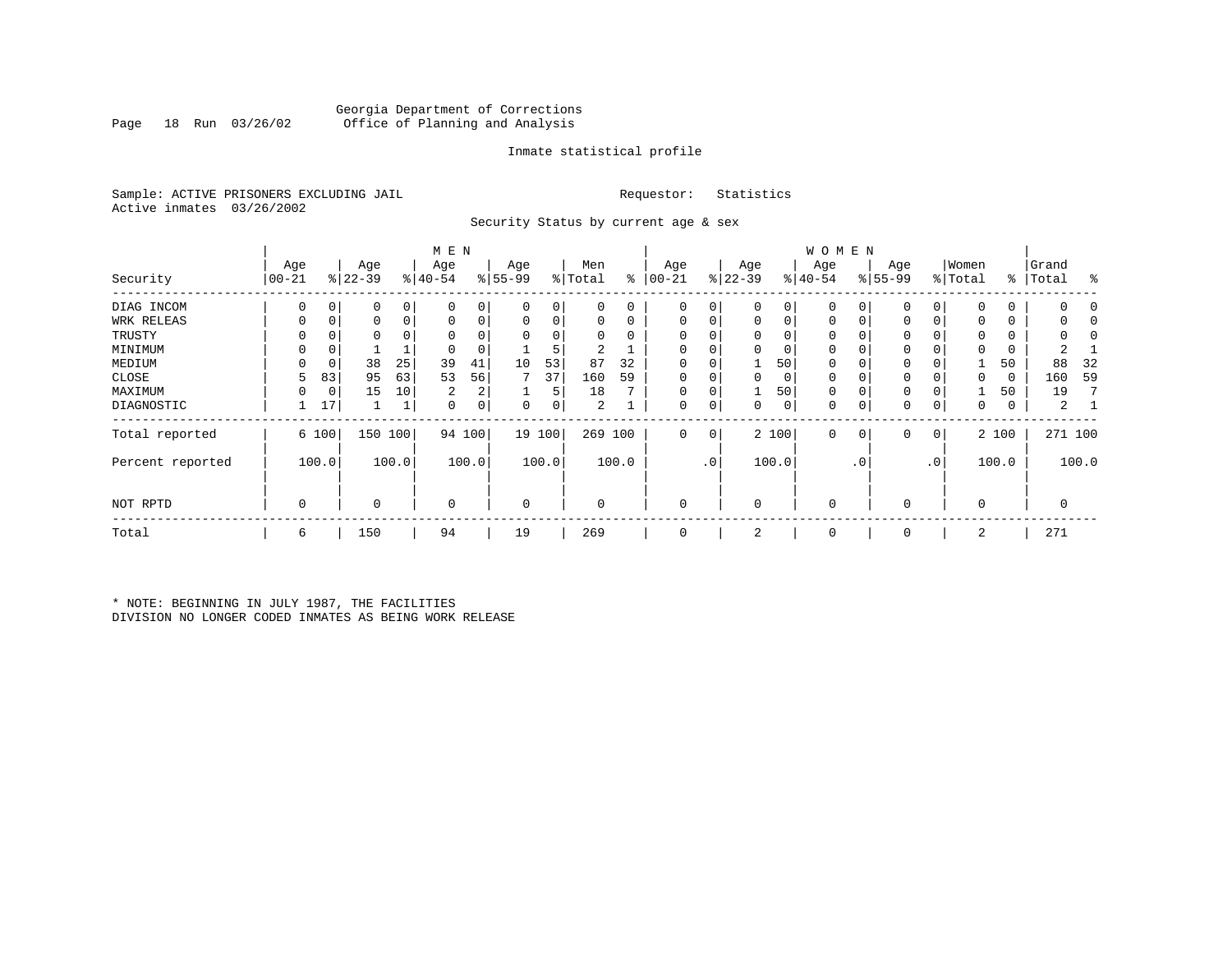## Georgia Department of Corrections<br>Page 19 Run 03/26/02 Office of Planning and Analysis Page 19 Run 03/26/02 Office of Planning and Analysis

## Inmate statistical profile

Sample: ACTIVE PRISONERS EXCLUDING JAIL **Requestor:** Statistics Active inmates 03/26/2002

Number Of Sentences by current age & sex

|                     |                 |             |                  |       | M E N            |        |                 |                |                |       |                      |                |                  |                | W O M E N        |           |                     |                 |                  |          |                |       |
|---------------------|-----------------|-------------|------------------|-------|------------------|--------|-----------------|----------------|----------------|-------|----------------------|----------------|------------------|----------------|------------------|-----------|---------------------|-----------------|------------------|----------|----------------|-------|
| Number Of Sentences | Age<br>$ 00-21$ |             | Age<br>$ 22-39 $ |       | Age<br>$ 40-54 $ |        | Age<br>$ 55-99$ |                | Men<br>% Total |       | Age<br>$8   00 - 21$ |                | Age<br>$ 22-39 $ |                | Age<br>$8 40-54$ |           | Age<br>$8 55-99$    |                 | Women<br>% Total | ွေ       | Grand<br>Total | ႜ     |
| $_{\rm ONE}$        | 0               | 0           | 18               | 12    | 14               | 15     | 3               | 16             | 35             | 13    | 0                    | 0              | 0                | 0 <sup>1</sup> | 0                |           | $\mathbf 0$         | 0               | $\Omega$         | 0        | 35             | 13    |
| TWO                 | 3               | 50          | 28               | 19    | 17               | 18     | 6               | 32             | 54             | 20    | 0                    | 0              |                  | 50             | 0                |           | 0                   | 0               |                  | 50       | 55             | 20    |
| THREE               |                 | 17          | 27               | 18    | 19               | 20     | 2               | 11             | 49             | 18    | $\Omega$             |                |                  | $\mathbf{0}$   | 0                |           | 0                   |                 | $\Omega$         | 0        | 49             | 18    |
| FOUR                | 0               | $\mathbf 0$ | 20               | 13    | 15               | 16     |                 | 5 <sup>1</sup> | 36             | 13    | $\Omega$             | 0              |                  | $\mathbf 0$    | $\Omega$         |           | $\mathsf{O}\xspace$ |                 |                  | $\Omega$ | 36             | 13    |
| FIVE                | $\Omega$        | 0           | 14               | 9     | 5                | 5      | 3               | 16             | 22             | 8     | 0                    | 0              |                  | 50             | 0                |           | $\mathbf 0$         |                 |                  | 50       | 23             | 8     |
| MORE THAN FIVE      | 2               | 33          | 43               | 29    | 24               | 26     | 4               | 21             | 73             | 27    | $\mathbf 0$          | $\overline{0}$ | 0                | 0              | 0                |           | $\mathsf{O}\xspace$ | 0               | $\mathbf 0$      | 0        | 73             | 27    |
| Total reported      |                 | 6 100       | 150 100          |       |                  | 94 100 |                 | 19 100         | 269 100        |       | $\Omega$             | $\overline{0}$ |                  | 2 100          | $\Omega$         | $\Omega$  | $\Omega$            | 0               |                  | 2 100    | 271 100        |       |
| Percent reported    |                 | 100.0       |                  | 100.0 |                  | 100.0  |                 | 100.0          |                | 100.0 |                      | $\cdot$ 0      |                  | 100.0          |                  | $\cdot$ 0 |                     | .0 <sup>1</sup> |                  | 100.0    |                | 100.0 |
| NOT REPORTED        | 0               |             | 0                |       | $\Omega$         |        | $\mathbf 0$     |                | 0              |       | 0                    |                | $\Omega$         |                | $\mathbf 0$      |           | 0                   |                 | $\Omega$         |          | 0              |       |
| Total               | 6               |             | 150              |       | 94               |        | 19              |                | 269            |       | $\Omega$             |                | 2                |                | 0                |           | 0                   |                 | 2                |          | 271            |       |
|                     |                 |             |                  |       |                  |        |                 |                |                |       |                      |                |                  |                |                  |           |                     |                 |                  |          |                |       |
| AVG NUM SENTENCES   | 4.17            |             | 4.45             |       | 4.35             |        | 4.05            |                | 4.38           |       | .00                  |                | 3.50             |                | .00              |           | .00                 |                 | 3.50             |          | 4.38           |       |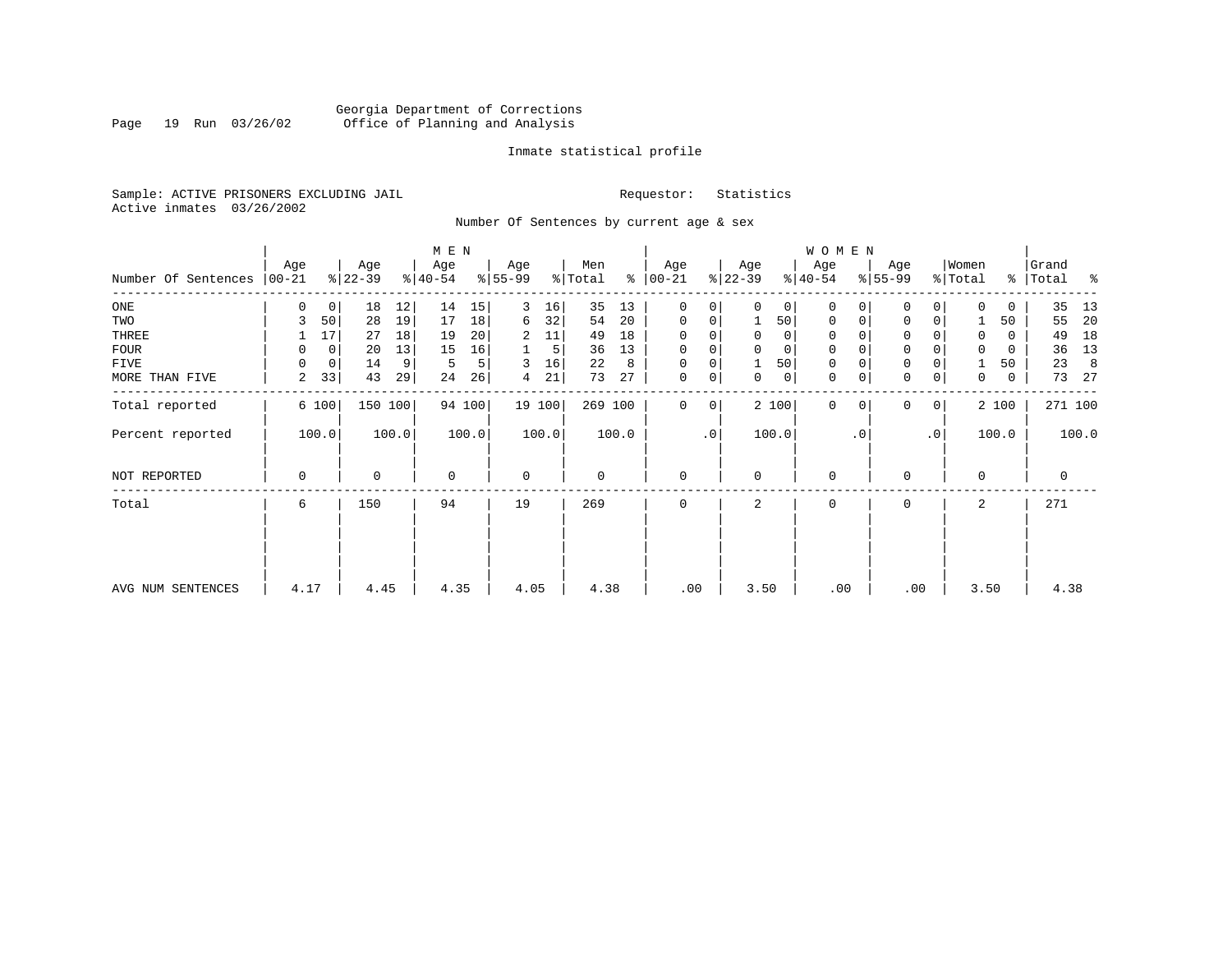## Georgia Department of Corrections Page 20 Run 03/26/02 Office of Planning and Analysis

## Inmate statistical profile

Sample: ACTIVE PRISONERS EXCLUDING JAIL **Requestor:** Statistics Active inmates 03/26/2002

Number Of Disciplinaries by current age & sex

|                  |                 |         |                  |         | M E N            |        |                 |             |                |       |                  |           |                  |       | W O M E N        |             |                  |              |                  |       |                    |                |
|------------------|-----------------|---------|------------------|---------|------------------|--------|-----------------|-------------|----------------|-------|------------------|-----------|------------------|-------|------------------|-------------|------------------|--------------|------------------|-------|--------------------|----------------|
| Disciplinaries   | Age<br>$ 00-21$ |         | Age<br>$ 22-39 $ |         | Age<br>$ 40-54 $ |        | Age<br>$ 55-99$ |             | Men<br>% Total | ి     | Age<br>$00 - 21$ |           | Age<br>$ 22-39 $ |       | Age<br>$ 40-54 $ |             | Age<br>$8 55-99$ |              | Women<br>% Total |       | Grand<br>%   Total | ႜ              |
| ZERO             |                 | 17      | 33               | 22      | 33               | 35     | 9               | 47          | 76             | 28    | $\mathbf 0$      | 0         | $\Omega$         | 0     | $\Omega$         | $\Omega$    | $\Omega$         | $\Omega$     | $\Omega$         | 0     | 76                 | 28             |
| ONE              | 2               | 33      | 10               | 7       | 9                | 10     | 3               | 16          | 24             | 9     | 0                | 0         | $\mathbf 0$      | 0     | 0                | 0           | 0                | 0            | $\Omega$         | 0     | 24                 | 9              |
| TWO              |                 | 17      | 12               | 8       | 12               | 13     | 2               | 11          | 27             | 10    | 0                |           |                  | 0     | 0                | $\Omega$    | 0                |              | 0                | 0     | 27                 | 10             |
| THREE            |                 | 17      | 17               | 11      | 8                | 9      | 2               | 11          | 28             | 10    | 0                |           | $\mathbf 0$      | 0     | 0                |             | 0                |              | $\mathbf 0$      | 0     | 28                 | 10             |
| <b>FOUR</b>      |                 | 17      | 12               | 8       | 9                | 10     | 0               | $\mathbf 0$ | 22             | 8     | $\mathbf 0$      |           |                  | 50    | 0                |             | $\mathbf 0$      |              |                  | 50    | 23                 | 8              |
| FIVE             | O               | 0       | 9                | 6       | 3                | 3      | 0               | 0           | 12             | 4     | 0                | 0         | $\mathbf 0$      | 0     | 0                | $\Omega$    | 0                |              | 0                | 0     | 12                 | $\overline{4}$ |
| MORE THAN FIVE   | 0               | $\circ$ | 57               | 38      | 20               | 21     | 3               | 16          | 80             | 30    | 0                | 0         |                  | 50    | $\mathbf 0$      | $\mathbf 0$ | $\mathbf 0$      | $\mathbf 0$  |                  | 50    | 81                 | 30             |
| Total reported   |                 | 6 100   |                  | 150 100 |                  | 94 100 |                 | 19 100      | 269 100        |       | $\mathbf 0$      | 0         |                  | 2 100 | $\mathbf 0$      | 0           | 0                | $\mathbf{0}$ |                  | 2 100 |                    | 271 100        |
| Percent reported |                 | 100.0   |                  | 100.0   |                  | 100.0  |                 | 100.0       |                | 100.0 |                  | $\cdot$ 0 |                  | 100.0 |                  | $\cdot$ 0   |                  | $\cdot$ 0    |                  | 100.0 |                    | 100.0          |
| NOT REPORTED     | 0               |         | 0                |         | 0                |        | 0               |             | 0              |       | $\mathbf 0$      |           | $\mathbf 0$      |       | 0                |             | 0                |              | $\mathbf 0$      |       | 0                  |                |
| Total            | 6               |         | 150              |         | 94               |        | 19              |             | 269            |       | $\mathbf 0$      |           | 2                |       | 0                |             | 0                |              | 2                |       | 271                |                |
|                  |                 |         |                  |         |                  |        |                 |             |                |       |                  |           |                  |       |                  |             |                  |              |                  |       |                    |                |
|                  |                 |         |                  |         |                  |        |                 |             |                |       |                  |           |                  |       |                  |             |                  |              |                  |       |                    |                |
| AVG NUM DISCIP   | 1.83            |         | 7.43             |         | 3.33             |        | 1.89            |             | 5.48           |       | .00              |           | 13.50            |       | .00              |             | .00              |              | 13.50            |       | 5.54               |                |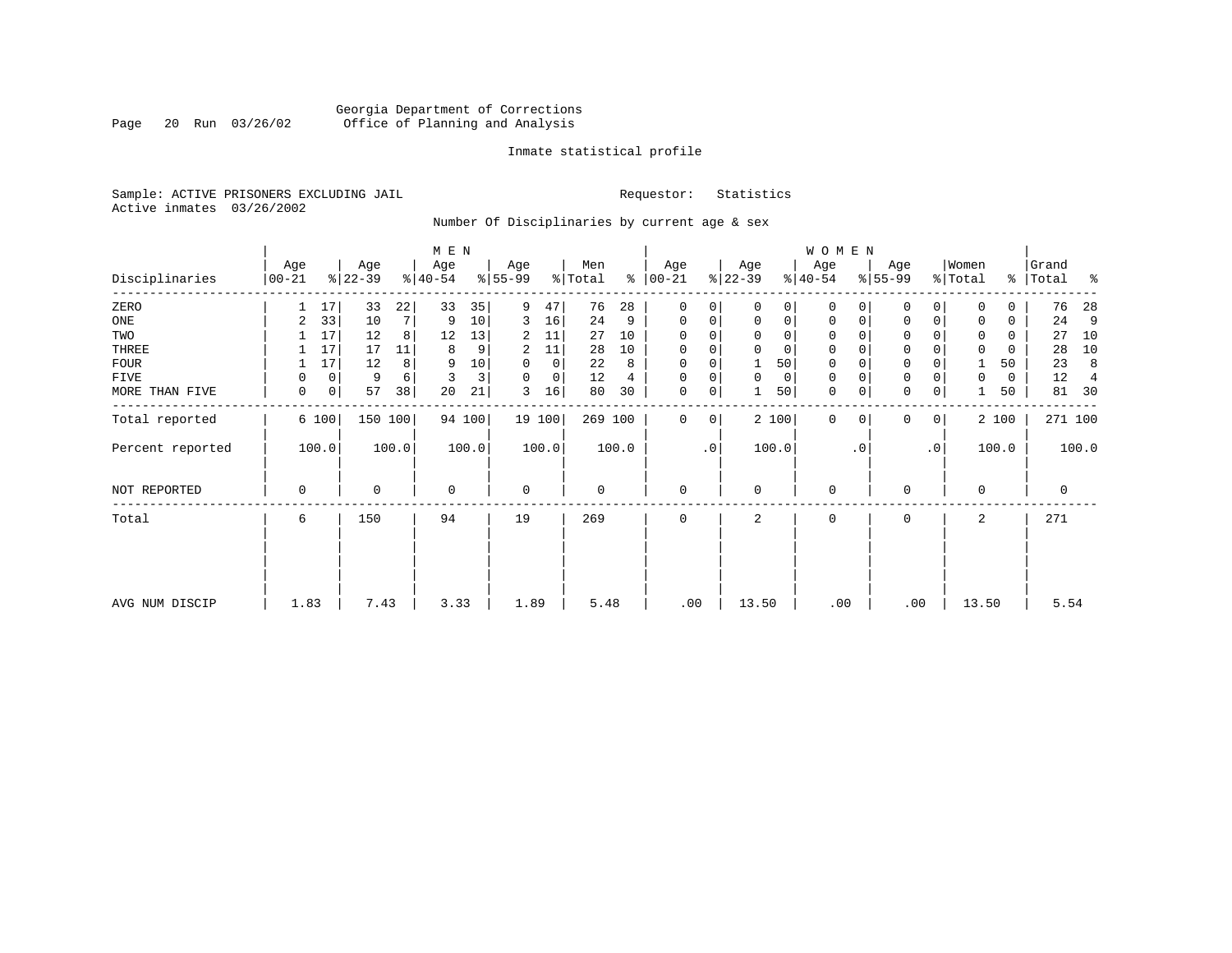## Georgia Department of Corrections<br>Page 21 Run 03/26/02 Office of Planning and Analysis Page 21 Run 03/26/02 Office of Planning and Analysis

## Inmate statistical profile

Sample: ACTIVE PRISONERS EXCLUDING JAIL **Requestor:** Statistics Active inmates 03/26/2002

Number Of Escapes by current age & sex

|                  |                  |       |                  |          | M E N            |        |                 |        |                |             |                  |           |                 |             | <b>WOMEN</b>     |           |                  |           |                  |       |                          |
|------------------|------------------|-------|------------------|----------|------------------|--------|-----------------|--------|----------------|-------------|------------------|-----------|-----------------|-------------|------------------|-----------|------------------|-----------|------------------|-------|--------------------------|
| Escapes          | Age<br>$00 - 21$ |       | Age<br>$ 22-39 $ |          | Age<br>$ 40-54 $ |        | Age<br>$ 55-99$ |        | Men<br>% Total | ៖           | Age<br>$00 - 21$ |           | Age<br>$ 22-39$ |             | Age<br>$ 40-54 $ |           | Age<br>$ 55-99 $ |           | Women<br>% Total | ွေ    | Grand<br> Total<br>း - ၁ |
| ZERO             |                  | 6 100 | 149              | 99       | 94               | 100    |                 | 19 100 | 268 100        |             | $\mathbf 0$      | 0         |                 | 2 100       | 0                |           | 0                | 0         |                  | 2 100 | 270 100                  |
| ONE              |                  | 0     |                  | 1        | 0                | 0      | 0               | 0      |                | $\mathbf 0$ | 0                | 0         | $\Omega$        | 0           | 0                | 0         | $\mathbf 0$      | 0         | 0                | 0     | $\Omega$                 |
| TWO              | 0                |       |                  |          | 0                | 0      | 0               |        | 0              | 0           | 0                |           | 0               | 0           | 0                |           | U                |           | 0                | 0     |                          |
| THREE            | 0                |       |                  |          | 0                |        | $\Omega$        | 0      | 0              | 0           | 0                |           | 0               | 0           | 0                |           | 0                |           | 0                | 0     |                          |
| <b>FOUR</b>      | $\Omega$         |       |                  |          | $\Omega$         | 0      | $\Omega$        | 0      | 0              | $\Omega$    | 0                |           | $\Omega$        | $\mathbf 0$ | $\mathbf 0$      |           | $\Omega$         |           | $\Omega$         | 0     |                          |
| FIVE             |                  | 0     |                  | $\Omega$ | $\mathbf 0$      | 0      | $\Omega$        | 0      | 0              | $\Omega$    | $\Omega$         | 0         | $\Omega$        | $\mathsf 0$ | 0                |           | $\Omega$         |           | 0                | 0     |                          |
| MORE THAN FIVE   | 0                | 0     | 0                | 0        | 0                | 0      | 0               | 0      | 0              | 0           | 0                | 0         | $\Omega$        | $\mathbf 0$ | $\mathbf 0$      |           | $\Omega$         | 0         | 0                | 0     |                          |
| Total reported   |                  | 6 100 | 150 100          |          |                  | 94 100 |                 | 19 100 | 269 100        |             | 0                | 0         |                 | 2 100       | $\mathbf{0}$     | $\Omega$  | 0                | $\circ$   |                  | 2 100 | 271 100                  |
| Percent reported |                  | 100.0 |                  | 100.0    |                  | 100.0  |                 | 100.0  |                | 100.0       |                  | $\cdot$ 0 |                 | 100.0       |                  | $\cdot$ 0 |                  | $\cdot$ 0 |                  | 100.0 | 100.0                    |
| NOT REPORTED     | $\Omega$         |       | 0                |          | $\mathbf 0$      |        | 0               |        | 0              |             | 0                |           | $\Omega$        |             | 0                |           | 0                |           | $\mathbf 0$      |       | $\mathbf 0$              |
| Total            | 6                |       | 150              |          | 94               |        | 19              |        | 269            |             | 0                |           | 2               |             | 0                |           | $\mathbf 0$      |           | 2                |       | 271                      |
|                  |                  |       |                  |          |                  |        |                 |        |                |             |                  |           |                 |             |                  |           |                  |           |                  |       |                          |
| AVG NUM ESCAPES  | .00              |       | .01              |          | .00              |        | .00             |        | .00            |             | .00              |           | .00             |             | .00              |           | .00              |           |                  | .00   | .00                      |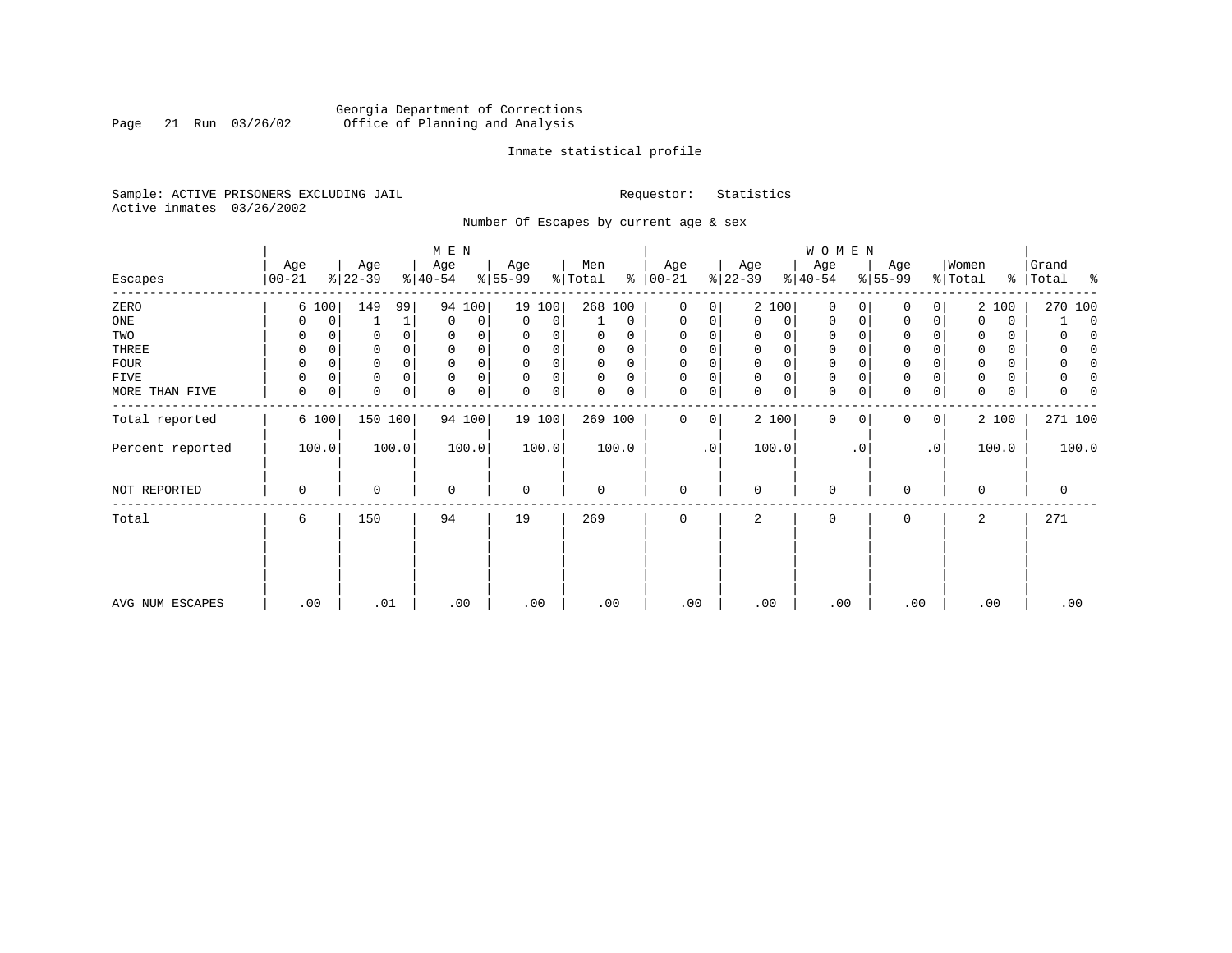#### Georgia Department of Corrections Page 22 Run 03/26/02 Office of Planning and Analysis

#### Inmate statistical profile

Sample: ACTIVE PRISONERS EXCLUDING JAIL **Requestor:** Statistics Active inmates 03/26/2002

## Number Of Prior Georgia Incarcerations \* by current age & sex

|                            |             |             |                  |                | M E N            |                |                  |             |                |       |                   |              |                  |              | WOMEN            |           |                  |                |                  |             |                |       |
|----------------------------|-------------|-------------|------------------|----------------|------------------|----------------|------------------|-------------|----------------|-------|-------------------|--------------|------------------|--------------|------------------|-----------|------------------|----------------|------------------|-------------|----------------|-------|
| Prior Incarcerations 00-21 | Age         |             | Age<br>$8 22-39$ |                | Age<br>$ 40-54 $ |                | Age<br>$ 55-99 $ |             | Men<br>% Total | ⊱     | Age<br>$ 00 - 21$ |              | Age<br>$ 22-39 $ |              | Age<br>$8 40-54$ |           | Age<br>$ 55-99 $ |                | Women<br>% Total | ႜၟ          | Grand<br>Total | ႜ     |
| ZERO                       | 5           | 83          | 87               | 58             | 32               | 34             | 11               | 58          | 135            | 50    | 0                 | 0            |                  | 2 100        | $\Omega$         | $\Omega$  | $\Omega$         | 0              |                  | 2 100       | 137            | 51    |
| ONE                        |             | 17          | 28               | 19             | 19               | 20             | 4                | 21          | 52             | 19    | 0                 | $\mathbf{0}$ | $\Omega$         | 0            | 0                | 0         | $\mathbf 0$      | 0              | $\Omega$         | $\mathbf 0$ | 52             | 19    |
| TWO                        | 0           | $\Omega$    | 17               | 11             | 13               | 14             |                  | 5           | 31             | 12    | 0                 | 0            | 0                | 0            | 0                |           | 0                |                | 0                | 0           | 31             | 11    |
| THREE                      | 0           | $\Omega$    | 15               | 10             | 11               | 12             | 2                | 11          | 28             | 10    | 0                 | 0            | $\mathbf 0$      | $\mathsf{O}$ | $\mathsf 0$      |           | $\mathbf 0$      | 0              | $\Omega$         | $\Omega$    | 28             | 10    |
| <b>FOUR</b>                | 0           | $\Omega$    | $\overline{2}$   |                | 10               | 11             | $\mathbf 0$      | $\mathbf 0$ | 12             | 4     | $\mathbf 0$       | 0            | $\mathbf 0$      | $\mathsf{O}$ | 0                |           | $\mathbf 0$      |                | 0                | 0           | 12             | 4     |
| FIVE                       | 0           | 0           |                  |                | 6                | 6              | 0                | 0           | 7              | 3     | $\mathbf 0$       | 0            | $\mathbf 0$      | $\mathbf 0$  | $\mathbf 0$      |           | $\mathsf 0$      | 0              | 0                | 0           | 7              |       |
| MORE THAN FIVE             | $\mathbf 0$ | $\mathbf 0$ | $\Omega$         | $\overline{0}$ | 3                | 3 <sup>1</sup> |                  | 5           | 4              |       | 0                 | 0            | $\Omega$         | $\mathsf{O}$ | $\mathbf 0$      | 0         | $\mathbf 0$      | $\mathbf 0$    | $\Omega$         | $\mathbf 0$ | 4              |       |
| Total reported             |             | 6 100       | 150 100          |                |                  | 94 100         |                  | 19 100      | 269 100        |       | $\Omega$          | 0            |                  | 2 100        | $\Omega$         | $\Omega$  | $\mathbf 0$      | $\overline{0}$ |                  | 2 100       | 271 100        |       |
| Percent reported           |             | 100.0       |                  | 100.0          |                  | 100.0          |                  | 100.0       |                | 100.0 |                   | $\cdot$ 0    |                  | 100.0        |                  | $\cdot$ 0 |                  | $\cdot$ 0      |                  | 100.0       |                | 100.0 |
| NOT REPORTED               | 0           |             | $\Omega$         |                | 0                |                | $\mathbf 0$      |             | 0              |       | $\mathbf 0$       |              | $\Omega$         |              | $\mathbf 0$      |           | $\mathbf 0$      |                | $\Omega$         |             | 0              |       |
| Total                      | 6           |             | 150              |                | 94               |                | 19               |             | 269            |       | 0                 |              | 2                |              | 0                |           | $\mathbf 0$      |                | 2                |             | 271            |       |
|                            |             |             |                  |                |                  |                |                  |             |                |       |                   |              |                  |              |                  |           |                  |                |                  |             |                |       |
| AVG # INCARCERATIONS       | .17         |             | .80              |                | 1.81             |                | .95              |             | 1.15           |       | .00               |              | .00              |              | .00              |           | .00              |                | .00              |             | 1.14           |       |

\* This data counts a parole revocation on an existing sentenCE AS A prior incarceration. Also, this data counts, for any cohort of inmates, the total number of Georgia incarcerations the inmate has had during his entire criminal career. For example, if an inmate was admitted to prison first in FY72, and then re-admitted in FY79 and FY85, he had two prior incarcerations before the FY85 admission. This inmate's records show two prior incarcerations in all three of his records since he has had two prior incarcerations in his criminal career. If the cohort of FY72 admissions is selected for analysis, two prior incarcerations will be listed for this inmate even though in FY72, he had no prior incarcerations.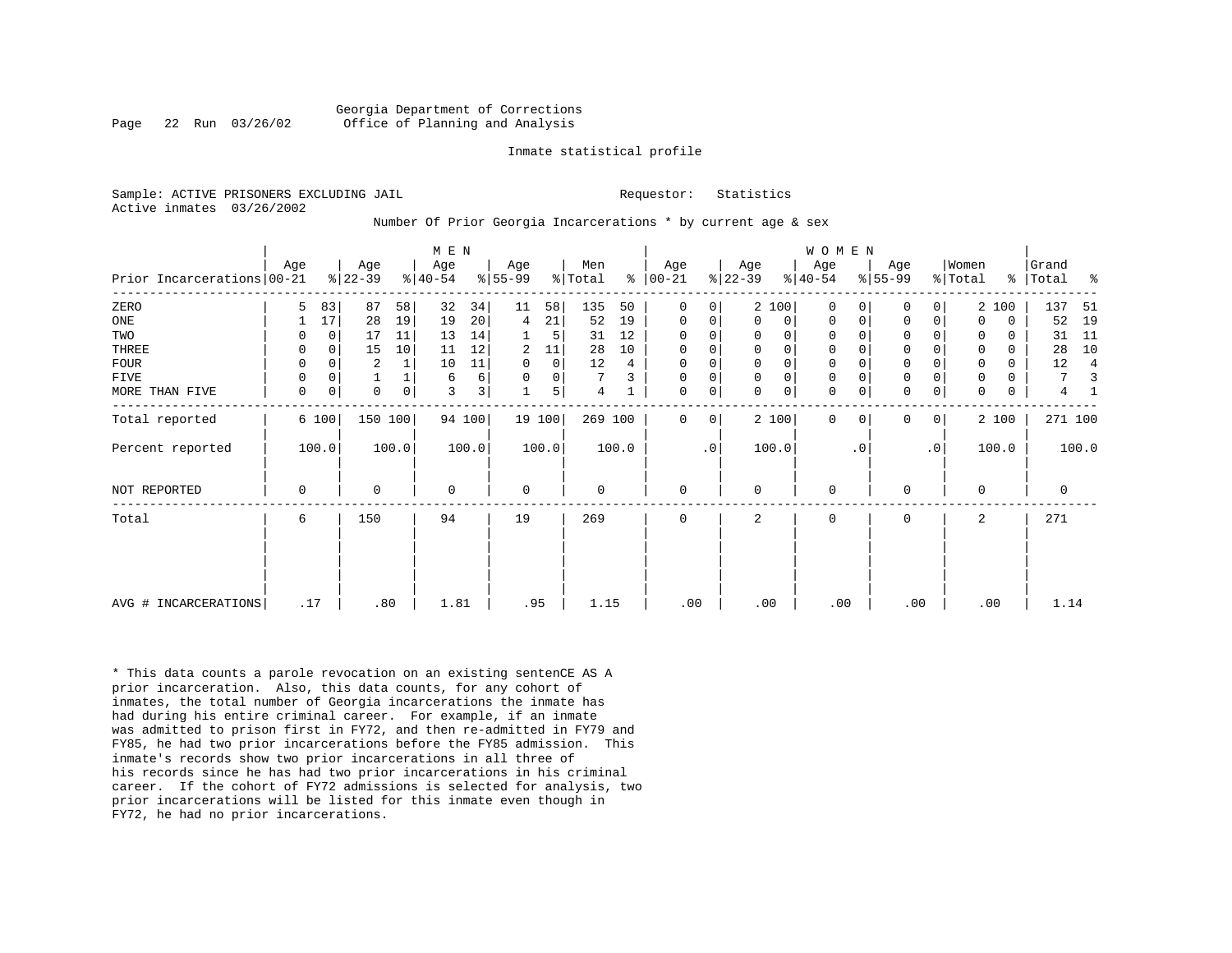## Georgia Department of Corrections<br>Page 23 Run 03/26/02 Office of Planning and Analysis Page 23 Run 03/26/02 Office of Planning and Analysis

## Inmate statistical profile

Sample: ACTIVE PRISONERS EXCLUDING JAIL **Requestor:** Statistics Active inmates 03/26/2002

Number Of Transfers by current age & sex

|                   |                |                  |         | M E N            |                |                  |        |                |       |                 |           |                  |       | <b>WOMEN</b>     |          |                  |                 |                  |       |                 |       |
|-------------------|----------------|------------------|---------|------------------|----------------|------------------|--------|----------------|-------|-----------------|-----------|------------------|-------|------------------|----------|------------------|-----------------|------------------|-------|-----------------|-------|
| Transfers         | Age<br>  00-21 | Age<br>$ 22-39 $ |         | Age<br>$8 40-54$ |                | Age<br>$8 55-99$ |        | Men<br>% Total | ⊱     | Age<br>$ 00-21$ |           | Age<br>$ 22-39 $ |       | Age<br>$ 40-54 $ |          | Age<br>$8 55-99$ |                 | Women<br>% Total | ွေ    | Grand<br> Total | ႜ     |
| ZERO              |                | 17<br>8          | 5       | 2                | 2              |                  | 5      | 12             | 4     | $\mathbf 0$     | 0         |                  | 50    | $\mathbf 0$      |          | $\Omega$         |                 |                  | 50    | 13              | 5     |
| ONE               | 3              | 50<br>67         | 45      | 44               | 47             | 9                | 47     | 123            | 46    | 0               | 0         | 1                | 50    | 0                | 0        | $\mathbf 0$      | 0               |                  | 50    | 124             | 46    |
| TWO               |                | 36<br>17         | 24      | 29               | 31             | 5                | 26     | 71             | 26    | $\Omega$        |           | 0                | 0     | 0                |          | $\mathbf 0$      |                 | 0                | 0     | 71              | 26    |
| THREE             |                | 17<br>16         | 11      | 10               | 11             | 2                | 11     | 29             | 11    | 0               |           | 0                | 0     | 0                |          | $\mathbf 0$      |                 | 0                | 0     | 29              | 11    |
| <b>FOUR</b>       | 0              | 0<br>6           | 4       | 5                | 5              |                  | 5      | 12             | 4     | 0               |           | $\Omega$         | 0     | $\mathbf 0$      |          | $\Omega$         |                 | 0                | 0     | 12              | 4     |
| FIVE              | 0              | 0                |         |                  |                | 0                | 0      | 8              | 3     | $\Omega$        | 0         | $\mathbf 0$      | 0     | 0                |          | $\mathbf 0$      |                 | 0                | 0     | 8               | 3     |
| MORE THAN FIVE    | 0              | 0<br>10          | 7       | 3                | 3 <sup>1</sup> | $\mathbf{1}$     | 5      | 14             | 5     | 0               | 0         | $\Omega$         | 0     | $\mathbf 0$      | 0        | $\Omega$         | 0               | $\Omega$         | 0     | 14              | 5     |
| Total reported    | 6 100          |                  | 150 100 |                  | 94 100         |                  | 19 100 | 269 100        |       | $\Omega$        | 0         |                  | 2 100 | $\mathbf 0$      | $\Omega$ | $\Omega$         | $\overline{0}$  |                  | 2 100 | 271 100         |       |
| Percent reported  | 100.0          |                  | 100.0   |                  | 100.0          |                  | 100.0  |                | 100.0 |                 | $\cdot$ 0 |                  | 100.0 |                  | . 0      |                  | .0 <sup>1</sup> |                  | 100.0 |                 | 100.0 |
| NOT REPORTED      | $\mathbf 0$    | 0                |         | $\mathbf 0$      |                | $\mathbf 0$      |        | $\mathbf 0$    |       | $\mathbf 0$     |           | $\mathbf 0$      |       | $\mathbf 0$      |          | $\Omega$         |                 | $\mathbf 0$      |       | $\mathbf 0$     |       |
| Total             | 6              | 150              |         | 94               |                | 19               |        | 269            |       | $\mathbf 0$     |           | 2                |       | 0                |          | $\Omega$         |                 | 2                |       | 271             |       |
|                   |                |                  |         |                  |                |                  |        |                |       |                 |           |                  |       |                  |          |                  |                 |                  |       |                 |       |
| AVG NUM TRANSFERS | 1.33           |                  | 2.11    | 1.86             |                | 1.84             |        | 1.99           |       | .00             |           | .50              |       | .00              |          | .00              |                 |                  | .50   | 1.97            |       |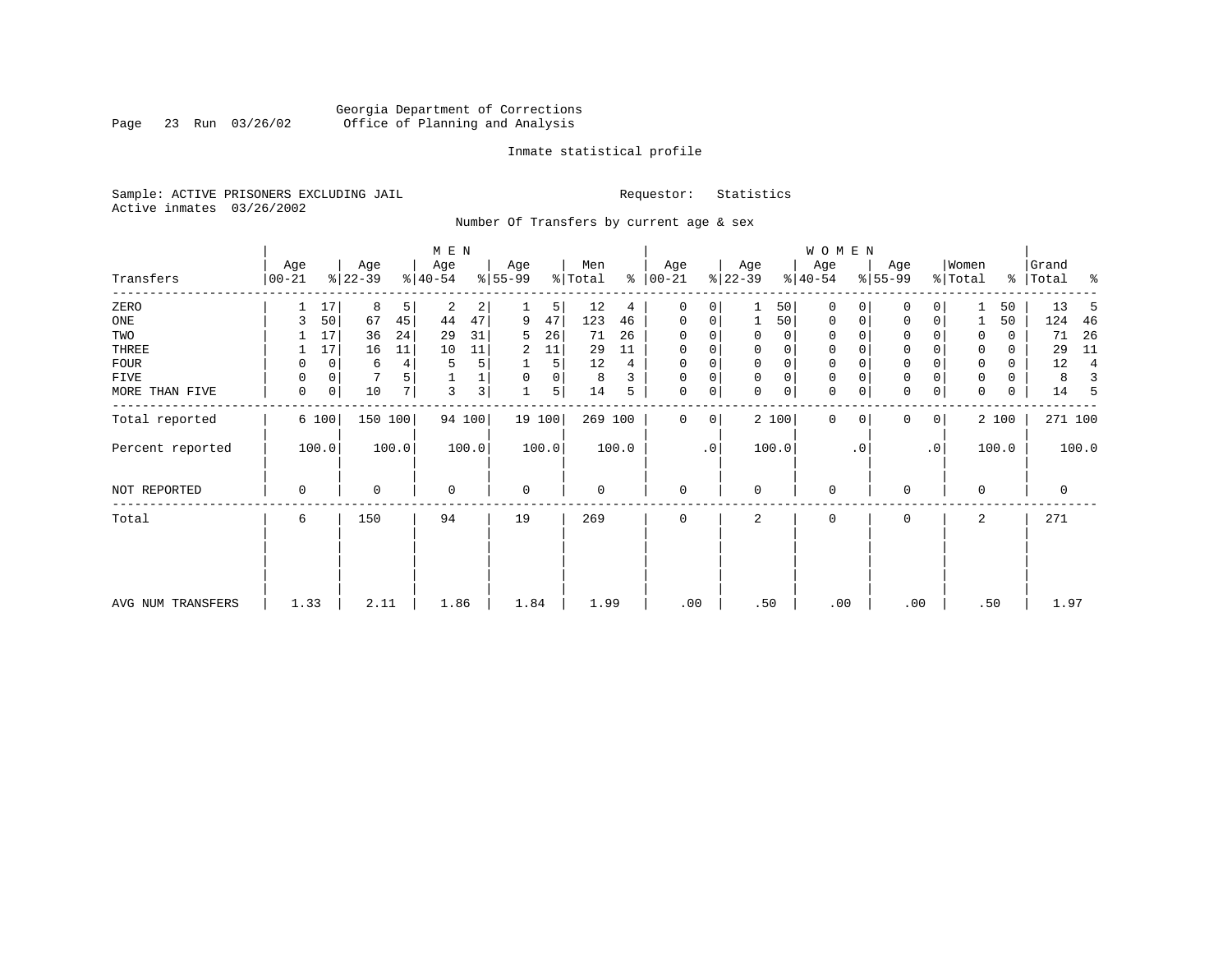## Georgia Department of Corrections Page 24 Run 03/26/02 Office of Planning and Analysis

## Inmate statistical profile

Sample: ACTIVE PRISONERS EXCLUDING JAIL **Requestor:** Statistics Active inmates 03/26/2002

County Of Conviction by current age & sex

|                            |             |          |                |              | M E N          |             |             |             |                |                |              |             |             |             | <b>WOMEN</b> |              |             |             |             |             |              |                |
|----------------------------|-------------|----------|----------------|--------------|----------------|-------------|-------------|-------------|----------------|----------------|--------------|-------------|-------------|-------------|--------------|--------------|-------------|-------------|-------------|-------------|--------------|----------------|
|                            | Age         |          | Age            |              | Age            |             | Age         |             | Men            |                | Age          |             | Age         |             | Age          |              | Age         |             | Women       |             | Grand        |                |
| County Of Conviction 00-21 |             |          | $8 22-39$      |              | $8 40-54$      |             | $8 55-99$   |             | %   Total      |                | $% 100 - 21$ |             | $ 22-39$    |             | $8 40-54$    |              | $8155 - 99$ |             | % Total     | ႜၟ          | Total        | ႜ              |
| Appling                    | 0           | 0        | 1              | 1            | 1              | $\mathbf 1$ | 0           | 0           | 2              | 1              | 0            | 0           | 0           | 0           | 0            | 0            | 0           | 0           | 0           | 0           | 2            | 1              |
| Atkinson                   | $\mathbf 0$ | 0        | $\mathbf 0$    | $\mathsf{O}$ | $\mathsf 0$    | 0           | $\mathbf 1$ | 5           | $\mathbf{1}$   | 0              | 0            | 0           | $\mathbf 0$ | $\mathbf 0$ | 0            | $\mathbf 0$  | $\Omega$    | $\mathbf 0$ | O           | 0           | $\mathbf{1}$ | $\mathbf 0$    |
| Bacon                      | 0           | 0        | $\mathbf 0$    | 0            | 1              | 1           | 0           | 0           | 1              | 0              | O            | 0           | $\Omega$    | 0           | 0            | $\mathbf 0$  | 0           | 0           | O           | 0           | $\mathbf{1}$ | $\mathbf 0$    |
| Baldwin                    | 0           | 0        | $\mathbf{1}$   | 1            | 3              | 3           | $\Omega$    | $\mathbf 0$ | 4              | $\mathbf{1}$   | $\Omega$     | 0           | $\Omega$    | $\mathbf 0$ | $\Omega$     | $\mathbf 0$  | $\Omega$    | $\Omega$    | $\Omega$    | 0           | 4            | $\mathbf{1}$   |
| Banks                      | O           | 0        | $\mathbf 0$    | $\mathbf 0$  | $\mathbf{1}$   | 1           | $\Omega$    | $\mathbf 0$ | $\mathbf{1}$   | $\Omega$       | $\Omega$     | 0           | $\Omega$    | $\Omega$    | $\Omega$     | $\sqrt{ }$   | $\Omega$    | $\Omega$    | $\Omega$    | $\Omega$    |              | $\mathbf 0$    |
| Barrow                     | U           | 0        | 1              | 1            | $\Omega$       | 0           | 1           | 5           | $\overline{2}$ | $\mathbf{1}$   | 0            | 0           | $\Omega$    | $\Omega$    | 0            | $\Omega$     | $\Omega$    | $\Omega$    | $\Omega$    | 0           | 2            | 1              |
| Bartow                     | 0           | 0        | $\mathbf 0$    | $\mathbf 0$  | 1              | $\mathbf 1$ | $\Omega$    | $\mathbf 0$ | 1              | 0              | 0            | 0           | $\Omega$    | 0           | 0            | 0            | $\Omega$    | 0           | $\Omega$    | 0           |              | $\mathbf 0$    |
| Ben Hill                   | 0           | 0        | 1              | 1            | 0              | 0           | $\Omega$    | $\mathbf 0$ | 1              | 0              | C            | 0           | $\Omega$    | 0           | 0            | 0            | $\Omega$    | 0           | 0           | 0           |              | $\mathbf 0$    |
| Berrien                    | 0           | 0        | $\mathbf{1}$   | $\mathbf{1}$ | $\mathbf 0$    | 0           | $\Omega$    | $\mathbf 0$ | $\mathbf{1}$   | $\Omega$       | $\Omega$     | 0           | $\Omega$    | $\Omega$    | $\Omega$     | $\mathbf 0$  | $\Omega$    | $\Omega$    | $\Omega$    | 0           | $\mathbf{1}$ | $\Omega$       |
| <b>Bibb</b>                | O           | 0        | 6              | 4            | $\mathbf{1}$   | 1           |             | 5           | 8              | 3              | $\Omega$     | 0           | $\Omega$    | 0           | 0            | $\mathbf 0$  | $\Omega$    | $\Omega$    | $\Omega$    | 0           | 8            | 3              |
| Bleckley                   | O           | 0        | $\mathbf{1}$   | $\mathbf{1}$ | $\mathbf 0$    | 0           | $\Omega$    | $\mathbf 0$ | $\mathbf{1}$   | 0              | $\Omega$     | 0           | $\Omega$    | $\mathbf 0$ | $\Omega$     | $\mathbf 0$  | $\Omega$    | $\Omega$    | $\Omega$    | $\Omega$    |              | $\mathbf 0$    |
| Brantley                   | 0           | 0        | $\mathbf 0$    | $\mathbf 0$  | $\mathbf{1}$   | 1           | $\Omega$    | $\mathbf 0$ | 1              | $\Omega$       | $\Omega$     | 0           | $\Omega$    | $\mathbf 0$ | $\Omega$     | $\mathbf 0$  | $\Omega$    | $\Omega$    | $\mathbf 0$ | 0           |              | $\mathbf 0$    |
| Brooks                     | 0           | 0        | $\mathbf 0$    | 0            | 1              | 1           | $\Omega$    | $\mathbf 0$ | 1              | 0              | O            | 0           | $\Omega$    | 0           | 0            | 0            | 0           | 0           | 0           | 0           |              | $\mathbf 0$    |
| Burke                      | 0           | 0        | 4              | 3            | 1              | 1           | $\Omega$    | $\mathbf 0$ | 5              | $\overline{a}$ | $\Omega$     | 0           | $\Omega$    | 0           | 0            | $\mathbf 0$  | $\Omega$    | 0           | O           | 0           | 5            | $\overline{c}$ |
| <b>Butts</b>               | 0           | 0        | $\mathbf{1}$   | 1            | 1              | 1           | 1           | 5           | 3              | 1              | $\Omega$     | 0           | $\Omega$    | 0           | 0            | $\Omega$     | $\Omega$    | 0           | $\Omega$    | 0           | 3            | $\mathbf{1}$   |
| Camden                     | O           | 0        | $\mathbf 0$    | 0            | $\mathbf{1}$   | 1           | $\Omega$    | $\mathbf 0$ | $\mathbf{1}$   | 0              | $\Omega$     | 0           | $\Omega$    | 0           | 0            | $\Omega$     | $\Omega$    | 0           | $\Omega$    | 0           |              | $\mathbf 0$    |
| Carroll                    | O           | $\Omega$ | $\overline{c}$ | 1            | $\mathbf 0$    | 0           | $\Omega$    | $\mathbf 0$ | 2              | 1              | C            | 0           | $\Omega$    | $\Omega$    | $\Omega$     | 0            | $\Omega$    | $\Omega$    | $\Omega$    | $\Omega$    | 2            | $\mathbf{1}$   |
| Chatham                    | 1           | 17       | 5              | 3            | 2              | 2           | 1           | 5           | 9              | 3              | O            | 0           | $\Omega$    | 0           | 0            | 0            | $\Omega$    | $\Omega$    | $\Omega$    | 0           | 9            | 3              |
| Chatooga                   | 0           | 0        | 1              | $\mathbf{1}$ | 0              | 0           | $\Omega$    | $\mathbf 0$ | 1              | 0              | O            | 0           | $\Omega$    | 0           | 0            | $\mathbf 0$  | 0           | 0           | 0           | 0           |              | $\mathbf 0$    |
| Cherokee                   | 0           | 0        | 1              | 1            | 1              | 1           | $\Omega$    | $\mathbf 0$ | $\overline{2}$ | $\mathbf{1}$   | $\Omega$     | 0           | $\Omega$    | 0           | 0            | $\mathbf 0$  | $\Omega$    | 0           | O           | 0           | 2            | $\mathbf{1}$   |
| Clarke                     | 0           | 0        | 5              | 3            | 5              | 5           | $\Omega$    | $\mathbf 0$ | 10             | 4              | $\Omega$     | 0           | $\Omega$    | $\mathbf 0$ | $\Omega$     | $\mathbf 0$  | $\Omega$    | $\Omega$    | $\Omega$    | $\mathbf 0$ | 10           | $\overline{4}$ |
| Clayton                    | U           | 0        | 6              | 4            | 2              | 2           |             | 5           | 9              | 3              | $\Omega$     | 0           | $\Omega$    | 0           | 0            | $\mathbf 0$  | $\Omega$    | 0           | 0           | 0           | 9            | 3              |
| Cobb                       |             | 17       | $\overline{c}$ | 1            | 2              | 2           | $\Omega$    | $\mathbf 0$ | 5              | 2              | O            | 0           | $\Omega$    | 0           | $\Omega$     | $\mathbf 0$  | $\Omega$    | 0           | $\Omega$    | $\Omega$    |              | $\overline{2}$ |
| Coffee                     | U           | 0        | 1              | 1            | 0              | 0           | $\Omega$    | 0           | 1              | 0              | $\Omega$     | 0           | $\Omega$    | 0           | 0            | 0            | $\Omega$    | $\Omega$    | $\mathbf 0$ | 0           | 1            | $\mathbf 0$    |
| Colquit                    | 0           | 0        | 1              | 1            | $\overline{2}$ | 2           | $\Omega$    | $\mathbf 0$ | 3              | 1              | $\mathbf 0$  | 0           | $\Omega$    | 0           | 0            | 0            | 0           | 0           | $\mathbf 0$ | 0           | 3            | 1              |
| Columbia                   | 0           | 0        | $\mathbf{1}$   | $\mathbf{1}$ | $\mathbf{1}$   | $\mathbf 1$ | $\Omega$    | $\mathbf 0$ | $\overline{2}$ | $\mathbf{1}$   | $\Omega$     | 0           | $\Omega$    | $\mathbf 0$ | $\Omega$     | $\mathbf 0$  | $\Omega$    | $\Omega$    | $\Omega$    | 0           | 2            | $\mathbf{1}$   |
| Coweta                     | 0           | 0        | $\mathbf{1}$   | $\mathbf{1}$ | $\mathbf 0$    | 0           | $\Omega$    | $\mathbf 0$ | $\mathbf{1}$   | $\Omega$       | $\Omega$     | 0           | $\Omega$    | $\mathbf 0$ | $\Omega$     | $\Omega$     | $\Omega$    | $\Omega$    | $\Omega$    | 0           | 1            | $\mathbf 0$    |
| Crisp                      | 0           | 0        | $\mathbf{1}$   | 1            | $\Omega$       | 0           | $\Omega$    | 0           | 1              | 0              | $\Omega$     | 0           | $\Omega$    | 0           | 0            | 0            | $\Omega$    | 0           | $\Omega$    | 0           |              | $\mathbf 0$    |
| Dade                       | 0           | 0        | $\mathbf{1}$   | 1            | $\Omega$       | 0           | $\Omega$    | $\mathbf 0$ | 1              | 0              | C            | 0           | $\Omega$    | $\Omega$    | 0            | $\Omega$     | $\Omega$    | 0           | $\Omega$    | $\Omega$    |              | $\mathbf 0$    |
| Decatur                    | 0           | 0        | $\mathbf 0$    | 0            | $\mathbf{1}$   | 1           | 0           | 0           | 1              | 0              | $\Omega$     | 0           | $\Omega$    | 0           | $\Omega$     | $\mathsf{C}$ | $\Omega$    | $\Omega$    | $\mathbf 0$ | 0           | $\mathbf{1}$ | $\Omega$       |
| DeKalb                     | 0           | 0        | 14             | 9            | 6              | 6           | 3           | 16          | 23             | 9              | $\mathbf 0$  | 0           | $\Omega$    | $\mathbf 0$ | $\Omega$     | $\mathbf 0$  | $\Omega$    | $\Omega$    | $\Omega$    | 0           | 23           | 8              |
| Dodge                      | 0           | 0        | $\mathbf{1}$   | $\mathbf{1}$ | $\Omega$       | 0           | $\Omega$    | $\mathbf 0$ | $\mathbf{1}$   | $\Omega$       | $\Omega$     | $\mathbf 0$ | $\Omega$    | $\mathbf 0$ | $\Omega$     | $\mathbf 0$  | $\Omega$    | $\mathbf 0$ | $\Omega$    | 0           |              | $\mathbf 0$    |
| Dougherty                  | 1           | 17       | $\overline{2}$ | $\mathbf{1}$ | $\sqrt{2}$     | 2           | 1           | 5           | 6              | $\overline{c}$ | $\Omega$     | 0           | $\Omega$    | 0           | $\Omega$     | $\mathbf 0$  | $\Omega$    | $\Omega$    | $\Omega$    | 0           | 6            | $\overline{2}$ |
| Douglas                    | 0           | 0        | 5              | 3            | 2              | 2           | 0           | 0           | 7              | 3              | $\Omega$     | 0           | $\Omega$    | 0           | 0            | 0            | $\Omega$    | 0           | $\Omega$    | 0           |              | 3              |
| Elbert                     | 0           | 0        | $\mathbf 0$    | 0            | 0              | 0           |             | 5           | 1              | 0              | 0            | 0           | $\Omega$    | 0           | 0            | 0            | 0           | 0           | $\Omega$    | 0           |              | $\mathbf 0$    |
| Emanuel<br>---------       | $\mathbf 0$ | 0        | 1              | $\mathbf{1}$ | 0              | 0           | 0           | 0           | 1              | 0              | 0            | 0           | $\Omega$    | 0           | 0            | 0            | $\Omega$    | 0           | $\mathbf 0$ | 0           | 1            | $\bigcap$      |

(continued)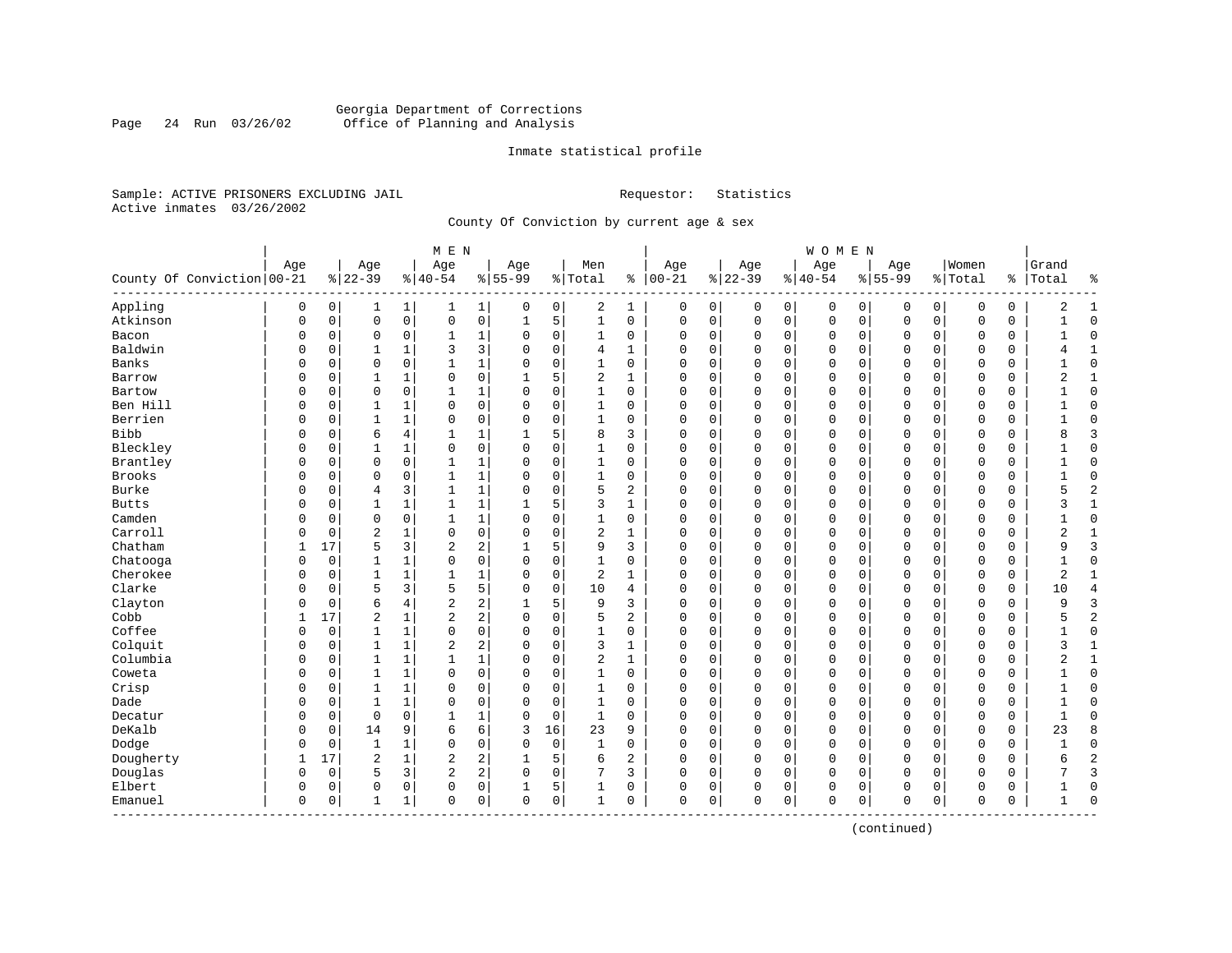#### Georgia Department of Corrections Page 25 Run 03/26/02 Office of Planning and Analysis

## Inmate statistical profile

|  |                           | Sample: ACTIVE PRISONERS EXCLUDING JAIL |                                           | Requestor: Statistics |              |  |
|--|---------------------------|-----------------------------------------|-------------------------------------------|-----------------------|--------------|--|
|  | Active inmates 03/26/2002 |                                         |                                           |                       |              |  |
|  |                           |                                         | County Of Conviction by current age & sex |                       | (continued)  |  |
|  |                           |                                         | M E N                                     |                       | <b>WOMEN</b> |  |

| County Of Conviction   00-21 | Age      |             | Age<br>$8 22-39$ |                | Age<br>$% 40 - 54$ |                | Age<br>$8 55-99$ |             | Men<br>%   Total |              | Age<br>$8   00 - 21$ |             | Age<br>$ 22-39$ |             | Age<br>$ 40-54$ |          | Age<br>$8155 - 99$ |             | Women<br>% Total |   | Grand<br>%   Total | ႜ              |
|------------------------------|----------|-------------|------------------|----------------|--------------------|----------------|------------------|-------------|------------------|--------------|----------------------|-------------|-----------------|-------------|-----------------|----------|--------------------|-------------|------------------|---|--------------------|----------------|
| Fayette                      | 0        | 0           | 0                | $\overline{0}$ | 1                  | 1              | 1                | 5           | 2                | 1            | 0                    | 0           | 0               | 0           | 0               | 0        | 0                  | 0           | 0                | 0 | 2                  | 1              |
| Floyd                        | 0        | 0           | 3                | $\overline{2}$ | 1                  | $\mathbf{1}$   | $\mathbf 0$      | $\mathbf 0$ | 4                | 1            | $\Omega$             | $\mathsf 0$ | $\Omega$        | $\mathbf 0$ | $\mathbf 0$     | 0        | $\mathbf 0$        | 0           | $\Omega$         | 0 | 4                  | $\mathbf{1}$   |
| Forsyth                      | O        | $\mathbf 0$ | $\Omega$         | $\mathbf 0$    | 1                  | $\mathbf{1}$   | $\Omega$         | $\mathbf 0$ | $\mathbf{1}$     | 0            | $\Omega$             | $\mathbf 0$ | $\Omega$        | 0           | $\mathbf{0}$    | 0        | $\mathbf 0$        | 0           | $\Omega$         | 0 |                    | $\mathbf 0$    |
| Franklin                     | O        | $\mathbf 0$ | $\mathbf{1}$     | $\mathbf{1}$   | 0                  | $\Omega$       | $\Omega$         | $\Omega$    | $\mathbf{1}$     | $\Omega$     | $\cap$               | $\Omega$    | $\Omega$        | $\Omega$    | $\mathbf{0}$    | $\Omega$ | $\Omega$           | $\mathbf 0$ | $\mathbf 0$      | 0 |                    | $\bigcap$      |
| Fulton                       | $\cap$   | $\mathbf 0$ | 10               | 7              | 11                 | 12             | 1                | 5           | 22               | 8            | ∩                    | $\Omega$    | $\Omega$        | $\Omega$    | $\mathbf 0$     | $\Omega$ | $\mathbf 0$        | 0           | 0                | 0 | 22                 | 8              |
| Gilmer                       | O        | $\mathbf 0$ | 1                | 1              | 0                  | $\mathbf 0$    | $\Omega$         | $\mathbf 0$ | 1                | 0            | $\Omega$             | $\mathbf 0$ | $\Omega$        | $\Omega$    | $\Omega$        | $\Omega$ | $\mathbf 0$        | 0           | 0                | 0 | 1                  | $\Omega$       |
| Glynn                        | 0        | $\mathbf 0$ | 5                | $\overline{3}$ | 2                  | $\overline{a}$ |                  | 5           | 8                | 3            | O                    | $\mathbf 0$ | 0               | $\Omega$    | $\Omega$        | $\Omega$ | $\mathbf 0$        | $\mathbf 0$ | 0                | 0 | 8                  |                |
| Gordon                       | O        | $\mathbf 0$ | 0                | $\Omega$       | 0                  | $\Omega$       |                  | 5           |                  | 0            | O                    | $\mathbf 0$ | $\Omega$        | $\Omega$    | $\Omega$        | $\Omega$ | $\mathbf 0$        | $\mathbf 0$ | 0                | 0 |                    | $\mathbf 0$    |
| Greene                       | O        | $\mathbf 0$ | 1                | $\mathbf{1}$   | 0                  | $\Omega$       | $\Omega$         | $\mathbf 0$ | $\mathbf{1}$     | 0            | O                    | $\mathbf 0$ | 0               | 0           | $\Omega$        | $\Omega$ | $\mathbf 0$        | $\mathbf 0$ | 0                | 0 |                    | $\Omega$       |
| Gwinnett                     | O        | $\mathbf 0$ | $\overline{2}$   | $\mathbf{1}$   | 1                  | 1              | $\Omega$         | $\mathbf 0$ | 3                | 1            |                      | $\mathbf 0$ | $\Omega$        | $\mathbf 0$ | $\Omega$        | 0        | $\mathbf 0$        | $\mathbf 0$ | $\Omega$         | 0 | 3                  | $\mathbf{1}$   |
| Habersham                    |          | $\mathbf 0$ | 1                | $\mathbf{1}$   | 0                  | $\mathbf 0$    | $\Omega$         | $\mathbf 0$ | $\mathbf{1}$     | 0            |                      | $\mathbf 0$ | $\Omega$        | $\mathbf 0$ | $\Omega$        | 0        | $\mathbf 0$        | $\mathbf 0$ | $\Omega$         | 0 |                    | $\mathbf 0$    |
| Hall                         | $\Omega$ | $\mathbf 0$ | 2                | $\mathbf{1}$   | $\mathbf{1}$       | $\mathbf{1}$   | $\Omega$         | $\mathbf 0$ | 3                | $\mathbf{1}$ |                      | $\mathbf 0$ | $\Omega$        | 0           | $\Omega$        | 0        | $\mathbf 0$        | 0           | $\Omega$         | 0 | 3                  | $\mathbf{1}$   |
| Harris                       |          | $\Omega$    | 1                | $\mathbf{1}$   | 0                  | 0              | $\Omega$         | 0           | $\mathbf{1}$     | 0            | $\cap$               | 0           | 0               | $\Omega$    | 0               | 0        | $\mathbf 0$        | 0           | 0                | 0 |                    | $\mathbf 0$    |
| Hart                         | U        | $\mathbf 0$ | 3                | 2              | 1                  | 1              | $\Omega$         | 0           | 4                | 1            | $\cap$               | $\mathbf 0$ | $\Omega$        | 0           | 0               | 0        | $\mathbf 0$        | 0           | 0                | 0 |                    | $\mathbf{1}$   |
| Henry                        | O        | $\mathbf 0$ | 3                | 2              | 0                  | 0              | $\Omega$         | 0           | 3                | 1            | $\Omega$             | 0           | 0               | $\Omega$    | $\Omega$        | 0        | $\mathbf 0$        | 0           | 0                | 0 |                    | $\mathbf{1}$   |
| Houston                      | $\Omega$ | $\mathbf 0$ | 2                | 1              | 3                  | 3              | $\Omega$         | 0           | 5                | 2            | $\Omega$             | 0           | $\Omega$        | 0           | 0               | 0        | $\mathbf 0$        | 0           | 0                | 0 |                    | $\overline{2}$ |
| Jackson                      | O        | $\mathbf 0$ | 0                | 0              |                    | 1              | $\Omega$         | 0           |                  | 0            | O                    | 0           | 0               | 0           | $\Omega$        | $\Omega$ | 0                  | 0           | $\Omega$         | 0 |                    | $\mathbf 0$    |
| Jasper                       | O        | $\mathbf 0$ | 1                | 1              | 0                  | 0              | $\Omega$         | $\mathbf 0$ | -1               | 0            |                      | $\mathbf 0$ | C               | 0           | $\Omega$        | $\Omega$ | $\mathbf 0$        | 0           | $\Omega$         | 0 |                    | $\Omega$       |
| Jeff Davis                   | O        | $\mathbf 0$ | 2                | $\mathbf{1}$   | 0                  | $\Omega$       | $\Omega$         | $\Omega$    | 2                | $\mathbf{1}$ | $\Omega$             | $\mathbf 0$ | C               | $\Omega$    | $\Omega$        | 0        | $\mathbf 0$        | $\mathbf 0$ | $\Omega$         | 0 |                    | $\mathbf{1}$   |
| Jones                        | O        | $\Omega$    | $\mathbf{1}$     | $\mathbf{1}$   | 0                  | $\Omega$       | $\Omega$         | $\Omega$    | $\mathbf{1}$     | $\Omega$     | $\Omega$             | $\Omega$    | $\Omega$        | 0           | $\Omega$        | $\Omega$ | $\mathbf 0$        | $\mathbf 0$ | $\mathbf 0$      | 0 |                    | $\Omega$       |
| Lee                          | U        | 0           | 1                | 1              | 0                  | 0              | $\Omega$         | $\Omega$    | $\mathbf{1}$     | 0            | $\Omega$             | 0           | $\Omega$        | $\Omega$    | $\Omega$        | $\Omega$ | $\mathbf 0$        | 0           | 0                | 0 |                    | $\Omega$       |
| Liberty                      | U        | $\Omega$    | $\mathbf{1}$     | $\mathbf{1}$   | 1                  | $\mathbf{1}$   | $\Omega$         | $\Omega$    | 2                | 1            | $\Omega$             | $\Omega$    | $\Omega$        | $\Omega$    | $\Omega$        | $\Omega$ | $\Omega$           | $\Omega$    | $\Omega$         | 0 | 2                  | -1             |
| Long                         |          | $\Omega$    | 3                | 2              | 0                  | $\Omega$       | $\Omega$         | $\mathbf 0$ | 3                | 1            | $\Omega$             | $\mathbf 0$ | $\Omega$        | $\Omega$    | $\Omega$        | $\Omega$ | $\mathbf 0$        | 0           | 0                | 0 |                    | $\mathbf{1}$   |
| Lowndes                      |          | $\Omega$    | 1                | $\mathbf{1}$   | 0                  | 0              | $\Omega$         | $\mathbf 0$ |                  | 0            | O                    | $\mathbf 0$ | 0               | 0           | $\Omega$        | $\Omega$ | $\mathbf 0$        | $\mathbf 0$ | 0                | 0 |                    | $\Omega$       |
| Madison                      |          | 0           | 1                | $\mathbf{1}$   | 0                  | 0              | $\Omega$         | $\mathbf 0$ |                  | 0            |                      | $\mathbf 0$ | 0               | 0           | $\Omega$        | $\Omega$ | 0                  | $\Omega$    | $\Omega$         | 0 |                    | $\Omega$       |
| Marion                       |          | 0           | 1                | $\mathbf{1}$   | 0                  | $\Omega$       | $\Omega$         | $\mathbf 0$ | 1                | 0            |                      | $\mathbf 0$ | C               | 0           | 0               | 0        | $\mathbf 0$        | $\mathbf 0$ | 0                | 0 |                    | $\Omega$       |
| McIntosh                     |          | $\mathbf 0$ | 1                | $\mathbf{1}$   | $\Omega$           | $\Omega$       | $\Omega$         | $\mathbf 0$ | $\mathbf{1}$     | 0            |                      | $\mathbf 0$ | C               | 0           | $\Omega$        | $\Omega$ | $\Omega$           | $\mathbf 0$ | $\Omega$         | 0 |                    | $\Omega$       |
| Monroe                       |          | 0           | $\Omega$         | $\mathbf 0$    |                    | 1              | $\Omega$         | $\mathbf 0$ | $\mathbf{1}$     | 0            |                      | $\mathsf 0$ | C               | 0           | $\Omega$        | 0        | $\Omega$           | $\mathbf 0$ | $\Omega$         | 0 |                    | $\cap$         |
| Muscogee                     |          | $\mathsf 0$ | 4                | 3              | 4                  | 4              | $\Omega$         | $\mathbf 0$ | 8                | 3            |                      | $\mathbf 0$ | $\Omega$        | 0           | $\Omega$        | 0        | $\mathbf 0$        | $\mathbf 0$ | $\Omega$         | 0 | 8                  | 3              |
| Newton                       |          | $\mathbf 0$ | $\mathbf{1}$     | $\mathbf{1}$   | 0                  | 0              | $\Omega$         | $\mathbf 0$ | $\mathbf{1}$     | 0            |                      | $\mathbf 0$ | 0               | $\Omega$    | 0               | 0        | $\mathbf 0$        | $\mathbf 0$ | $\mathbf 0$      | 0 |                    | $\mathbf 0$    |
| Oglethrope                   | O        | $\mathbf 0$ | 0                | 0              | 1                  | 1              | $\Omega$         | 0           | $\mathbf{1}$     | 0            | $\Omega$             | $\mathbf 0$ | $\Omega$        | 0           | $\Omega$        | 0        | $\mathbf 0$        | 0           | 0                | 0 |                    | $\mathbf 0$    |
| Paulding                     | O        | $\mathsf 0$ | 0                | 0              | 1                  | 1              | $\Omega$         | 0           | -1               | 0            | $\Omega$             | 0           | 0               | 0           | $\mathbf 0$     | 0        | $\mathbf 0$        | 0           | 0                | 0 |                    | $\mathbf 0$    |
| Pierce                       | O        | 0           | 0                | 0              |                    | $\mathbf{1}$   | $\Omega$         | 0           |                  | 0            | $\Omega$             | 0           | 0               | 0           | 0               | 0        | $\mathbf 0$        | 0           | 0                | 0 |                    | $\mathbf 0$    |
| Pike                         | 0        | 0           | 1                | 1              | 1                  | 1              | $\Omega$         | 0           | 2                | 1            | O                    | 0           | 0               | 0           | 0               | 0        | 0                  | 0           | 0                | 0 |                    | -1             |
| Pulaski                      | 0        | 0           | 1                | 1              | 0                  | 0              | $\Omega$         | 0           | -1               | 0            | $\mathbf 0$          | 0           | 0               | 0           | $\mathbf 0$     | 0        | $\mathbf 0$        | 0           | $\Omega$         | 0 |                    | $\mathbf 0$    |

(continued)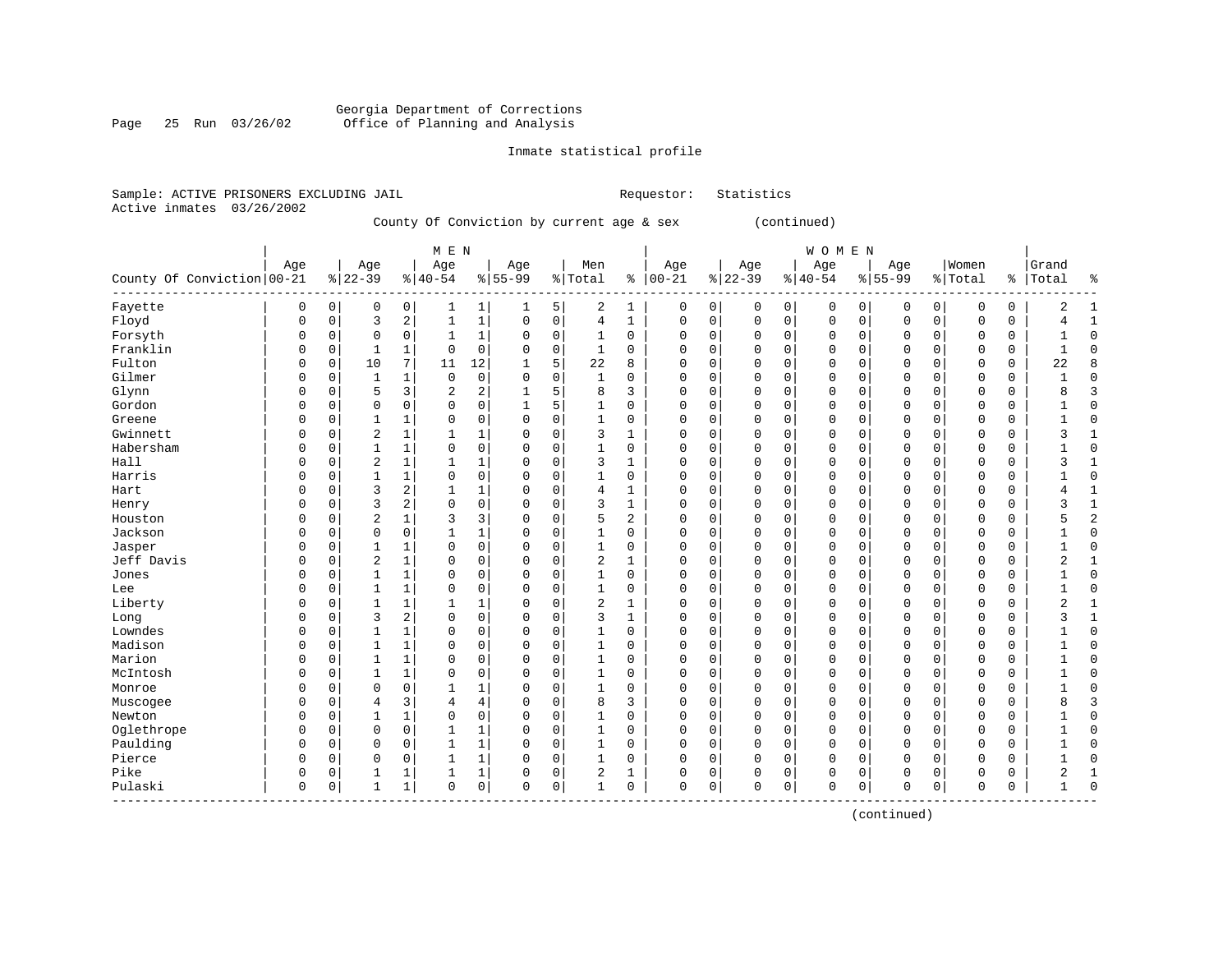#### Georgia Department of Corrections Page 26 Run 03/26/02 Office of Planning and Analysis

## Inmate statistical profile

|  | Sample: ACTIVE PRISONERS EXCLUDING JAIL |  |                                           | Requestor: Statistics |              |  |
|--|-----------------------------------------|--|-------------------------------------------|-----------------------|--------------|--|
|  | Active inmates 03/26/2002               |  |                                           |                       |              |  |
|  |                                         |  | County Of Conviction by current age & sex |                       | (continued)  |  |
|  |                                         |  |                                           |                       |              |  |
|  |                                         |  | M F. N                                    |                       | <b>WOMEN</b> |  |

| County Of Conviction 00-21 | Age      |             | Age<br>$ 22-39$ |                         | Age<br>$ 40-54$ |                     | Age<br>$8 55-99$ |             | Men<br>% Total |                | Age<br>$% 100-21$ |             | Age<br>$ 22-39 $ |                | Age<br>$ 40-54$ |           | Age<br>$8 55-99$ |             | Women<br>% Total | $\frac{8}{6}$ | Grand<br>Total | ႜ              |
|----------------------------|----------|-------------|-----------------|-------------------------|-----------------|---------------------|------------------|-------------|----------------|----------------|-------------------|-------------|------------------|----------------|-----------------|-----------|------------------|-------------|------------------|---------------|----------------|----------------|
| Putnam                     | 0        | 0           | 3               | 2                       | 1               | 1                   | 0                | 0           | 4              | 1              | $\mathbf 0$       | 0           | 0                | 0 <sup>1</sup> | 0               | 0         | 0                | 0           | $\mathbf 0$      | 0             |                |                |
| Rabun                      | $\Omega$ | $\mathbf 0$ | $\mathbf{1}$    | $\mathbf 1$             | 0               | $\mathsf{O}\xspace$ | $\mathbf 0$      | $\mathbf 0$ | $\mathbf{1}$   | $\mathbf 0$    | $\mathbf 0$       | $\mathsf 0$ | $\mathbf 0$      | $\mathbf 0$    | $\mathbf 0$     | 0         | $\mathbf 0$      | $\mathbf 0$ | $\cap$           | 0             |                | $\Omega$       |
| Randolph                   |          | 17          | 0               | $\mathbf 0$             | 0               | $\mathbf 0$         | 0                | 0           |                | 0              | $\Omega$          | $\mathbf 0$ | $\Omega$         | $\Omega$       | 0               | 0         | $\Omega$         | $\Omega$    | O                | 0             |                | ∩              |
| Richmond                   |          | 17          |                 | 5                       |                 | 5                   | 1                | 5           | 14             | 5              | $\Omega$          | $\mathbf 0$ |                  | 50             | 0               | 0         | $\Omega$         | $\Omega$    |                  | 50            | 15             | 6              |
| Rockdale                   |          | 0           | 2               | $\mathbf{1}$            |                 | $\mathbf{1}$        | 0                | O           | 3              |                | 0                 | $\mathbf 0$ | $\Omega$         | $\mathbf 0$    | 0               | O         | $\Omega$         | $\Omega$    | $\Omega$         | 0             |                |                |
| Spalding                   | ∩        | 0           | 4               | 3                       | 1               | $\mathbf{1}$        | $\Omega$         | $\Omega$    | 5              | 2              | $\Omega$          | $\mathbf 0$ | $\mathbf 0$      | $\mathbf 0$    | $\Omega$        | $\Omega$  | $\Omega$         | $\Omega$    | $\cap$           | 0             |                | $\overline{c}$ |
| Sumter                     |          | 0           | 0               | $\mathbf 0$             |                 | $\mathbf{1}$        | $\Omega$         | 0           |                | 0              | $\Omega$          | $\mathbf 0$ | $\Omega$         | $\Omega$       | 0               | 0         | $\Omega$         | $\Omega$    | O                | 0             |                | $\Omega$       |
| Terrell                    | U        | 0           | $\Omega$        | 0                       |                 | $\mathbf 1$         | 0                | 0           |                | $\Omega$       | $\Omega$          | $\mathbf 0$ | $\Omega$         | $\mathbf 0$    | 0               | O         | $\Omega$         | $\Omega$    | $\Omega$         | 0             |                | $\Omega$       |
| Thomas                     | U        | 0           |                 | $\mathbf{1}$            |                 | $\mathbf{1}$        | 0                | $\Omega$    | $\overline{a}$ |                | $\Omega$          | $\Omega$    | $\Omega$         | $\Omega$       | 0               | 0         | $\Omega$         | $\Omega$    | O                | 0             | $\overline{2}$ |                |
| Tift                       |          | 0           | $\Omega$        | $\mathbf 0$             |                 | $\mathbf{1}$        |                  | 5           | $\overline{2}$ |                | $\Omega$          | $\mathbf 0$ | $\Omega$         | $\Omega$       | $\Omega$        | O         | $\Omega$         | $\Omega$    | C                | 0             | ◠              |                |
| Toombs                     |          | 0           | 2               | 1                       |                 | $\mathbf{1}$        | 0                | 0           | 3              |                | O                 | $\Omega$    | O                | $\mathbf 0$    | 0               | U         | $\Omega$         |             | C                | 0             |                |                |
| Towns                      |          | 0           |                 | 1                       | $\Omega$        | $\mathbf 0$         | 0                | 0           |                | $\Omega$       | $\Omega$          | 0           | $\Omega$         | 0              | 0               | $\Omega$  | $\Omega$         | $\Omega$    | $\Omega$         | 0             |                | $\Omega$       |
| Troup                      |          | 0           | $\Omega$        | $\Omega$                |                 | $\mathbf{1}$        |                  | 5           | $\overline{2}$ |                | 0                 | $\Omega$    | $\Omega$         | $\Omega$       | 0               | O         | $\Omega$         | $\Omega$    | $\Omega$         | 0             |                |                |
| Union                      | $\cap$   | 0           | $\Omega$        | $\Omega$                | $\mathbf{1}$    | $\mathbf{1}$        | $\Omega$         | $\Omega$    |                | $\Omega$       | $\Omega$          | $\Omega$    | $\Omega$         | $\Omega$       | $\Omega$        | U         | $\Omega$         | $\cap$      | $\cap$           | 0             |                | $\Omega$       |
| Upson                      |          | 0           | $\Omega$        | $\mathbf 0$             |                 | $\mathbf 1$         | 0                | 0           |                | $\Omega$       | $\Omega$          | $\mathbf 0$ | $\Omega$         | $\mathbf 0$    | 0               | U         | $\Omega$         | $\Omega$    | $\cap$           | 0             |                | $\Omega$       |
| Walker                     |          | 0           |                 | 1                       | $\Omega$        | $\mathbf 0$         | 0                | 0           |                | 0              | $\Omega$          | $\mathbf 0$ |                  | 50             | 0               | 0         | $\Omega$         | $\Omega$    |                  | 50            | 2              |                |
| Walton                     | $\Omega$ | 0           |                 | $\mathbf{1}$            |                 | $\mathbf{1}$        | 0                | $\Omega$    | 2              | 1              | 0                 | $\Omega$    | $\Omega$         | $\Omega$       | 0               | $\Omega$  | $\Omega$         | $\Omega$    | $\Omega$         | 0             | 2              |                |
| Ware                       |          | 0           | 3               | $\overline{\mathbf{c}}$ | $\overline{2}$  | 2                   | $\Omega$         | $\Omega$    | 5              | $\overline{a}$ | $\Omega$          | $\mathbf 0$ | $\mathbf 0$      | $\mathbf 0$    | 0               | $\Omega$  | $\Omega$         | $\Omega$    | $\cap$           | 0             |                | $\overline{c}$ |
| Washington                 |          | 17          | 0               | $\mathbf 0$             | 0               | $\mathbf 0$         | $\Omega$         | 0           |                | $\Omega$       | $\Omega$          | $\mathbf 0$ | $\Omega$         | $\mathbf 0$    | 0               | O         | $\Omega$         | $\Omega$    | $\Omega$         | 0             |                | $\Omega$       |
| Whitfield                  | 0        | 0           | 0               | 0                       | 3               | $\overline{3}$      |                  | 5           |                |                | $\Omega$          | 0           | $\Omega$         | 0              | 0               | 0         | $\mathbf 0$      | 0           | $\Omega$         | 0             |                |                |
| Wilkes                     | 0        | 0           | $\mathbf{1}$    | $\mathbf{1}$            | $\Omega$        | $\mathbf 0$         | $\Omega$         | $\mathbf 0$ |                | $\Omega$       | $\Omega$          | 0           | $\Omega$         | $\mathbf 0$    | $\mathbf 0$     | $\Omega$  | $\Omega$         | $\mathbf 0$ | $\Omega$         | 0             |                |                |
| Total reported             |          | 6 100       | 150 100         |                         | 94 100          |                     | 19 100           |             | 269 100        |                | $\Omega$          | 0           |                  | 2 100          | $\mathbf 0$     | 0         | $\mathbf 0$      | $\mathbf 0$ |                  | 2 100         | 271 100        |                |
| Percent reported           |          | 100.0       | 100.0           |                         |                 | 100.0               |                  | 100.0       |                | 100.0          |                   | $\cdot$ 0   |                  | 100.0          |                 | $\cdot$ 0 |                  | $\cdot$ 0   |                  | 100.0         | 100.0          |                |
| Not reported               | 0        |             | $\mathbf 0$     |                         | $\mathbf 0$     |                     | $\mathbf 0$      |             | $\mathbf 0$    |                | $\mathbf 0$       |             | 0                |                | $\mathbf 0$     |           | $\Omega$         |             | $\mathbf 0$      |               | $\mathbf 0$    |                |
| Total                      | 6        |             | 150             |                         | 94              |                     | 19               |             | 269            |                | $\mathbf 0$       |             | 2                |                | 0               |           | 0                |             | 2                |               | 271            |                |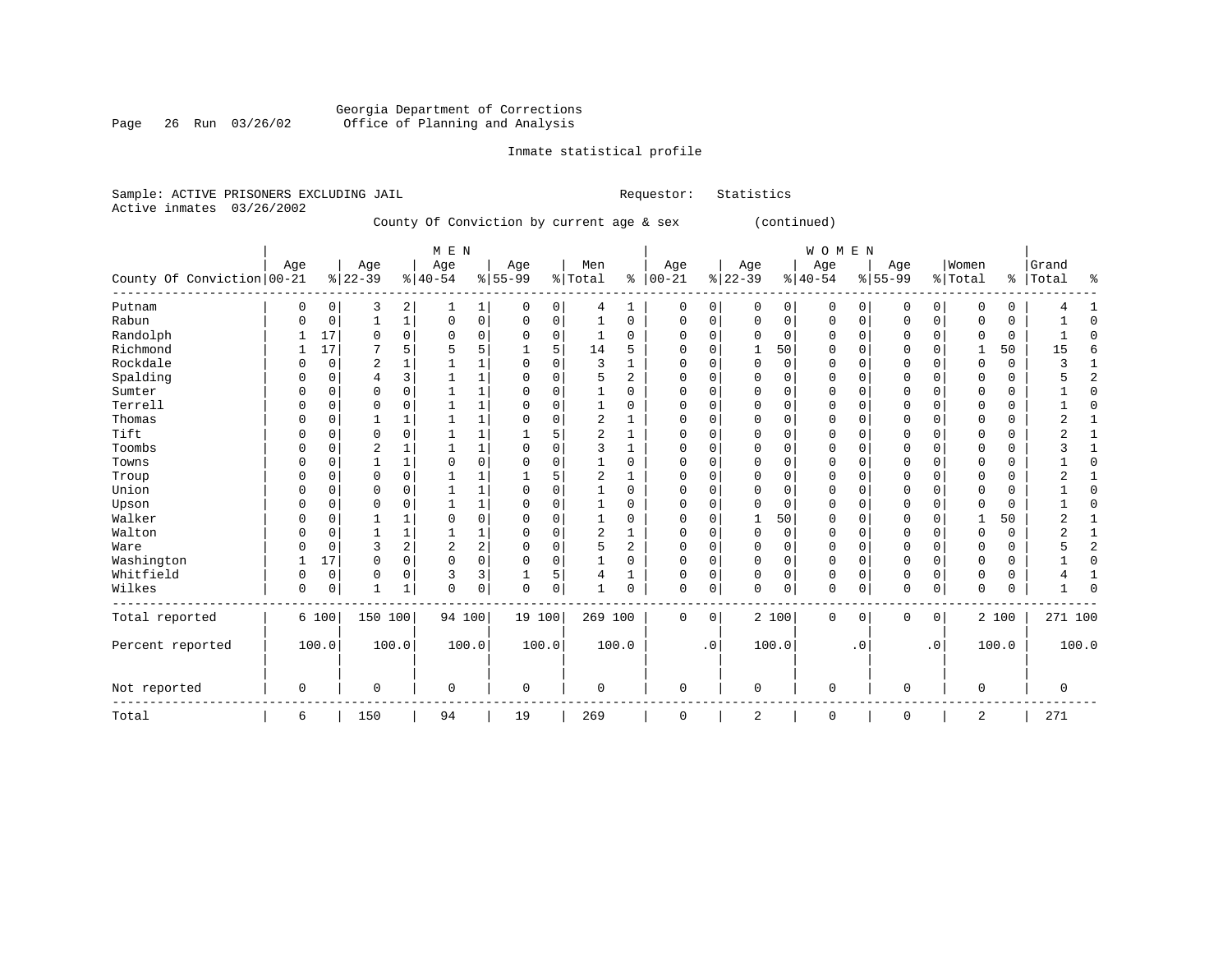## Georgia Department of Corrections<br>Page 27 Run 03/26/02 Office of Planning and Analysis Page 27 Run 03/26/02 Office of Planning and Analysis

## Inmate statistical profile

Sample: ACTIVE PRISONERS EXCLUDING JAIL **Requestor:** Statistics Active inmates 03/26/2002

Circ Of Conviction by current age & sex

|                             |                   |             |                  |              | M E N            |              |                  |             |                |                |                 |             |                 |             | W O M E N       |             |                  |             |                  |          |                |                |
|-----------------------------|-------------------|-------------|------------------|--------------|------------------|--------------|------------------|-------------|----------------|----------------|-----------------|-------------|-----------------|-------------|-----------------|-------------|------------------|-------------|------------------|----------|----------------|----------------|
| Circ Of Conviction          | Age<br>$ 00 - 21$ |             | Age<br>$8 22-39$ |              | Age<br>$8 40-54$ |              | Age<br>$8 55-99$ |             | Men<br>% Total | ႜ              | Age<br>$ 00-21$ |             | Age<br>$ 22-39$ |             | Age<br>$ 40-54$ |             | Age<br>$8 55-99$ |             | Women<br>% Total | ి        | Grand<br>Total | ႜ              |
| Alapaha                     | 0                 | 0           | 1                | 1            | 0                | 0            | 1                | 5           | 2              | 1              | 0               | 0           | 0               | 0           | 0               | 0           | 0                | 0           | O                | 0        | 2              | $\mathbf{1}$   |
| Alcovy                      | 0                 | $\mathbf 0$ | $\overline{2}$   | $\mathbf{1}$ | $\mathbf{1}$     | $\mathbf 1$  | $\Omega$         | $\mathbf 0$ | 3              | $\mathbf{1}$   | $\mathbf 0$     | $\mathbf 0$ | $\mathbf{0}$    | $\mathbf 0$ | $\mathbf 0$     | $\mathbf 0$ | $\Omega$         | $\mathbf 0$ | $\Omega$         | 0        | 3              | $\mathbf{1}$   |
| Atlanta                     | 0                 | $\mathbf 0$ | 10               | 7            | 11               | 12           |                  | 5           | 22             | 8              | $\Omega$        | 0           | $\mathbf 0$     | 0           | 0               | $\mathbf 0$ | 0                | 0           | O                | 0        | 22             | 8              |
| Atlantic                    | 0                 | $\mathbf 0$ | 5                | 3            | $\mathbf{1}$     | $1\,$        | $\Omega$         | $\mathbf 0$ | 6              | $\overline{a}$ | $\Omega$        | $\Omega$    | $\Omega$        | $\Omega$    | $\Omega$        | $\mathbf 0$ | $\Omega$         | $\Omega$    | $\Omega$         | 0        | 6              | $\overline{2}$ |
| Augusta                     | 1                 | 17          | 12               | 8            | 7                | 7            | 1                | 5           | 21             | 8              | $\Omega$        | $\Omega$    | 1               | 50          | O               | $\Omega$    | $\Omega$         | $\Omega$    | $\mathbf{1}$     | 50       | 22             | 8              |
| Blue Ridge                  | U                 | $\mathbf 0$ | $\mathbf{1}$     | 1            | 1                | $\mathbf 1$  | $\Omega$         | $\mathbf 0$ | 2              | 1              | $\Omega$        | $\Omega$    | $\Omega$        | $\mathbf 0$ | 0               | $\Omega$    | $\Omega$         | $\Omega$    | $\Omega$         | 0        | 2              | $\mathbf{1}$   |
| Brunswick                   | 0                 | 0           | 8                | 5            | 4                | 4            |                  | 5           | 13             | 5              | $\Omega$        | 0           | 0               | 0           | 0               | 0           | $\Omega$         | $\mathbf 0$ | O                | 0        | 13             | 5              |
| Chattahoochee               | 0                 | $\Omega$    | 6                | 4            | 4                | 4            | $\Omega$         | $\mathbf 0$ | 10             | 4              | $\Omega$        | $\Omega$    | $\Omega$        | 0           | 0               | $\Omega$    | $\Omega$         | $\Omega$    | $\Omega$         | 0        | 10             | $\overline{4}$ |
| Cherokee                    | $\Omega$          | $\mathbf 0$ | $\Omega$         | $\Omega$     | -1               | $\mathbf 1$  |                  | 5           | 2              | $\mathbf{1}$   | $\Omega$        | 0           | $\mathbf 0$     | 0           | 0               | $\mathbf 0$ | $\Omega$         | 0           | $\Omega$         | 0        | $\overline{2}$ | $\mathbf{1}$   |
| Clayton                     | U                 | $\mathbf 0$ | 6                | 4            | $\overline{2}$   | 2            |                  | 5           | 9              | 3              | $\Omega$        | 0           | $\Omega$        | 0           | 0               | 0           | $\Omega$         | 0           | $\Omega$         | 0        | 9              | 3              |
| Cobb                        |                   | 17          | $\overline{c}$   | 1            | $\overline{2}$   | 2            | $\Omega$         | $\Omega$    | 5              | 2              | $\Omega$        | $\Omega$    | $\Omega$        | 0           | 0               | $\Omega$    | $\Omega$         | $\Omega$    | $\Omega$         | 0        | 5              | $\overline{2}$ |
| Conasauga                   | 0                 | $\Omega$    | $\mathbf 0$      | $\Omega$     | 3                | 3            |                  | 5           | 4              | $\mathbf{1}$   | $\Omega$        | $\Omega$    | $\Omega$        | $\Omega$    | 0               | $\Omega$    | $\Omega$         | $\Omega$    | $\Omega$         | $\Omega$ | 4              | $\mathbf{1}$   |
| Cordele                     | Λ                 | $\mathbf 0$ | $\overline{c}$   | 1            | $\Omega$         | 0            | $\Omega$         | $\mathbf 0$ | 2              | $\mathbf{1}$   | $\Omega$        | 0           | $\Omega$        | 0           | O               | $\Omega$    | $\Omega$         | $\mathbf 0$ | $\Omega$         | 0        | 2              | $\mathbf{1}$   |
| Coweta                      | በ                 | $\mathbf 0$ | 3                | 2            | $\mathbf{1}$     | 1            |                  | 5           | 5              | $\overline{2}$ | $\Omega$        | $\Omega$    | $\Omega$        | 0           | 0               | $\Omega$    | $\Omega$         | $\Omega$    | $\Omega$         | 0        | 5              | $\overline{2}$ |
| Dougherty                   |                   | 17          | $\overline{2}$   | 1            | $\overline{2}$   | 2            |                  | 5           | 6              | 2              | $\Omega$        | 0           | $\mathbf 0$     | 0           | 0               | $\Omega$    | $\Omega$         | 0           | $\Omega$         | 0        | б              | $\overline{c}$ |
| Eastern                     |                   | 17          | 5                | 3            | $\overline{2}$   | 2            |                  | 5           | 9              | 3              | $\Omega$        | $\Omega$    | $\Omega$        | $\Omega$    | 0               | $\Omega$    | $\Omega$         | $\Omega$    | $\Omega$         | 0        | 9              | 3              |
| Flint                       | U                 | $\Omega$    | 3                | 2            | $\Omega$         | 0            | $\Omega$         | $\Omega$    | 3              | $\mathbf{1}$   | $\Omega$        | O           | $\Omega$        | $\Omega$    | 0               | $\Omega$    | $\Omega$         | $\Omega$    | $\cap$           | 0        | ς              | $\mathbf{1}$   |
| Griffin                     | 0                 | $\mathbf 0$ | 5                | 3            | 4                | 4            |                  | 5           | 10             | 4              | $\Omega$        | $\Omega$    | U               | $\Omega$    | 0               | $\Omega$    | $\Omega$         | $\Omega$    | $\Omega$         | 0        | 10             | $\overline{4}$ |
| Gwinnett                    | U                 | $\mathbf 0$ | $\overline{2}$   | 1            | $\mathbf{1}$     | 1            | $\Omega$         | $\mathbf 0$ | 3              | $\mathbf{1}$   | $\Omega$        | 0           | $\Omega$        | 0           | 0               | 0           | $\Omega$         | $\mathbf 0$ | $\Omega$         | 0        | 3              | $\mathbf{1}$   |
| Houston                     | U                 | 0           | $\overline{c}$   | $\mathbf{1}$ | 3                | 3            |                  | $\mathbf 0$ | 5              | $\overline{2}$ | $\Omega$        | 0           | $\Omega$        | 0           | 0               | 0           | $\Omega$         | 0           | O                | 0        | 5              | $\overline{2}$ |
| Lookout Mountain            | O                 | $\Omega$    | 3                | 2            | $\Omega$         | 0            | $\Omega$         | $\mathbf 0$ | 3              | $\mathbf{1}$   | $\Omega$        | 0           | $\mathbf{1}$    | 50          | $\Omega$        | $\mathbf 0$ | $\Omega$         | $\Omega$    | $\mathbf{1}$     | 50       | 4              | $\mathbf{1}$   |
| Macon                       | U                 | $\mathbf 0$ | 6                | 4            |                  | 1            |                  | 5           | 8              | 3              | $\Omega$        | 0           | $\mathbf 0$     | 0           | 0               | 0           | $\Omega$         | $\Omega$    | $\Omega$         | 0        | 8              | $\overline{3}$ |
| Middle                      |                   | 17          | 3                | 2            | $\mathbf{1}$     | $\mathbf 1$  | $\Omega$         | $\Omega$    | 5              | 2              | $\Omega$        | 0           | $\Omega$        | $\Omega$    | $\Omega$        | $\Omega$    | $\Omega$         | $\Omega$    | $\Omega$         | 0        |                | $\overline{2}$ |
| Mountain                    | 0                 | $\mathbf 0$ | $\overline{2}$   | 1            | $\mathbf 0$      | 0            | $\Omega$         | $\mathbf 0$ | $\overline{a}$ | 1              | $\Omega$        | 0           | $\Omega$        | 0           | 0               | $\Omega$    | $\Omega$         | 0           | $\Omega$         | 0        | $\overline{2}$ | $\mathbf{1}$   |
| Northeastern                | 0                 | $\mathbf 0$ | $\overline{2}$   | 1            | $\mathbf{1}$     | 1            | $\Omega$         | $\mathbf 0$ | 3              | $\mathbf{1}$   | $\Omega$        | $\Omega$    | $\Omega$        | 0           | 0               | $\Omega$    | $\Omega$         | $\Omega$    | $\Omega$         | 0        | 3              | $\mathbf{1}$   |
| Northern                    | $\Omega$          | $\Omega$    | 5                | 3            | $\overline{2}$   | 2            |                  | 5           | 8              | 3              | $\Omega$        | $\Omega$    | $\Omega$        | $\Omega$    | 0               | $\Omega$    | $\Omega$         | $\Omega$    | $\Omega$         | 0        | 8              | $\mathbf{z}$   |
| Ocmulgee                    | $\Omega$          | $\mathbf 0$ | 7                | 5            | 4                | 4            | $\Omega$         | $\mathbf 0$ | 11             | 4              | $\Omega$        | 0           | $\mathbf 0$     | 0           | 0               | $\mathbf 0$ | $\Omega$         | 0           | $\Omega$         | 0        | 11             | 4              |
| Oconee                      | 0                 | $\mathbf 0$ | 3                | 2            | $\Omega$         | 0            | $\Omega$         | 0           | 3              | 1              | $\Omega$        | $\Omega$    | $\Omega$        | $\Omega$    | 0               | $\Omega$    | $\Omega$         | $\Omega$    | $\Omega$         | 0        | 3              | 1              |
| Pataula                     |                   | 17          | $\Omega$         | $\Omega$     | $\mathbf{1}$     | 1            | $\Omega$         | $\Omega$    | $\overline{2}$ | $\mathbf{1}$   | $\Omega$        | $\Omega$    | $\Omega$        | $\Omega$    | 0               | $\Omega$    | $\Omega$         | $\Omega$    | $\cap$           | O        |                | $\mathbf{1}$   |
| Piedmont                    | U                 | $\mathbf 0$ | 1                | 1            | $\overline{2}$   | 2            |                  | 5           | 4              | $\mathbf{1}$   | $\Omega$        | $\Omega$    | $\Omega$        | $\Omega$    | $\Omega$        | $\Omega$    | $\Omega$         | $\Omega$    | $\Omega$         | 0        | 4              | $\mathbf{1}$   |
| Rome                        | 0                 | $\mathbf 0$ | 3                | 2            | $\mathbf{1}$     | 1            | $\Omega$         | $\mathbf 0$ | 4              | 1              | 0               | $\Omega$    | $\Omega$        | 0           | 0               | $\Omega$    | $\Omega$         | 0           | $\Omega$         | 0        | 4              | $\mathbf{1}$   |
| South Georgia               | U                 | 0           | $\Omega$         | 0            | 1                | $\mathbf{1}$ | $\Omega$         | $\mathbf 0$ | 1              | 0              | $\Omega$        | 0           | $\Omega$        | 0           | 0               | $\mathbf 0$ | $\Omega$         | 0           | $\Omega$         | 0        |                | $\mathbf 0$    |
| Southern                    | $\Omega$          | $\Omega$    | 3                | 2            | 4                | 4            | $\Omega$         | $\mathbf 0$ | 7              | 3              | $\Omega$        | $\Omega$    | $\Omega$        | 0           | 0               | $\mathbf 0$ | $\Omega$         | $\Omega$    | $\Omega$         | $\Omega$ | 7              | $\mathbf{z}$   |
| Southwestern                | 0                 | 0           | $\mathbf{1}$     |              | 1                | $\mathbf 1$  | $\Omega$         | 0           | 2              | 1              | $\Omega$        | 0           | $\mathbf 0$     | 0           | 0               | 0           | $\Omega$         | 0           | $\Omega$         | 0        | $\overline{2}$ | 1              |
| Stone Mountain              | 0                 | 0           | 14               | 9            | 6                | 6            | 3                | 16          | 23             | 9              | 0               | 0           | 0               | 0           | 0               | 0           | $\Omega$         | 0           | $\Omega$         | 0        | 23             | 8              |
| Tallapoosa<br>------------- | 0                 | $\mathbf 0$ | $\Omega$         | 0            | $\mathbf{1}$     | 1            | $\Omega$         | 0           | 1              | 0              | $\mathbf 0$     | 0           | $\Omega$        | $\mathbf 0$ | 0               | $\mathbf 0$ | $\Omega$         | 0           | $\mathbf 0$      | 0        | 1              | $\cap$         |

(continued)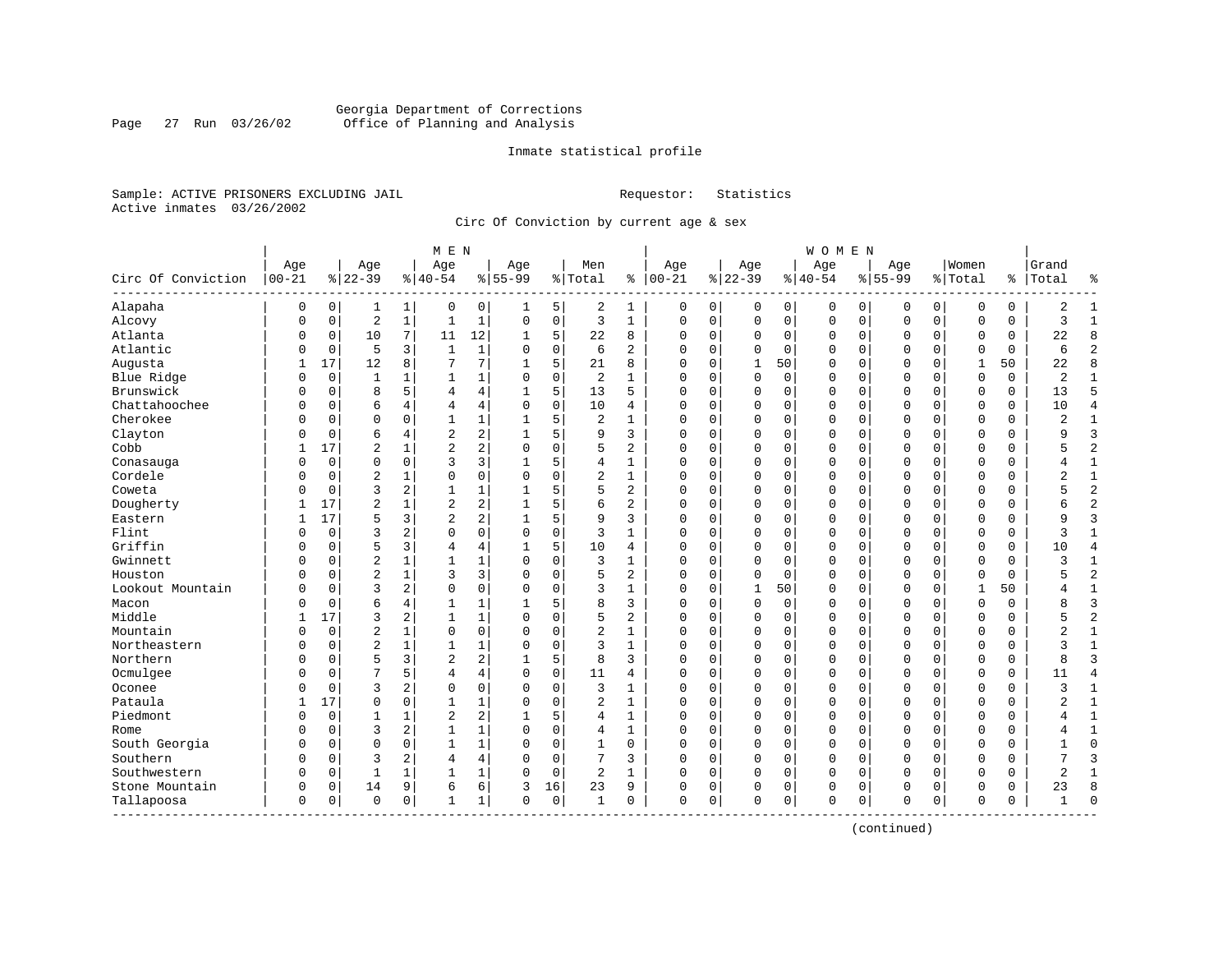#### Georgia Department of Corrections Page 28 Run 03/26/02 Office of Planning and Analysis

## Inmate statistical profile

|  | Sample: ACTIVE PRISONERS EXCLUDING JAIL |                         |                         |     |                                         | Requestor: | Statistics |              |     |       |  |
|--|-----------------------------------------|-------------------------|-------------------------|-----|-----------------------------------------|------------|------------|--------------|-----|-------|--|
|  | Active inmates 03/26/2002               |                         |                         |     |                                         |            |            |              |     |       |  |
|  |                                         |                         |                         |     | Circ Of Conviction by current age & sex |            |            | (continued)  |     |       |  |
|  |                                         |                         | M E N                   |     |                                         |            |            | <b>WOMEN</b> |     |       |  |
|  | ∆αρ                                     | $\Delta \cap \triangle$ | $\Delta \cap \triangle$ | ∆αρ | Men                                     | ∆α⊖        | ∆αρ        | ∆α≏          | Aae | M∩men |  |

| Circ Of Conviction | Age<br>$ 00 - 21$ |       | Age<br>$ 22-39$ |       | Age<br>$ 40-54 $ |                | Age<br>$ 55-99 $ |       | Men<br>% Total | နွ       | Age<br>$ 00 - 21$ | $\frac{1}{6}$ | Age<br>$ 22 - 39 $ | $\frac{8}{3}$ | Age<br>$40 - 54$ |           | Age<br>$8 55-99$ |                 | Women<br>% Total | ⊱        | Grand<br>Total | န္    |
|--------------------|-------------------|-------|-----------------|-------|------------------|----------------|------------------|-------|----------------|----------|-------------------|---------------|--------------------|---------------|------------------|-----------|------------------|-----------------|------------------|----------|----------------|-------|
| Tifton             | 0                 |       | 0               |       |                  |                |                  | 5     | 2              |          | 0                 | 0             | 0                  | $\Omega$      | $\mathbf 0$      |           | 0                | 0               |                  | 0        |                |       |
| Toombs             |                   |       |                 |       | $\Omega$         | $\mathbf 0$    |                  |       |                | $\Omega$ | $\Omega$          | 0             | $\Omega$           | $\Omega$      | $\Omega$         |           | $\Omega$         | O               |                  | $\Omega$ |                |       |
| Waycross           |                   |       |                 |       |                  |                |                  |       | 9              |          | 0                 |               |                    |               | 0                |           | $\Omega$         |                 |                  | 0        | 9              |       |
| Western            |                   |       |                 |       |                  |                |                  |       | 10             | 4        | $\Omega$          | U             |                    |               | $\Omega$         |           | $\mathbf 0$      |                 |                  | $\Omega$ | 10             |       |
| Rockdale           |                   |       |                 |       |                  |                |                  |       |                |          |                   |               |                    |               |                  |           | O                |                 |                  |          |                |       |
| Douglas            |                   |       |                 |       |                  | $\overline{2}$ |                  |       |                |          |                   |               |                    |               | $\Omega$         |           |                  |                 |                  |          |                |       |
| Appalachian        |                   |       |                 |       | 0                |                |                  |       |                |          | $\Omega$          | U             |                    |               | O                |           | $\mathbf 0$      |                 |                  | 0        |                |       |
| Enotah             |                   |       |                 |       |                  |                |                  |       |                |          |                   |               |                    |               | $\Omega$         |           | $\Omega$         |                 |                  | 0        |                |       |
| Forsyth-Bell       |                   |       | 0               |       |                  |                |                  |       |                |          | 0                 | 0             | 0                  |               | $\mathbf 0$      |           | $\mathbf 0$      |                 |                  | 0        |                |       |
| Towaliga           | 0                 |       |                 |       | 2                | 2              |                  | 5     | 4              |          | 0                 | 0             | 0                  | $\mathbf 0$   | $\mathbf 0$      |           | $\mathbf 0$      | 0               | $\Omega$         | $\Omega$ |                |       |
| Total reported     |                   | 6 100 | 150             | 100   | 94 100           |                | 19 100           |       | 269 100        |          | 0                 | 0             |                    | 2 100         | $\Omega$         | $\Omega$  | $\mathbf 0$      | 0               |                  | 2 100    | 271 100        |       |
| Percent reported   |                   | 100.0 |                 | 100.0 |                  | 100.0          |                  | 100.0 |                | 100.0    |                   | $\cdot$ 0     |                    | 100.0         |                  | $\cdot$ 0 |                  | .0 <sup>1</sup> |                  | 100.0    |                | 100.0 |
| Not reported       | 0                 |       | $\mathbf 0$     |       | $\mathbf 0$      |                | $\mathbf 0$      |       | 0              |          | $\mathbf 0$       |               | $\mathbf 0$        |               | $\mathbf{0}$     |           | $\mathbf 0$      |                 | $\Omega$         |          | 0              |       |
| Total              | 6                 |       | 150             |       | 94               |                | 19               |       | 269            |          | $\Omega$          |               | 2                  |               | $\mathbf 0$      |           | $\Omega$         |                 | 2                |          | 271            |       |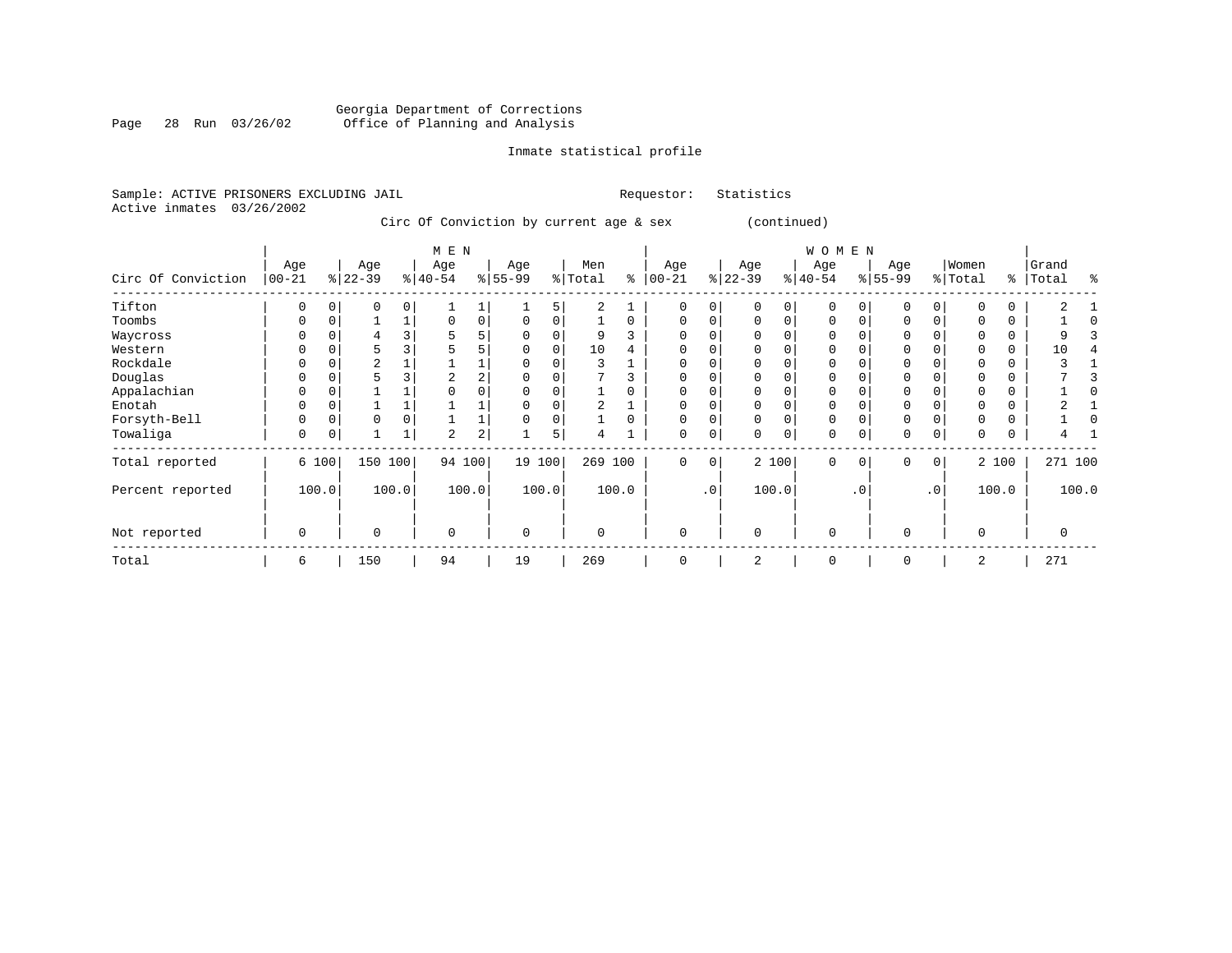## Georgia Department of Corrections<br>Page 29 Run 03/26/02 Office of Planning and Analysis Page 29 Run 03/26/02 Office of Planning and Analysis

## Inmate statistical profile

Sample: ACTIVE PRISONERS EXCLUDING JAIL **Requestor:** Statistics Active inmates 03/26/2002

Home County by current age & sex

| Age<br>$00 - 21$<br>Home County<br>Appling<br>0 | Age<br>$8 22-39$<br>0<br>1<br>$\mathbf 0$<br>0<br>0<br>$\mathbf{1}$ | $\mathbf 1$<br>$\mathsf{O}$ | Age<br>$8 40-54$<br>1 |                | Age<br>$8 55-99$ |                | Men<br>% Total |                | Age<br>$8   00 - 21$ |   | Age<br>$ 22-39$ |             | Age<br>$8 40-54$ |             | Age<br>$8155 - 99$ |             | Women       |          | Grand<br>Total | နွ             |
|-------------------------------------------------|---------------------------------------------------------------------|-----------------------------|-----------------------|----------------|------------------|----------------|----------------|----------------|----------------------|---|-----------------|-------------|------------------|-------------|--------------------|-------------|-------------|----------|----------------|----------------|
|                                                 |                                                                     |                             |                       |                |                  |                |                |                |                      |   |                 |             |                  |             |                    |             |             |          |                |                |
|                                                 |                                                                     |                             |                       |                |                  |                |                |                |                      |   |                 |             |                  |             |                    |             | % Total     | %        |                |                |
|                                                 |                                                                     |                             |                       | 1              | 0                | $\overline{0}$ | 2              | 1              | 0                    | 0 | 0               | 0           | 0                | 0           | 0                  | 0           | 0           | 0        | 2              | 1              |
| Atkinson<br>0                                   |                                                                     |                             | 0                     | 0              | $\mathbf 1$      | 7              | $\mathbf 1$    | 0              | $\mathbf 0$          | 0 | $\mathbf 0$     | $\mathbf 0$ | 0                | $\mathbf 0$ | $\mathbf 0$        | $\mathbf 0$ | $\mathbf 0$ | 0        | $\mathbf{1}$   | $\mathbf 0$    |
| Baldwin<br>0                                    |                                                                     | 1                           | 2                     | 2              | $\mathbf 0$      | $\mathbf 0$    | 3              | 1              | $\Omega$             | 0 | $\mathbf 0$     | 0           | 0                | $\mathbf 0$ | $\mathbf 0$        | $\mathbf 0$ | 0           | 0        | 3              | 1              |
| Barrow<br>O                                     | 0                                                                   | $\mathbf{1}$                | $\Omega$              | 0              |                  | 7              | $\overline{2}$ | 1              | $\Omega$             | 0 | $\mathbf 0$     | 0           | $\Omega$         | $\mathbf 0$ | $\Omega$           | $\Omega$    | $\Omega$    | $\Omega$ | 2              | $\mathbf{1}$   |
| Bartow<br>O                                     | $\Omega$<br>0                                                       | $\Omega$                    | 3                     | 4              | $\Omega$         | $\Omega$       | 3              | 1              | $\Omega$             | O | $\Omega$        | $\Omega$    | $\Omega$         | $\Omega$    | $\Omega$           | $\Omega$    | $\Omega$    | $\Omega$ | ς              | $\mathbf 1$    |
| Ben Hill<br>0                                   | 0<br>$\mathbf{1}$                                                   | 1                           | 0                     | 0              | 0                | $\Omega$       | $\mathbf{1}$   | 0              | $\Omega$             | 0 | $\mathbf 0$     | 0           | 0                | $\mathbf 0$ | $\Omega$           | $\Omega$    | $\mathbf 0$ | 0        |                | $\mathbf{0}$   |
| <b>Bibb</b><br>0                                | 3<br>0                                                              | $\overline{a}$              | $\mathbf{1}$          | $\mathbf 1$    | 0                | 0              | 4              | 2              | 0                    | 0 | $\mathbf 0$     | $\mathbf 0$ | 0                | 0           | 0                  | 0           | $\mathbf 0$ | 0        |                | $\overline{2}$ |
| Bleckley<br>0                                   | $\overline{2}$<br>0                                                 | 2                           | $\Omega$              | 0              | $\Omega$         | $\mathbf 0$    | 2              | $\mathbf{1}$   | $\Omega$             | 0 | $\Omega$        | 0           | $\Omega$         | $\mathbf 0$ | $\Omega$           | $\Omega$    | $\Omega$    | 0        | $\overline{2}$ | $\mathbf{1}$   |
| <b>Brooks</b><br>O                              | $\mathbf{1}$<br>0                                                   | $\mathbf{1}$                | $\Omega$              | 0              | $\Omega$         | $\mathbf 0$    | $\mathbf{1}$   | 0              | $\Omega$             | 0 | $\mathbf{0}$    | $\mathbf 0$ | $\Omega$         | $\mathbf 0$ | $\mathbf{0}$       | $\mathbf 0$ | $\Omega$    | 0        |                | $\Omega$       |
| Burke<br>O                                      | $\overline{2}$<br>0                                                 | 2                           | 1                     | 1              | $\Omega$         | $\mathbf 0$    | 3              | 1              | $\Omega$             | 0 | $\mathbf 0$     | 0           | 0                | 0           | 0                  | 0           | 0           | 0        | ζ              | 1              |
| <b>Butts</b><br>U                               | $\mathbf 0$<br>0                                                    | 0                           | 0                     | 0              |                  | 7              | 1              | 0              | $\Omega$             | 0 | $\mathbf 0$     | 0           | 0                | $\mathbf 0$ | $\Omega$           | $\Omega$    | $\mathbf 0$ | 0        |                | $\Omega$       |
| Camden<br>0                                     | $\mathbf 0$<br>0                                                    | $\mathbf 0$                 | $\mathbf{1}$          | 1              | $\Omega$         | $\mathbf 0$    | 1              | 0              | 0                    | 0 | $\mathbf 0$     | 0           | 0                | $\mathbf 0$ | $\Omega$           | $\mathbf 0$ | $\mathbf 0$ | 0        | 1              | $\Omega$       |
| Carroll<br>0                                    | $\overline{2}$<br>0                                                 | 2                           | 0                     | 0              | $\Omega$         | $\mathbf 0$    | 2              | 1              | 0                    | 0 | $\mathbf 0$     | 0           | 0                | $\mathbf 0$ | 0                  | 0           | $\mathbf 0$ | 0        | $\overline{2}$ | 1              |
| Chatham<br>17<br>1                              | 6                                                                   | 5                           | 4                     | 5              | 1                | 7              | 12             | 5              | $\Omega$             | 0 | $\Omega$        | 0           | $\Omega$         | $\mathbf 0$ | $\Omega$           | 0           | $\mathbf 0$ | 0        | 12             | 5              |
| Chatooga<br>$\Omega$                            | 0<br>$\mathbf{1}$                                                   | 1                           | 0                     | 0              | $\Omega$         | $\mathbf 0$    | $\mathbf{1}$   | $\Omega$       | $\mathbf{0}$         | 0 | $\mathbf 0$     | 0           | $\Omega$         | $\mathbf 0$ | $\mathbf{0}$       | 0           | $\mathbf 0$ | 0        | -1             | $\mathbf{0}$   |
| Cherokee<br>U                                   | 0<br>1                                                              | 1                           |                       | 1              | O                | 0              | 2              | 1              | 0                    | 0 | 0               | 0           | 0                | 0           | 0                  | 0           | 0           | 0        | $\overline{2}$ | 1              |
| Clarke<br>O                                     | 0<br>$\overline{4}$                                                 | 3                           | 4                     | 5              | $\Omega$         | 0              | 8              | 3              | $\Omega$             | 0 | $\mathbf 0$     | 0           | 0                | $\mathbf 0$ | $\Omega$           | 0           | $\mathbf 0$ | 0        |                | $\overline{3}$ |
| Clayton<br>0                                    | $\Omega$<br>4                                                       | 3                           | $\mathbf{1}$          | $\mathbf 1$    |                  | 7              | 6              | 3              | $\Omega$             | 0 | $\Omega$        | $\Omega$    | $\Omega$         | $\Omega$    | $\Omega$           | $\Omega$    | $\mathbf 0$ | 0        | 6              | 3              |
| Cobb<br>17<br>1                                 | 1                                                                   | 1                           | $\overline{c}$        | 2              | $\Omega$         | $\mathbf 0$    | 4              | $\overline{c}$ | 0                    | 0 | $\mathbf 0$     | $\mathbf 0$ | 0                | $\mathbf 0$ | 0                  | $\Omega$    | $\mathbf 0$ | 0        |                | $\overline{a}$ |
| Colquit<br>O                                    | 0<br>$\mathbf 0$                                                    | $\Omega$                    | $\overline{c}$        | 2 <sup>1</sup> | $\Omega$         | $\mathbf 0$    | 2              | $\mathbf{1}$   | $\Omega$             | 0 | $\Omega$        | 0           | 0                | 0           | $\Omega$           | 0           | $\mathbf 0$ | 0        | $\overline{2}$ | $1\,$          |
| Columbia<br>O                                   | $\mathbf 0$<br>0                                                    | 0                           | 0                     | 0              | 1                | 7              | 1              | 0              | $\Omega$             | 0 | $\mathbf 0$     | 0           | 0                | 0           | $\mathbf 0$        | 0           | $\mathbf 0$ | 0        |                | $\mathbf 0$    |
| Coweta<br>O                                     | 0<br>$\mathbf{1}$                                                   | 1                           | 0                     | 0              | $\Omega$         | 0              | 1              | $\Omega$       | $\mathbf 0$          | 0 | $\mathbf 0$     | 0           | $\Omega$         | $\mathbf 0$ | $\Omega$           | $\Omega$    | $\Omega$    | 0        |                | $\Omega$       |
| Crisp<br>O                                      | 0<br>$\mathbf{1}$                                                   | 1                           | 0                     | 0              | $\Omega$         | $\mathbf 0$    | $\mathbf{1}$   | $\Omega$       | $\Omega$             | 0 | $\mathbf 0$     | 0           | $\Omega$         | $\mathbf 0$ | $\Omega$           | $\Omega$    | $\mathbf 0$ | 0        |                | $\Omega$       |
| Decatur<br>U                                    | $\mathbf 0$<br>0                                                    | $\mathbf 0$                 | $\overline{c}$        | 2              | $\Omega$         | $\mathbf 0$    | $\overline{c}$ | $\mathbf{1}$   | $\Omega$             | 0 | $\mathbf 0$     | 0           | $\Omega$         | $\mathbf 0$ | $\Omega$           | $\Omega$    | $\mathbf 0$ | 0        | $\overline{c}$ | 1              |
| DeKalb<br>0                                     | 0<br>16                                                             | 12                          | 3                     | $\overline{4}$ | $\Omega$         | $\mathbf 0$    | 19             | 8              | 0                    | 0 | $\mathbf 0$     | 0           | 0                | 0           | 0                  | 0           | $\mathbf 0$ | 0        | 19             | 8              |
| Dougherty<br>17<br>1                            | $\overline{2}$                                                      | 2                           | 2                     | 2              | 1                | 7              | 6              | 3              | 0                    | 0 | $\Omega$        | 0           | 0                | 0           | 0                  | 0           | $\mathbf 0$ | 0        | 6              | 3              |
| Douglas<br>0                                    | 0<br>3                                                              | 2                           | $\overline{2}$        | 2              | $\Omega$         | 0              | 5              | 2              | $\Omega$             | 0 | $\mathbf 0$     | 0           | 0                | $\mathbf 0$ | $\mathbf 0$        | 0           | 0           | 0        | 5              | $\overline{2}$ |
| Elbert<br>O                                     | $\mathbf 0$<br>0                                                    | $\mathbf 0$                 | 0                     | 0              |                  | 7              | 1              | 0              | $\Omega$             | 0 | $\mathbf 0$     | 0           | 0                | $\mathbf 0$ | $\Omega$           | $\Omega$    | 0           | 0        |                | $\mathbf{0}$   |
| Fayette<br>O                                    | $\mathbf 0$<br>0                                                    | 0                           | $\mathbf{1}$          | 1              |                  | 7              | 2              | 1              | $\Omega$             | 0 | $\mathbf 0$     | 0           | 0                | $\mathbf 0$ | $\Omega$           | $\Omega$    | $\mathbf 0$ | 0        | 2              | 1              |
| Floyd<br>U                                      | 3<br>0                                                              | 2                           | 0                     | 0              | $\mathbf 0$      | $\mathbf 0$    | 3              | 1              | $\Omega$             | 0 | $\mathbf 0$     | 0           | $\Omega$         | $\mathbf 0$ | $\Omega$           | $\Omega$    | $\mathbf 0$ | 0        | ζ              | 1              |
| Franklin<br>0                                   | 0<br>1                                                              | $\mathbf{1}$                | 0                     | 0              | $\Omega$         | $\mathbf 0$    | $\mathbf{1}$   | 0              | 0                    | 0 | $\mathbf 0$     | 0           | 0                | $\mathbf 0$ | 0                  | 0           | $\mathbf 0$ | 0        |                | $\Omega$       |
| Fulton<br>0                                     | 0<br>15                                                             | 11                          | 14                    | 17             | 1                | 7              | 30             | 13             | $\Omega$             | 0 | $\mathbf 0$     | 0           | $\Omega$         | $\mathbf 0$ | $\Omega$           | $\Omega$    | $\Omega$    | 0        | 30             | 13             |
| Gilmer<br>O                                     | $\mathbf{1}$<br>0                                                   | $\mathbf{1}$                | 0                     | 0              | $\Omega$         | $\mathbf 0$    | $\mathbf 1$    | 0              | $\Omega$             | 0 | $\mathbf 0$     | 0           | $\Omega$         | 0           | $\Omega$           | 0           | 0           | 0        | $\mathbf{1}$   | $\Omega$       |
| Glynn<br>0                                      | 0<br>3                                                              | 2                           | 1                     | 1              |                  | 7              | 5              | 2              | $\mathbf 0$          | 0 | $\mathbf 0$     | 0           | 0                | 0           | 0                  | $\mathbf 0$ | 0           | 0        |                | $\overline{2}$ |
| Gordon<br>0                                     | 0<br>0                                                              | 0                           | 0                     | 0              |                  | 7              | 1              | 0              | 0                    | 0 | 0               | 0           | 0                | 0           | 0                  | 0           | 0           | 0        |                | $\Omega$       |
| 0<br>Greene                                     | 0<br>1                                                              | $\mathbf 1$                 | 0                     | 0              | $\mathbf 0$      | 0              | 1              | 0              | $\mathbf 0$          | 0 | $\mathbf 0$     | $\mathbf 0$ | $\Omega$         | $\mathbf 0$ | $\mathbf 0$        | 0           | $\mathbf 0$ | 0        | 1              | $\Omega$       |

(continued)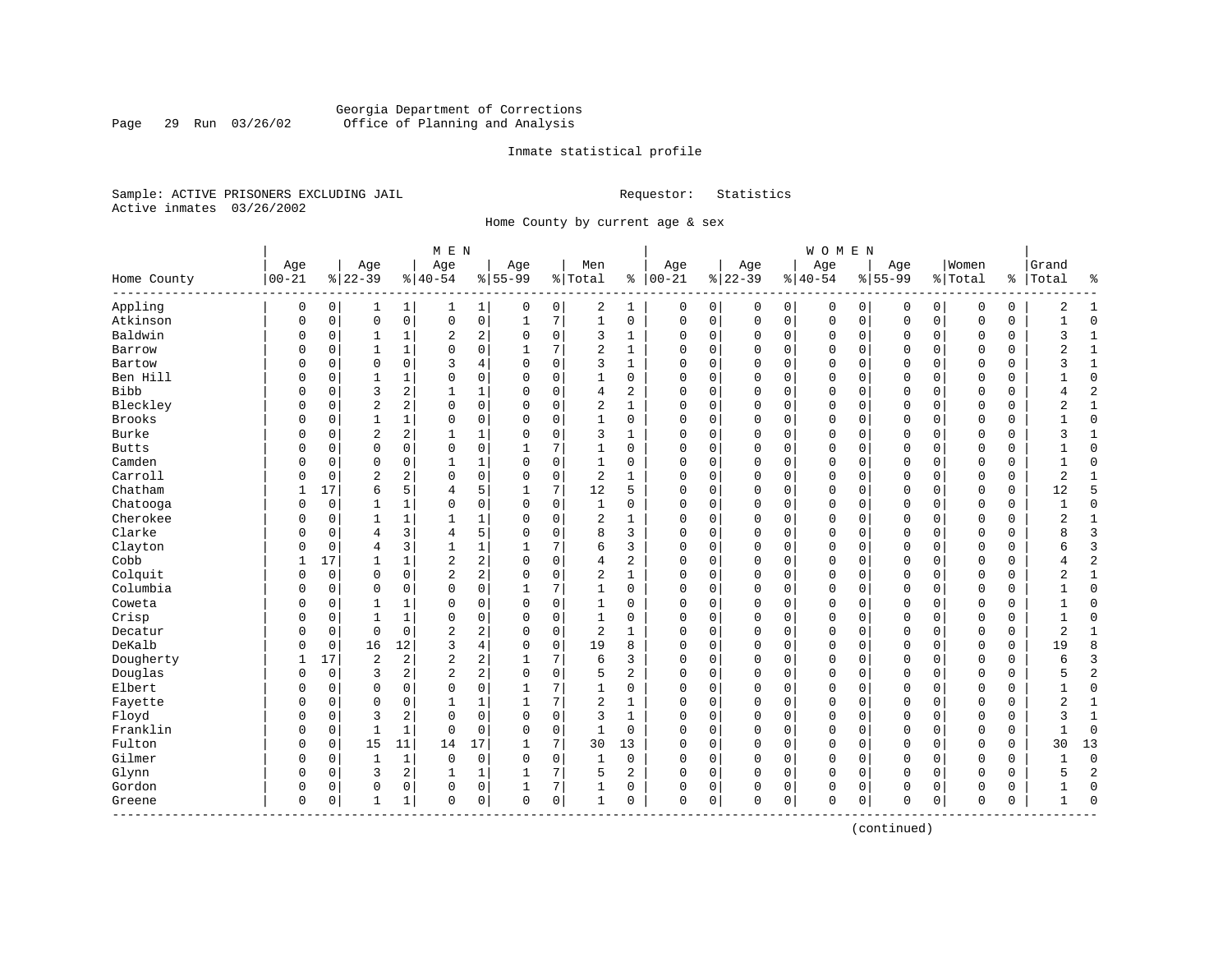## Georgia Department of Corrections Page 30 Run 03/26/02 Office of Planning and Analysis

## Inmate statistical profile

|  | Sample: ACTIVE PRISONERS EXCLUDING JAIL | Requestor: Statistics |
|--|-----------------------------------------|-----------------------|
|  | Active inmates 03/26/2002               |                       |

Home County by current age & sex (continued)

| Home County | Age<br>$00 - 21$ |          | Age<br>$8 22-39$ |                | M E N<br>Age<br>$8 40-54$ |                | Age<br>$8155 - 99$ |             | Men<br>% Total | ႜ            | Age<br>$ 00-21$ |          | Age<br>$ 22-39$ |             | WOMEN<br>Age<br>$ 40-54$ |             | Age<br>$8155 - 99$ |             | Women<br>% Total |          | Grand<br>%   Total | ႜ              |
|-------------|------------------|----------|------------------|----------------|---------------------------|----------------|--------------------|-------------|----------------|--------------|-----------------|----------|-----------------|-------------|--------------------------|-------------|--------------------|-------------|------------------|----------|--------------------|----------------|
| Gwinnett    | 0                | 0        | 1                | 1              | 2                         | $\overline{a}$ | 0                  | 0           | 3              | 1            | 0               | 0        | 0               | 0           | 0                        | 0           | 0                  | 0           | 0                | 0        | 3                  | 1              |
| Habersham   | 0                | 0        | 1                | $\mathbf{1}$   | 0                         | 0              | $\mathbf 0$        | $\mathbf 0$ | $\mathbf{1}$   | 0            | $\mathbf 0$     | 0        | $\mathbf 0$     | $\mathbf 0$ | 0                        | $\mathbf 0$ | $\mathbf{0}$       | $\mathbf 0$ | $\mathbf 0$      | 0        |                    | $\Omega$       |
| Hall        | O                | 0        | $\overline{2}$   | 2              | 2                         | $\overline{a}$ | 0                  | $\mathbf 0$ | 4              | 2            | 0               | 0        | $\mathbf 0$     | $\mathbf 0$ | 0                        | $\mathbf 0$ | $\Omega$           | $\mathbf 0$ | 0                | 0        | 4                  | $\overline{2}$ |
| Hancock     | O                | 0        | $\mathbf 0$      | $\mathbf 0$    | $\mathbf{1}$              | 1              | 0                  | $\mathbf 0$ | $\mathbf{1}$   | 0            | 0               | 0        | 0               | 0           | 0                        | $\mathbf 0$ | 0                  | 0           | $\mathbf 0$      | 0        |                    | $\Omega$       |
| Harris      | O                | 0        | $\Omega$         | $\Omega$       | $\mathbf 1$               | $\mathbf 1$    | $\Omega$           | $\mathbf 0$ | $\mathbf{1}$   | $\Omega$     | $\Omega$        | 0        | $\mathbf{0}$    | $\mathbf 0$ | $\Omega$                 | $\mathbf 0$ | $\Omega$           | 0           | $\Omega$         | 0        | $\mathbf{1}$       | $\Omega$       |
| Hart        | U                | 0        | $\overline{2}$   | 2              | 0                         | 0              | 0                  | 0           | $\overline{2}$ | 1            | $\Omega$        | 0        | $\Omega$        | 0           | $\Omega$                 | $\mathbf 0$ | $\mathbf 0$        | $\Omega$    | $\Omega$         | 0        | 2                  | $\mathbf{1}$   |
| Henry       | U                | 0        | $\overline{2}$   | $\overline{a}$ | $\mathbf{1}$              | 1              | $\Omega$           | 0           | 3              | 1            | $\Omega$        | 0        | $\mathbf 0$     | $\mathbf 0$ | $\Omega$                 | $\mathbf 0$ | $\Omega$           | 0           | $\mathbf 0$      | 0        | 3                  | 1              |
| Houston     | O                | 0        | $\overline{2}$   | $\overline{a}$ | $\overline{a}$            | $\overline{a}$ | $\mathbf 0$        | $\mathbf 0$ | 4              | 2            | $\Omega$        | 0        | $\mathbf 0$     | $\mathbf 0$ | 0                        | 0           | $\Omega$           | $\Omega$    | $\mathbf 0$      | 0        |                    | $\overline{2}$ |
| Jackson     | U                | 0        | $\mathbf 0$      | $\mathbf 0$    | $\mathbf{1}$              | $1\vert$       | $\Omega$           | $\mathbf 0$ | 1              | 0            | $\Omega$        | 0        | $\mathbf 0$     | $\mathbf 0$ | $\Omega$                 | $\mathbf 0$ | $\mathbf{0}$       | 0           | $\mathbf 0$      | 0        | 1                  | $\Omega$       |
| Jeff Davis  | U                | 0        | $\overline{2}$   | $\overline{a}$ | 0                         | 0              | $\Omega$           | $\mathbf 0$ | $\overline{c}$ | 1            | $\Omega$        | 0        | $\mathbf 0$     | $\mathbf 0$ | $\Omega$                 | $\mathbf 0$ | $\Omega$           | $\Omega$    | $\mathbf 0$      | 0        | $\overline{2}$     | 1              |
| Jenkins     | 0                | 0        | $\overline{2}$   | $\overline{a}$ | $\Omega$                  | 0              | $\Omega$           | $\mathbf 0$ | 2              | $\mathbf{1}$ | $\Omega$        | 0        | $\Omega$        | 0           | 0                        | $\mathbf 0$ | $\Omega$           | 0           | $\Omega$         | 0        | 2                  | $\mathbf{1}$   |
| Laurens     | O                | 0        | $\mathbf 1$      | $\mathbf{1}$   | 0                         | 0              | $\Omega$           | 0           | $\mathbf{1}$   | 0            | $\mathbf 0$     | 0        | $\Omega$        | 0           | $\Omega$                 | 0           | $\mathbf 0$        | 0           | $\mathbf 0$      | 0        |                    | $\Omega$       |
| Liberty     | 0                | 0        | $\overline{2}$   | 2              | 1                         | 1              | $\Omega$           | 0           | 3              | 1            | $\Omega$        | 0        | $\mathbf 0$     | 0           | $\Omega$                 | $\mathbf 0$ | $\mathbf 0$        | 0           | $\Omega$         | 0        | 3                  | $\mathbf{1}$   |
| Lincoln     | U                | 0        | 1                | 1              | 0                         | 0              | $\Omega$           | $\mathbf 0$ | 1              | 0            | $\Omega$        | 0        | $\mathbf 0$     | 0           | 0                        | $\mathbf 0$ | 0                  | 0           | 0                | 0        |                    | $\Omega$       |
| Long        | O                | 0        | $\mathbf{1}$     | $\mathbf{1}$   | 0                         | 0              | $\Omega$           | $\Omega$    | $\mathbf{1}$   | $\Omega$     | $\Omega$        | 0        | $\Omega$        | 0           | $\Omega$                 | $\mathbf 0$ | $\mathbf 0$        | $\Omega$    | $\mathbf 0$      | $\Omega$ |                    | $\Omega$       |
| Lowndes     | U                | $\Omega$ | 1                | $\mathbf{1}$   | $\Omega$                  | 0              | $\Omega$           | $\Omega$    | 1              | $\Omega$     | $\Omega$        | 0        | $\Omega$        | $\Omega$    | $\Omega$                 | $\Omega$    | $\Omega$           | $\Omega$    | $\Omega$         | $\Omega$ | 1                  | $\Omega$       |
| Marion      | 0                | 0        | 1                | $\mathbf{1}$   | 0                         | 0              | $\Omega$           | $\mathbf 0$ | 1              | 0            | $\Omega$        | 0        | $\mathbf 0$     | $\mathbf 0$ | 0                        | $\mathbf 0$ | $\Omega$           | $\Omega$    | $\mathbf 0$      | 0        |                    | $\Omega$       |
| McDuffie    | O                | 0        | $\mathbf 0$      | $\mathbf 0$    | $\mathbf{1}$              | 1              | $\Omega$           | $\mathbf 0$ | $\mathbf{1}$   | 0            | $\Omega$        | 0        | $\Omega$        | $\mathbf 0$ | $\Omega$                 | $\mathbf 0$ | $\Omega$           | $\mathbf 0$ | $\mathbf 0$      | $\Omega$ |                    | $\Omega$       |
| McIntosh    | O                | 0        | $\overline{2}$   | $\overline{a}$ | 0                         | 0              | $\Omega$           | $\mathbf 0$ | $\overline{c}$ | $\mathbf{1}$ | $\mathbf 0$     | 0        | $\mathbf 0$     | $\mathbf 0$ | 0                        | $\mathbf 0$ | $\mathbf{0}$       | 0           | $\mathbf 0$      | 0        | $\overline{2}$     | $\mathbf{1}$   |
| Mitchell    | O                | 0        | $\mathbf{1}$     | $\mathbf{1}$   | 0                         | 0              | $\Omega$           | 0           | 1              | 0            | $\Omega$        | 0        | $\mathbf 0$     | $\mathbf 0$ | 0                        | $\mathbf 0$ | $\mathbf{0}$       | $\mathbf 0$ | $\mathbf 0$      | 0        |                    | $\Omega$       |
| Monroe      | U                | 0        | $\mathbf 0$      | $\mathbf 0$    | 1                         | 1              | 0                  | 0           | 1              | 0            | $\mathbf 0$     | 0        | $\mathbf 0$     | 0           | $\Omega$                 | 0           | $\Omega$           | 0           | 0                | 0        |                    | $\Omega$       |
| Morgan      | U                | 0        | 1                | 1              | $\Omega$                  | 0              | $\Omega$           | $\mathbf 0$ | 1              | 0            | $\Omega$        | 0        | $\mathbf 0$     | 0           | 0                        | $\mathbf 0$ | 0                  | 0           | $\mathbf 0$      | 0        |                    | $\Omega$       |
| Muscogee    | U                | 0        | $\overline{4}$   | 3              | 3                         | 4              | $\Omega$           | $\Omega$    | 7              | 3            | $\Omega$        | 0        | $\Omega$        | 0           | $\Omega$                 | $\mathbf 0$ | $\mathbf 0$        | $\Omega$    | $\mathbf 0$      | $\Omega$ |                    | 3              |
| Newton      | 0                | 0        | 1                | 1              | 0                         | 0              | $\Omega$           | $\mathbf 0$ | 1              | 0            | 0               | 0        | $\mathbf 0$     | $\mathbf 0$ | 0                        | $\mathbf 0$ | 0                  | $\mathbf 0$ | $\mathbf 0$      | 0        |                    | $\mathbf{0}$   |
| Oglethrope  | U                | 0        | 1                | $\mathbf{1}$   | $\mathbf 0$               | 0              | $\Omega$           | $\mathsf 0$ | 1              | 0            | 0               | 0        | $\Omega$        | 0           | $\Omega$                 | $\mathbf 0$ | 0                  | $\mathbf 0$ | $\mathbf 0$      | 0        |                    | $\Omega$       |
| Paulding    | 0                | 0        | $\mathbf 0$      | $\mathbf 0$    | $\mathbf{1}$              | 1              | $\Omega$           | 0           | $\mathbf 1$    | $\Omega$     | $\Omega$        | 0        | $\Omega$        | 0           | 0                        | 0           | $\mathbf 0$        | 0           | 0                | 0        |                    | $\Omega$       |
| Pierce      | O                | 0        | $\mathbf 0$      | $\mathbf 0$    | $\mathbf{1}$              | 1              | $\Omega$           | 0           | $\mathbf 1$    | 0            | $\mathbf{0}$    | 0        | $\mathbf 0$     | 0           | 0                        | 0           | 0                  | $\mathbf 0$ | 0                | 0        |                    | $\Omega$       |
| Pike        | O                | 0        | $\mathbf{1}$     | 1              | $\mathbf{1}$              | 1              | $\Omega$           | $\mathbf 0$ | 2              | 1            | $\Omega$        | 0        | $\mathbf 0$     | $\mathbf 0$ | $\Omega$                 | $\mathbf 0$ | $\mathbf{0}$       | $\mathbf 0$ | 0                | 0        | 2                  | $\mathbf{1}$   |
| Putnam      | O                | 0        | $\mathbf{1}$     | $\mathbf{1}$   | $\mathbf{1}$              | 1              | $\Omega$           | $\mathbf 0$ | $\overline{2}$ | $\mathbf{1}$ | $\Omega$        | 0        | $\Omega$        | $\mathbf 0$ | $\Omega$                 | $\mathbf 0$ | $\Omega$           | $\Omega$    | $\Omega$         | 0        | 2                  | $\mathbf{1}$   |
| Rabun       | U                | 0        | $\mathbf{1}$     | $\mathbf{1}$   | 0                         | 0              | $\Omega$           | $\Omega$    | $\mathbf{1}$   | $\Omega$     | $\Omega$        | $\Omega$ | $\mathbf 0$     | $\mathbf 0$ | $\Omega$                 | $\mathbf 0$ | $\Omega$           | $\Omega$    | $\mathbf 0$      | $\Omega$ | $\mathbf{1}$       | $\Omega$       |
| Randolph    | 1                | 17       | $\mathbf 0$      | $\mathbf 0$    | $\mathbf{1}$              | 1              | $\mathbf 0$        | $\mathbf 0$ | 2              | $\mathbf{1}$ | $\Omega$        | 0        | $\Omega$        | 0           | $\Omega$                 | $\mathbf 0$ | $\Omega$           | $\Omega$    | $\mathbf 0$      | 0        | 2                  | $\mathbf{1}$   |
| Richmond    | 1                | 17       | 6                | 5              | 3                         | 4              | $\Omega$           | 0           | 10             | 4            | 0               | 0        | 1               | 50          | 0                        | $\mathbf 0$ | 0                  | $\mathbf 0$ | $\mathbf{1}$     | 50       | 11                 | 5              |
| Rockdale    | O                | 0        | $\mathbf 0$      | 0              | $\mathbf{1}$              | $\mathbf 1$    | $\Omega$           | 0           | 1              | 0            | $\Omega$        | 0        | $\mathbf 0$     | $\mathbf 0$ | 0                        | $\mathbf 0$ | 0                  | 0           | $\mathbf 0$      | 0        | $\mathbf{1}$       | $\Omega$       |
| Spalding    | 0                | 0        | 3                | 2              | 1                         | 1              | $\Omega$           | 0           | 4              | 2            | $\Omega$        | 0        | $\Omega$        | 0           | $\Omega$                 | 0           | $\Omega$           | $\mathbf 0$ | $\Omega$         | 0        | 4                  | $\overline{2}$ |
| Stephens    | 0                | 0        | $\Omega$         | 0              | $\mathbf{1}$              | $\mathbf 1$    | $\Omega$           | 0           | 1              | 0            | $\Omega$        | 0        | $\Omega$        | $\mathbf 0$ | $\Omega$                 | 0           | 0                  | 0           | $\Omega$         | 0        |                    | $\Omega$       |

(continued)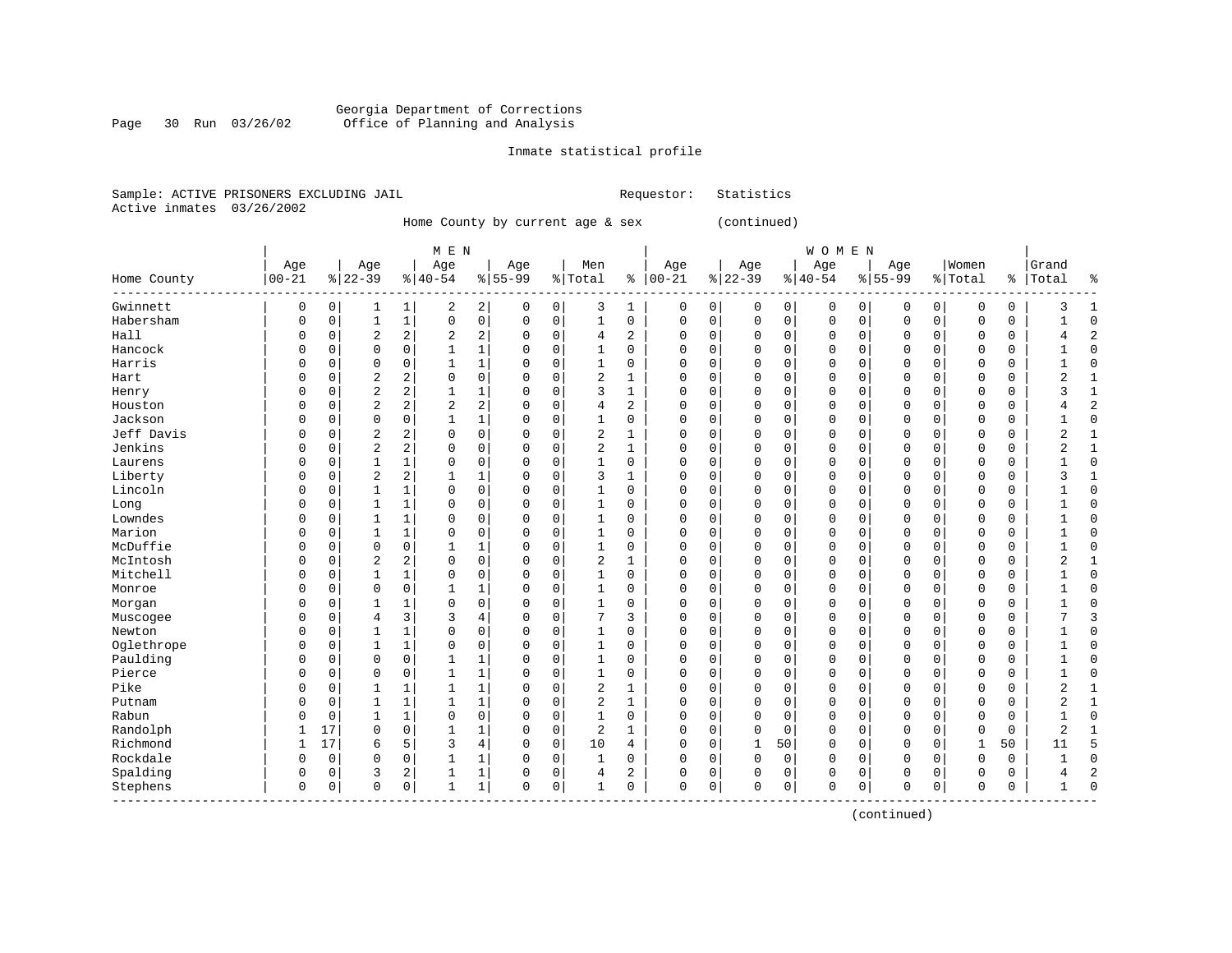#### Georgia Department of Corrections Page 31 Run 03/26/02 Office of Planning and Analysis

## Inmate statistical profile

|  | Sample: ACTIVE PRISONERS EXCLUDING JAIL |  | Requestor: Statistics |  |
|--|-----------------------------------------|--|-----------------------|--|
|  | Active inmates 03/26/2002               |  |                       |  |

Home County by current age & sex (continued)

|                  |                  |          |                 |          | M E N            |      |                  |          |                |          |                   |           |                 |             | WOMEN            |           |                  |           |                  |          |                |      |
|------------------|------------------|----------|-----------------|----------|------------------|------|------------------|----------|----------------|----------|-------------------|-----------|-----------------|-------------|------------------|-----------|------------------|-----------|------------------|----------|----------------|------|
| Home County      | Age<br>$00 - 21$ |          | Age<br>$ 22-39$ |          | Age<br>$ 40-54 $ |      | Age<br>$ 55-99 $ |          | Men<br>% Total | ి        | Age<br>$ 00 - 21$ |           | Age<br>$ 22-39$ |             | Age<br>$ 40-54 $ |           | Age<br>$ 55-99 $ |           | Women<br>% Total | ွေ       | Grand<br>Total | 昙    |
|                  |                  |          |                 |          |                  |      |                  |          |                |          |                   |           |                 |             |                  |           |                  |           |                  |          |                |      |
| Sumter           | 0                |          |                 |          |                  |      | $\Omega$         | 0        |                | 0        | 0                 | 0         |                 | 0           | $\Omega$         |           | 0                | 0         |                  | 0        |                |      |
| Tattnall         | O                | $\Omega$ |                 |          |                  | 0    | $\Omega$         | 0        |                | $\Omega$ | $\Omega$          | 0         | $\Omega$        | 0           | 0                | $\Omega$  | $\mathbf 0$      | 0         |                  | 0        |                |      |
| Thomas           |                  |          |                 |          |                  |      |                  |          |                |          | U                 |           |                 | 0           | 0                |           | 0                | 0         |                  | 0        |                |      |
| Tift             |                  |          |                 | O        |                  |      |                  | 7        |                |          |                   |           |                 | 0           | O                |           | $\Omega$         | U         |                  | $\Omega$ |                |      |
| Toombs           |                  |          |                 |          |                  | 1    |                  | $\Omega$ |                |          | ∩                 |           |                 | 0           | 0                |           | $\Omega$         |           |                  | 0        |                |      |
| Troup            | O                |          | O               |          |                  | 0    |                  |          |                | 0        | O                 |           |                 | $\mathbf 0$ | 0                |           | $\mathbf 0$      | 0         |                  | 0        |                |      |
| Union            | U                |          |                 |          |                  |      |                  | $\Omega$ |                | 0        |                   | U         |                 | 0           | $\Omega$         |           | $\Omega$         | 0         |                  | $\Omega$ |                |      |
| Upson            |                  |          |                 |          |                  |      |                  | $\Omega$ |                | 0        |                   |           |                 | 0           | 0                |           | 0                |           |                  | 0        |                |      |
| Walker           | O                |          | 2               |          |                  | 0    |                  | $\Omega$ |                |          | U                 |           |                 | 50          | O                |           | $\mathbf 0$      | 0         |                  | 50       |                |      |
| Walton           |                  | C        |                 |          |                  |      |                  | $\Omega$ |                |          |                   |           | $\Omega$        | $\mathbf 0$ | O                |           | $\Omega$         | O         |                  | $\Omega$ |                |      |
| Ware             |                  |          |                 |          |                  |      |                  | $\Omega$ |                | 2        |                   |           |                 | 0           | 0                |           | $\Omega$         |           |                  | 0        |                |      |
| Washington       |                  | 17       |                 |          |                  | 0    | 0                |          |                | $\Omega$ | U                 |           |                 | 0           | $\Omega$         |           | $\mathbf 0$      |           | $\Omega$         | 0        |                |      |
| Wayne            | O                | $\Omega$ |                 |          |                  | 0    | U                | $\Omega$ |                | $\Omega$ |                   |           |                 | 0           | $\Omega$         |           | 0                | 0         |                  | $\Omega$ |                |      |
| Whitfield        | 0                | 0        | $\Omega$        | $\Omega$ |                  | 1    | $\Omega$         | 0        |                | 0        | $\Omega$          | 0         |                 | 0           | 0                | $\Omega$  | 0                | 0         |                  | 0        |                |      |
| Wilkinson        | 0                | 0        |                 |          | 0                | 0    | 0                | 0        |                | 0        | 0                 | 0         | 0               | 0           | 0                |           | $\mathbf 0$      | 0         | $\Omega$         | 0        |                |      |
| Total reported   |                  | 6 100    | 133 100         |          | 84 100           |      | 14 100           |          |                | 237 100  | 0                 | 0         |                 | 2 100       | $\mathbf 0$      | $\Omega$  | $\mathbf{0}$     | 0         |                  | 2 100    | 239 100        |      |
| Percent reported |                  | 100.0    |                 | 88.7     |                  | 89.4 |                  | 73.7     |                | 88.1     |                   | $\cdot$ 0 |                 | 100.0       |                  | $\cdot$ 0 |                  | $\cdot$ 0 |                  | 100.0    |                | 88.2 |
| Not reported     | 0                |          | 17              |          | 10               |      | 5                |          | 32             |          | $\Omega$          |           | $\Omega$        |             | $\mathbf 0$      |           | $\mathbf 0$      |           | $\Omega$         |          | 32             |      |
| Total            | 6                |          | 150             |          | 94               |      | 19               |          | 269            |          | 0                 |           | 2               |             | 0                |           | 0                |           | 2                |          | 271            |      |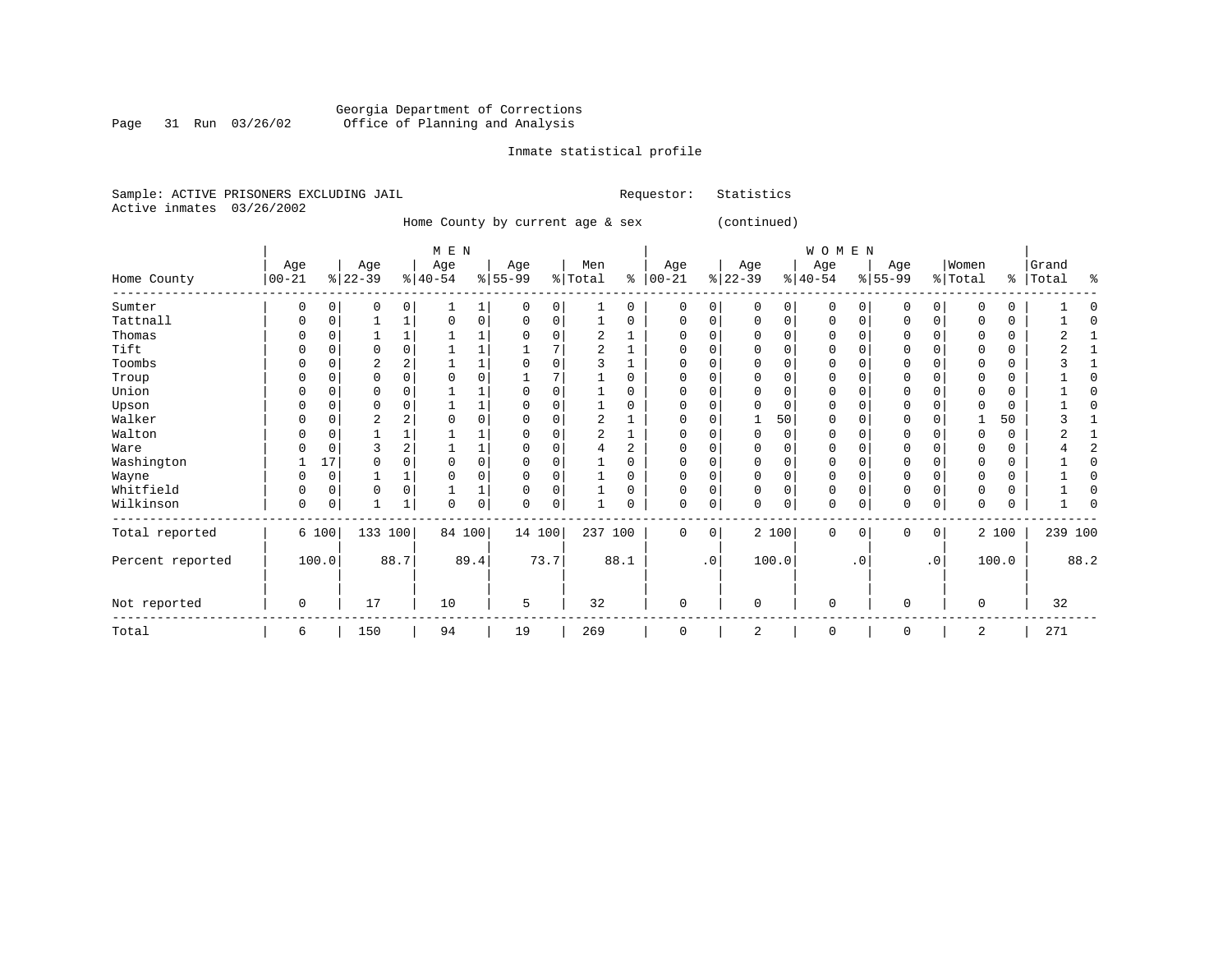Georgia Department of Corrections Office of Planning and Analysis

Inmate statistical profile<br>Requestor: Statistics

Active inmates 03/26/2002

Sample: ACTIVE PRISONERS EXCLUDING JAIL

## Prison Sentence In Years by current age & sex

|                                    |                   |                 | M E N           |                          |                |                   |                 | <b>WOMEN</b>     |                             |                  |                          |
|------------------------------------|-------------------|-----------------|-----------------|--------------------------|----------------|-------------------|-----------------|------------------|-----------------------------|------------------|--------------------------|
| Sentence In Years                  | Age<br>$ 00 - 21$ | Age<br>$ 22-39$ | Age<br>$ 40-54$ | Age<br>$\frac{8}{55-99}$ | Men<br>% Total | Age<br>$% 100-21$ | Age<br>$ 22-39$ | Age<br>$ 40-54$  | Age<br>$8 55-99$            | Women<br>% Total | Grand<br>%   Total<br>နွ |
| --------                           | 0                 | 0               | 0               | 0                        | 0              | 0                 | 0               | 0                | 0                           | 0                | $\mathbf 0$              |
| $0 - 1$                            | 0                 | 0               | 0               | 0                        | 0              | 0                 | 0               | 0                | 0                           | 0                | 0                        |
| $1.1 - 2$                          | 0                 | $\mathbf 0$     | $\mathbf 0$     | 0                        | 0              | $\mathsf 0$       | $\mathbf 0$     | 0                | 0                           | $\mathbf 0$      | $\Omega$                 |
|                                    | 0                 | 0               | 0               | $\mathbf 0$              | 0              | 0                 | $\mathbf 0$     | 0                | 0                           | 0                | 0                        |
| $2.1 - 3$                          | $\mathbf 0$       | $\mathbf 0$     | $\mathsf 0$     | 0                        | $\mathbf 0$    | 0                 | $\mathbf 0$     | 0                | $\mathbf 0$                 | 0                | $\Omega$                 |
|                                    | 0                 | 0               | $\mathbf 0$     | 0                        | 0              | 0                 | 0               | 0                | 0                           | 0                | $\Omega$                 |
| $3.1 - 4$                          | $\Omega$          | $\Omega$        | $\Omega$        | $\mathbf 0$              | $\Omega$       | 0                 | $\mathbf 0$     | 0                | $\mathbf 0$                 | 0                | $\Omega$                 |
|                                    | $\Omega$          | 0               | $\Omega$        | 0                        | 0              | 0                 | $\mathbf 0$     | 0                | 0                           | $\Omega$         | O                        |
| $4.1 - 5$                          | 0                 | 0               | $\mathbf 0$     | 0                        | $\Omega$       | $\mathsf 0$       | $\mathbf 0$     | 0                | $\mathsf{O}$                | $\mathbf 0$      | $\Omega$                 |
|                                    | $\Omega$          | 0               | 0               | 0                        | 0              | 0                 | $\mathbf 0$     | 0                | 0                           | 0                | 0                        |
| $5.1 - 6$                          | $\Omega$          | 0               | 0               | 0                        | $\Omega$       | $\Omega$          | $\mathbf 0$     | 0                | $\mathbf 0$                 | 0                | $\Omega$                 |
|                                    | $\Omega$          | $\Omega$        | $\Omega$        | 0                        | $\Omega$       | 0                 | 0               | 0                | 0                           | 0                | 0                        |
| $6.1 - 7$                          | $\Omega$          | 0               | $\mathbf 0$     | $\mathbf 0$              | $\Omega$       | $\mathbf 0$       | $\mathbf 0$     | $\mathbf 0$      | $\mathbf 0$                 | $\mathbf 0$      | $\Omega$                 |
|                                    | $\Omega$          | 0               | $\Omega$        | 0                        | 0              | 0                 | $\mathbf 0$     | 0                | $\mathbf 0$                 | $\Omega$         | $\Omega$                 |
| $7.1 - 8$                          | $\Omega$          | $\mathbf 0$     | $\mathbf 0$     | 0                        | $\Omega$       | $\mathbf 0$       | $\mathbf 0$     | 0                | $\mathbf 0$                 | 0                | $\Omega$                 |
|                                    | 0                 | 0               | 0               | 0                        | $\Omega$       | 0                 | $\mathbf 0$     | 0                | 0                           | $\Omega$         | 0                        |
| $8.1 - 9$                          | $\Omega$          | 0               | $\mathbf 0$     | 0                        | $\Omega$       | $\mathbf 0$       | $\mathbf 0$     | 0                | $\mathbf 0$                 | $\mathbf 0$      | $\mathbf 0$              |
|                                    | 0                 | 0               | $\mathbf 0$     | 0                        | 0              | 0                 | 0               | 0                | 0                           | 0                | $\Omega$                 |
| $9.1 - 10$                         | $\Omega$          | $\Omega$        | $\Omega$        | $\mathbf 0$              | $\Omega$       | $\Omega$          | $\mathbf 0$     | 0                | 0                           | $\Omega$         | $\Omega$                 |
|                                    | $\Omega$          | 0               | $\Omega$        | 0                        | $\Omega$       | 0                 | $\mathbf 0$     | 0                | $\Omega$                    | $\Omega$         | O                        |
| $10.1 - 12$                        | 0                 | 0               | $\mathbf 0$     | 0                        | 0              | $\mathsf 0$       | $\mathbf 0$     | 0                | $\mathsf{O}$                | $\mathbf 0$      | $\Omega$                 |
|                                    | 0                 | 0               | 0               | 0                        | 0              | 0                 | 0               | 0                | 0                           | 0                | 0                        |
| $12.1 - 15$                        | 0                 | 0               | 0               | 0                        | 0              | $\Omega$          | $\mathbf 0$     | 0                | $\mathbf 0$                 | $\Omega$         | $\Omega$                 |
|                                    | $\Omega$          | $\mathbf 0$     | 0               | $\mathbf 0$              | $\Omega$       | 0                 | 0               | 0                | 0                           | 0                | 0                        |
| $15.1 - 20$                        | $\Omega$          | 0               | $\mathbf 0$     | $\mathbf 0$              | $\Omega$       | $\mathbf 0$       | $\mathbf 0$     | $\mathbf 0$      | $\mathbf 0$                 | $\mathbf 0$      | $\Omega$                 |
|                                    | $\Omega$          | 0               | $\Omega$        | 0                        | 0              | 0                 | $\mathbf 0$     | 0                | $\mathbf 0$                 | $\mathbf 0$      | $\Omega$                 |
| 20.1-OVER                          | $\Omega$          | $\mathbf 0$     | $\mathbf 0$     | 0                        | 0              | $\mathbf 0$       | $\mathbf 0$     | 0                | $\mathbf 0$                 | 0                | 0                        |
|                                    | 0                 | 0               | 0               | 0                        | $\Omega$       | 0                 | $\mathbf 0$     | 0                | $\mathbf 0$                 | 0                | $\Omega$                 |
| LIFE                               | $\mathbf 0$       | $\mathbf 0$     | $\mathbf 0$     | $\Omega$                 | $\mathbf 0$    | $\mathbf 0$       | $\mathbf 0$     | 0                | $\mathbf 0$                 | $\mathbf 0$      | 0                        |
|                                    | $\Omega$          | $\mathbf 0$     | $\mathbf 0$     | 0                        | $\Omega$       | 0                 | $\mathbf 0$     | 0                | 0                           | $\mathbf 0$      | $\Omega$                 |
| <b>DEATH</b>                       | $\Omega$          | 0               | $\Omega$        | $\Omega$                 | $\Omega$       | $\mathbf 0$       | $\Omega$        | 0                | $\mathbf 0$                 | $\Omega$         | $\Omega$                 |
|                                    | $\Omega$          | $\Omega$        | $\Omega$        | $\Omega$                 | $\Omega$       | $\Omega$          | 0               | 0                | 0                           | 0                | $\Omega$                 |
| LIFE W/O PAROLE                    | 100<br>6          | 150<br>100      | 100<br>94       | 19<br>100                | 269 100        | $\mathsf 0$<br>0  | 2<br>100        | 0<br>0           | $\mathsf{O}$<br>$\mathsf 0$ | 2<br>100         | 271 100                  |
| YOUTHFUL OFFENDERS                 | 0                 | 0               | 0               | 0                        | 0              | 0                 | 0               | 0                | $\mathbf 0$                 | 0                | 0                        |
|                                    | 0                 | 0               | 0               | 0                        | 0              | 0                 | 0               | 0                | 0                           | 0                | 0                        |
|                                    |                   |                 |                 |                          |                |                   |                 |                  |                             |                  |                          |
| Total reported                     | 6 100             | 150 100         | 94 100          | 19 100                   | 269 100        | 0<br>0            | 2 100           | $\mathbf 0$<br>0 | 0<br>0                      | 2 100            | 271 100                  |
| Percent reported                   | 100.0             | 100.0           | 100.0           | 100.0                    | 100.0          | $\cdot$ 0         | 100.0           | $\cdot$ 0        | $\cdot$ 0                   | 100.0            | 100.0                    |
| NOT REPORTED                       | $\mathbf 0$       | $\mathbf 0$     | 0               | $\mathsf 0$              | $\mathbf 0$    | 0                 | $\mathbf 0$     | 0                | $\mathbf 0$                 | 0                | $\mathbf 0$              |
| Total                              | 6                 | 150             | 94              | 19                       | 269            | $\mathbf 0$       | 2               | 0                | $\mathbf 0$                 | 2                | 271                      |
| AVG EXCLUDING<br>LIFE, DEATH, YO   | .00               | .00             | .00             | .00                      | .00            | .00               | .00             | .00              | .00                         | .00              | .00                      |
| AVG INCLUDING<br>LIFE=21, YO=3 YRS | 3.00              | 3.00            | 3.00            | 3.00                     | 3.00           | .00               | 3.00            | .00              | .00                         | 3.00             | 3.00                     |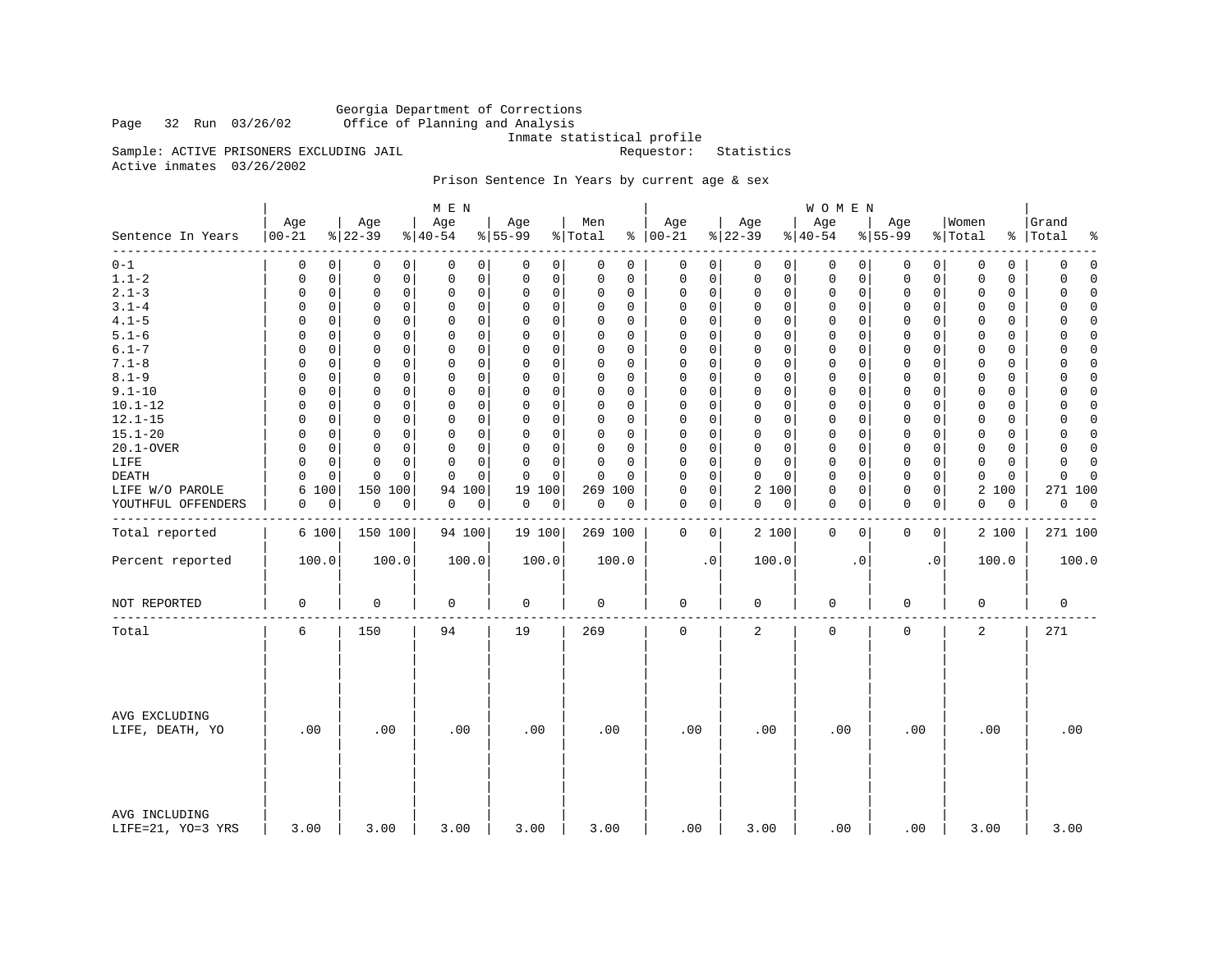## Georgia Department of Corrections Page 33 Run 03/26/02 Office of Planning and Analysis

## Inmate statistical profile

Sample: ACTIVE PRISONERS EXCLUDING JAIL **Requestor:** Statistics Active inmates 03/26/2002

Probation To Follow Prison by current age & sex

| Prob After Prison                      | Age<br>$ 00-21$ | Age<br>$ 22-39 $ | M E N<br>Age<br>$8 40-54$ | Age<br>$8 55-99$                         | Men<br>% Total<br>ွေ | Age<br>$ 00 - 21 $ | Aqe<br>$8$   22-39                                          | <b>WOMEN</b><br>Age<br>$8 40-54$ | Age<br>$8155 - 99$                                   | Women<br>% Total                                           | Grand<br>%   Total % |
|----------------------------------------|-----------------|------------------|---------------------------|------------------------------------------|----------------------|--------------------|-------------------------------------------------------------|----------------------------------|------------------------------------------------------|------------------------------------------------------------|----------------------|
| PROBATION TO<br>FOLLOW<br>NO PROBATION | 0<br>0<br>6 100 | 2<br>147<br>98   | 93<br>99                  | $\mathbf{0}$<br>0 <sup>1</sup><br>19 100 | 4<br>265<br>99       | 0<br>$\mathbf 0$   | $\circ$<br>$\overline{0}$<br>0 <sup>1</sup><br> 0 <br>2 100 | 0<br>$\mathbf 0$                 | 0 <sup>1</sup><br>0<br>0 <sup>1</sup><br>$\mathbf 0$ | $\mathbf{0}$<br> 0 <br>$\Omega$<br>0 <sup>1</sup><br>2 100 | 267<br>99            |
| Total reported                         | 6 100           | 150 100          | 94 100                    | 19 100                                   | 269 100              | 0                  | 2 100<br>$\overline{0}$                                     | 0                                | 0 <sup>1</sup><br>0                                  | 2 100<br>0 <sup>1</sup>                                    | 271 100              |
| Percent reported                       | 100.0           | 100.0            | 100.0                     | 100.0                                    | 100.0                | .0 <sup>1</sup>    | 100.0                                                       |                                  | .0'                                                  | 100.0<br>$\cdot$ 0                                         | 100.0                |
| NOT REPORTED                           | $\mathbf 0$     | $\Omega$         | $\mathbf 0$               | $\mathbf 0$                              | $\Omega$             | $\Omega$           | 0                                                           | $\mathbf{0}$                     | $\Omega$                                             | 0                                                          | $\Omega$             |
| Total                                  | 6               | 150              | 94                        | 19                                       | 269                  |                    | 2                                                           | $\Omega$                         | 0                                                    | 2                                                          | 271                  |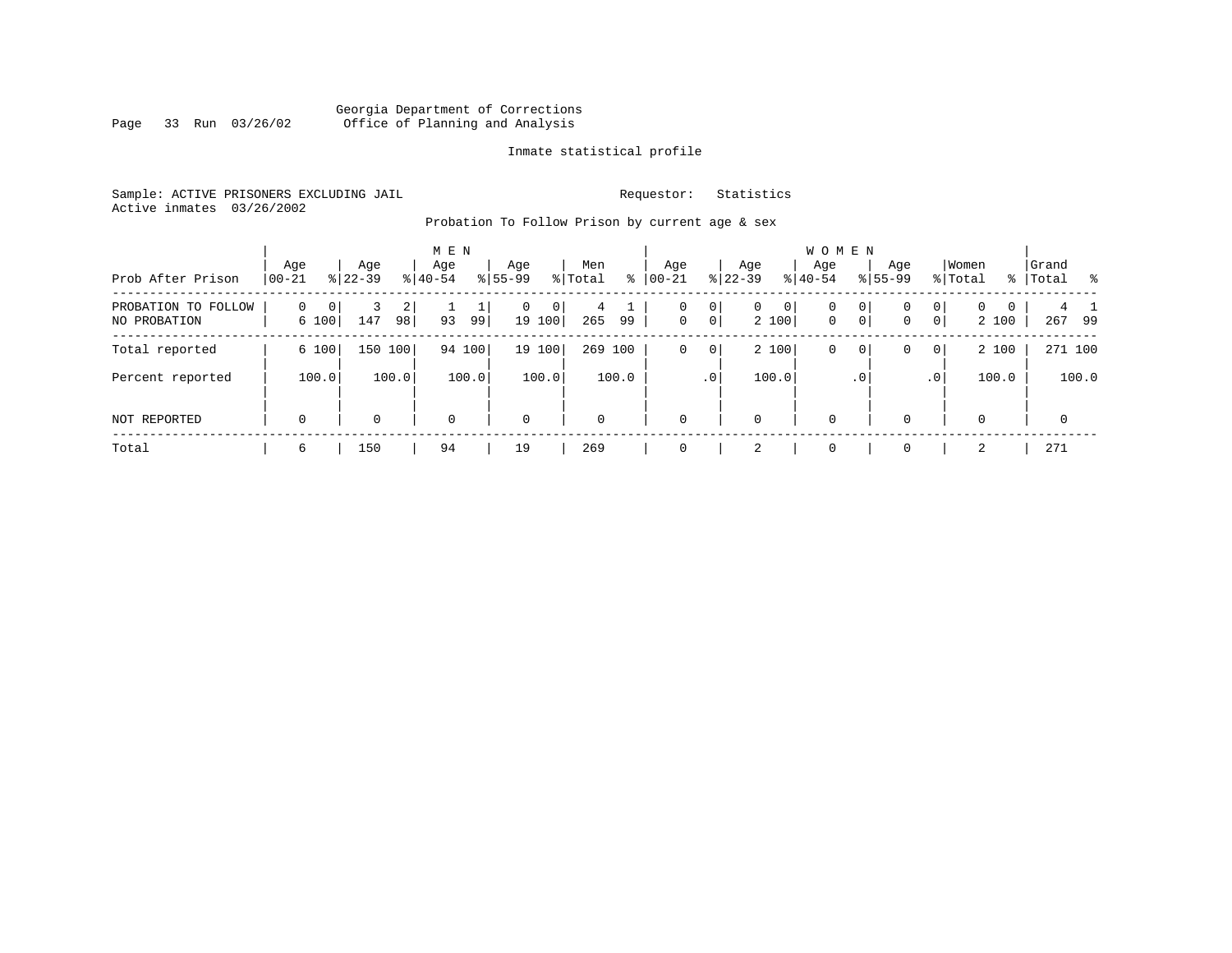## Georgia Department of Corrections<br>Page 34 Run 03/26/02 Office of Planning and Analysis Page 34 Run 03/26/02 Office of Planning and Analysis

## Inmate statistical profile

Sample: ACTIVE PRISONERS EXCLUDING JAIL **Requestor:** Statistics Active inmates 03/26/2002

Admission Type by current age & sex

|                      |           |             |           |          | M E N     |          |           |          |          |          |               |           |          |          | <b>WOMEN</b> |          |              |              |          |          |           |          |
|----------------------|-----------|-------------|-----------|----------|-----------|----------|-----------|----------|----------|----------|---------------|-----------|----------|----------|--------------|----------|--------------|--------------|----------|----------|-----------|----------|
|                      | Age       |             | Age       |          | Age       |          | Age       |          | Men      |          | Age           |           | Age      |          | Age          |          | Age          |              | Women    |          | Grand     |          |
| Admission Type       | $00 - 21$ |             | $ 22-39 $ |          | $8 40-54$ |          | $8 55-99$ |          | % Total  |          | $8   00 - 21$ |           | $ 22-39$ |          | $ 40-54 $    |          | $8 55-99$    |              | % Total  |          | %   Total | န္       |
| COMMITTED FROM COURT | 2         | 33          | 46        | 31       | 32        | 34       |           | 16       | 83       | 31       | $\Omega$      | 0         |          | 2 100    | 0            | O        | 0            | 0            |          | 2 100    | 85        | 31       |
| RETURN APPEAL/BOND   | 0         | $\Omega$    | $\Omega$  | $\Omega$ | $\Omega$  | $\Omega$ | ∩         | $\Omega$ | $\Omega$ | $\Omega$ | $\Omega$      | $\Omega$  | $\Omega$ | $\Omega$ | 0            | $\Omega$ | $\Omega$     | $\Omega$     | O        | $\Omega$ | O         | $\Omega$ |
| PAROLE REV/NEW SENT  | O         | 0           | 11        | 7        | 14        | 15       |           | 5        | 26       | 10       | $\Omega$      | 0         | $\Omega$ | $\Omega$ | O            | $\Omega$ | <sup>0</sup> | $\Omega$     | O        | U        | 26        | 10       |
| PAR REV/NO NEW SENT  | O         | $\Omega$    | ζ         | 2        |           | 1        |           | $\Omega$ | 4        |          | O             | 0         |          | $\Omega$ | U            | $\Omega$ | <sup>0</sup> | 0            |          | U        |           |          |
| PROB VIOL/TOTAL REV  | O         | $\Omega$    | O         | 0        | O         | 0        | $\Omega$  | $\Omega$ | O        | 0        | $\Omega$      | 0         | $\Omega$ | $\Omega$ | 0            | $\Omega$ | <sup>0</sup> | 0            | O        | 0        | ი         | $\Omega$ |
| PROB VIOL/PARTIAL    |           | 17          | O         | 0        |           | 1        | ∩         | $\Omega$ | 2        |          | $\Omega$      | 0         | $\Omega$ | $\Omega$ | 0            | $\Omega$ | <sup>0</sup> | 0            | O        | 0        |           | -1       |
| ADMIT FM OTHER CUST  | U         | 0           | U         | 0        | O         | 0        | ∩         | $\Omega$ | O        | $\Omega$ | $\Omega$      | 0         | $\Omega$ | $\Omega$ | O            | $\Omega$ | ∩            | 0            | U        | 0        | U         | ∩        |
| SHOCK INCARCERATION  |           | $\Omega$    | $\Omega$  | $\Omega$ | O         | 0        |           | $\Omega$ | 0        | 0        | $\Omega$      | 0         | $\Omega$ | $\Omega$ | 0            | $\Omega$ | <sup>0</sup> | $\Omega$     | O        | $\Omega$ |           | ∩        |
| PROB REV/REMAINDER   |           | $\Omega$    |           | 3        |           | 2        |           | $\Omega$ |          | 3        | 0             | 0         | $\Omega$ | $\Omega$ | 0            | $\Omega$ | $\Omega$     | $\Omega$     | $\Omega$ | $\Omega$ |           | 3        |
| NEW SENT/PAR REV PND |           | $\Omega$    | $\Omega$  | $\Omega$ |           | 1        |           | $\Omega$ |          | $\Omega$ | O             | 0         | $\Omega$ | $\Omega$ | 0            | $\Omega$ |              | $\Omega$     |          | 0        |           | ſ        |
| LIFE W/O PAROLE      | 3         | 50          | 85        | 57       | 43        | 46       | 14        | 74       | 145      | 54       | O             | 0         | O        | $\Omega$ | 0            | $\Omega$ | <sup>0</sup> | $\Omega$     | O        | $\Omega$ | 145       | 54       |
| PAROLE REV BOOT CAMP |           | $\Omega$    | O         | $\Omega$ | $\Omega$  | $\Omega$ | $\Omega$  | $\Omega$ | O        | $\Omega$ | 0             | 0         | O        | $\Omega$ | 0            | $\Omega$ | O            | $\Omega$     | O        | 0        | ი         | $\Omega$ |
| PAR REV/RSN UNKNOWN  |           | $\Omega$    | U         | $\Omega$ | O         | 0        |           | 5        |          | 0        | n             | 0         | O        | $\Omega$ | 0            | ∩        | O            | $\Omega$     | O        | 0        |           | ∩        |
| PROBATION/PAROLE REV | U         | $\Omega$    | U         | 0        | $\Omega$  | 0        | $\Omega$  | $\Omega$ | 0        | 0        | n             | 0         | O        | $\Omega$ | O            | ∩        | ∩            | 0            | U        | 0        | ∩         | ∩        |
| PB PAROLE RESCINDED  | U         | $\Omega$    | ∩         | $\Omega$ | $\Omega$  | O        | ∩         | $\Omega$ | O        | 0        | $\Omega$      | 0         | ∩        | $\Omega$ | O            | C        | ∩            | 0            | U        | U        |           | ∩        |
| PROB REVOC/SPEC COND | O         | 0           | U         | 0        | n         | 0        |           | $\Omega$ | 0        | U        | $\Omega$      | O         | $\Omega$ | $\Omega$ | U            | C        | ∩            | 0            |          | U        |           | ∩        |
| PAR REV/REVOC CENTER | O         | 0           | U         | 0        | O         | 0        |           | $\Omega$ | 0        | 0        | $\Omega$      | 0         |          | $\Omega$ | 0            | $\Omega$ |              | 0            |          | 0        |           | ∩        |
| INFORMATION ONLY     | U         | 0           | U         | 0        | O         | 0        | ∩         | $\Omega$ | 0        | 0        | $\Omega$      | 0         | $\Omega$ | $\Omega$ | 0            | $\Omega$ | ∩            | <sup>n</sup> | n        | 0        |           | ∩        |
| INCOMPLETE SENT PKG  | U         | 0           | U         | $\Omega$ | n         | 0        | ∩         | $\Omega$ | O        | 0        | ∩             | 0         | $\Omega$ | $\Omega$ | O            | $\Omega$ | ∩            | 0            | U        | 0        |           | ∩        |
| HANCOCK REVOC CENTER | O         | 0           | U         | $\Omega$ | O         | 0        | ∩         | $\Omega$ | O        | 0        | $\Omega$      | 0         | $\Omega$ | $\Omega$ | O            | $\Omega$ | ∩            | $\Omega$     | U        | 0        |           | $\Omega$ |
| WHITWORTH DETENTION  | U         | $\mathbf 0$ | U         | $\Omega$ | $\Omega$  | 0        | ∩         | $\Omega$ | O        | 0        | $\Omega$      | 0         | $\Omega$ | $\Omega$ | O            | $\Omega$ | $\cap$       | $\Omega$     | U        | $\Omega$ |           | $\cap$   |
| DCYS AT RISK         |           | 0           | 0         | $\Omega$ | 0         | 0        |           | 0        | 0        | 0        | $\Omega$      | 0         |          | 0        | 0            | $\Omega$ | 0            | $\Omega$     | O        | $\Omega$ |           | ſ        |
| <b>OTHER</b>         | 0         | 0           | $\Omega$  | 0        | 0         | 0        |           | 0        | 0        | 0        | $\Omega$      | 0         | 0        | 0        | 0            | $\Omega$ | $\Omega$     | $\Omega$     | U        | 0        |           |          |
| Total reported       |           | 6 100       | 150 100   |          | 94 100    |          | 19 100    |          | 269 100  |          | $\Omega$      | 0         |          | 2 100    | 0            | 0        | 0            | 0            |          | 2 100    | 271 100   |          |
| Percent reported     |           | 100.0       |           | 100.0    |           | 100.0    |           | 100.0    |          | 100.0    |               | $\cdot$ 0 |          | 100.0    |              | . 0      |              | $\cdot$ 0    |          | 100.0    |           | 100.0    |
| <b>UNKNOWN</b>       | 0         |             | 0         |          | 0         |          | 0         |          | 0        |          | 0             |           | 0        |          | 0            |          | 0            |              | 0        |          | 0         |          |
| Total                | 6         |             | 150       |          | 94        |          | 19        |          | 269      |          | $\mathbf 0$   |           | 2        |          | 0            |          | 0            |              | 2        |          | 271       |          |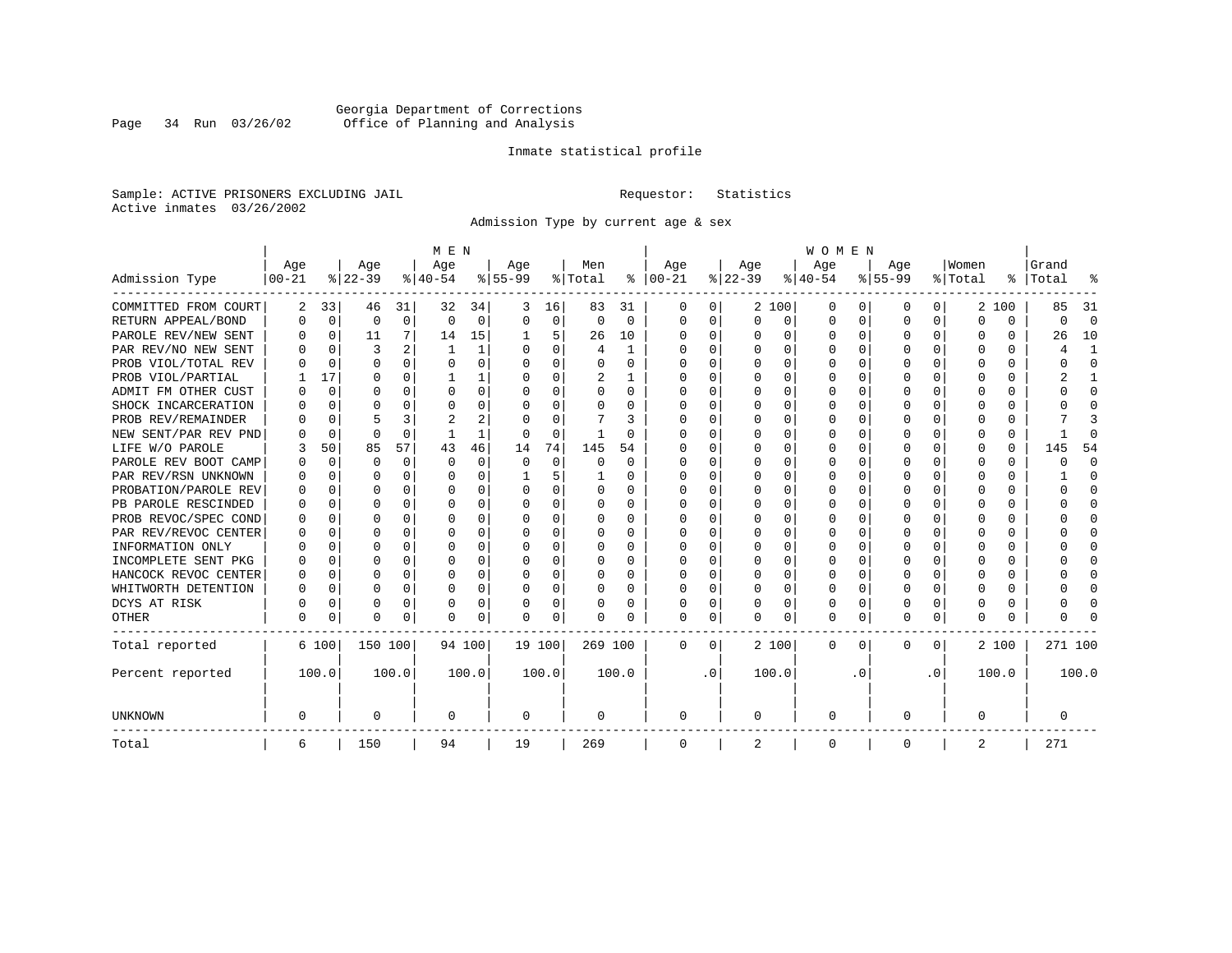#### Georgia Department of Corrections Page 35 Run 03/26/02 Office of Planning and Analysis

## Inmate statistical profile

| Active inmates | Sample: ACTIVE PRISONERS EXCLUDING JAIL<br>03/26/2002 |                                       | Requestor:            | Statistics                 |                                                         |                                               |             |
|----------------|-------------------------------------------------------|---------------------------------------|-----------------------|----------------------------|---------------------------------------------------------|-----------------------------------------------|-------------|
|                |                                                       | Release Type by current age & sex     |                       |                            |                                                         |                                               |             |
|                |                                                       | M E N                                 |                       |                            | <b>WOMEN</b>                                            |                                               |             |
|                | Aqe<br>Aqe                                            | Age<br>Men<br>Age                     | Age                   | Age<br>Aqe                 | Aqe                                                     | Women                                         | Grand       |
| Release Type   | $8122 - 39$<br>  00-21                                | %   Total<br>$8155 - 99$<br>$ 40-54 $ | $\frac{1}{6}$   00-21 | $8 22-39$<br>$8 40-54$     | $8155 - 99$                                             | % Total                                       | %   Total % |
| Active         | 150 100<br>6 100                                      | 94 100<br>19 100  269 100             |                       | 2 100<br>$0 \qquad 0 \mid$ | $\begin{bmatrix} 0 & 0 \end{bmatrix}$<br>$\overline{0}$ | 2 100<br>$\begin{array}{c c} 0 & \end{array}$ | 271 100     |
| Total          | 150<br>6                                              | 269<br>94<br>19                       | 0                     | 2<br>$\overline{0}$        | 0                                                       | 2                                             | 271         |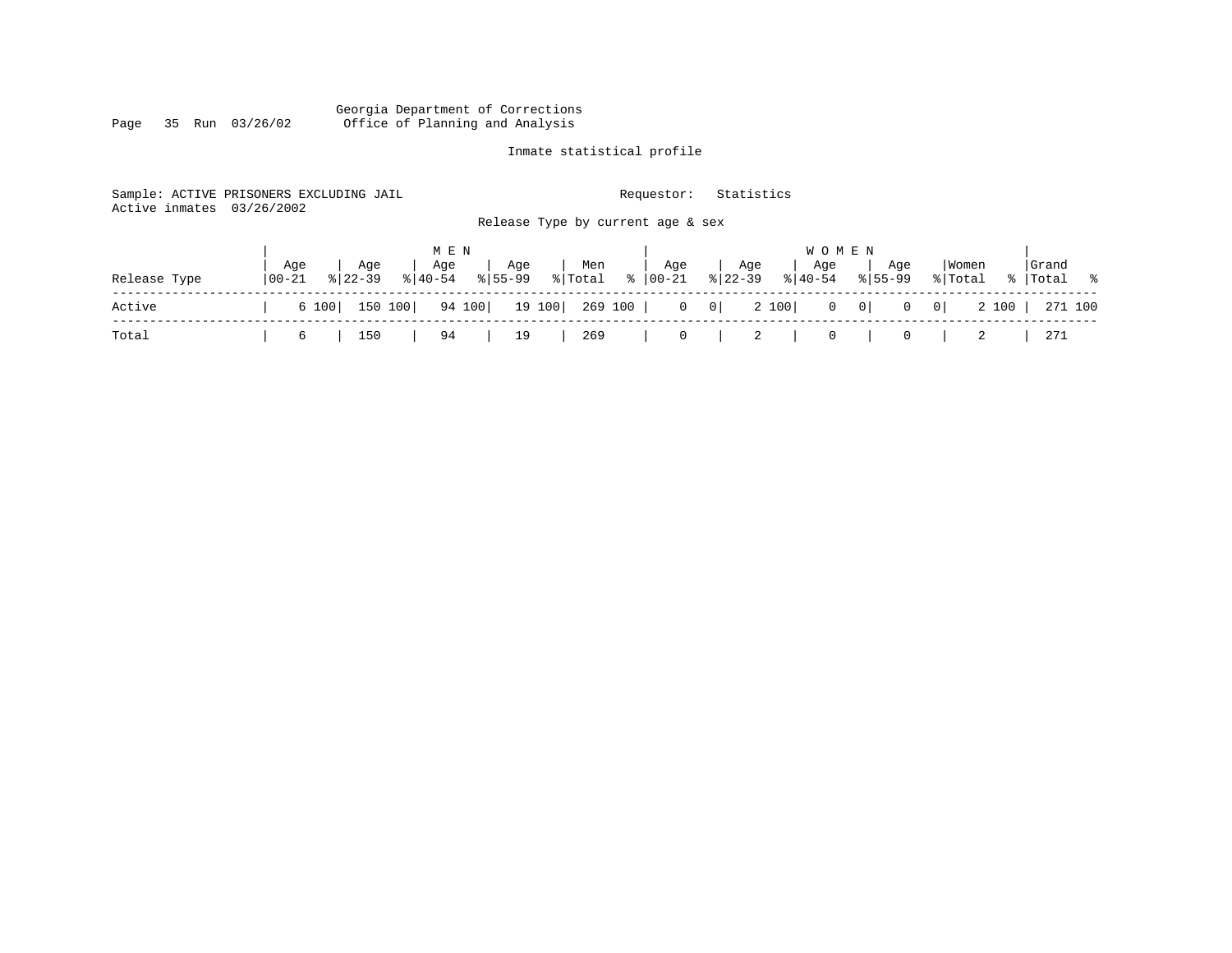## Georgia Department of Corrections<br>Page 36 Run 03/26/02 Office of Planning and Analysis Page 36 Run 03/26/02 Office of Planning and Analysis

## Inmate statistical profile

Sample: ACTIVE PRISONERS EXCLUDING JAIL **Requestor:** Statistics Active inmates 03/26/2002

Inst By Group by current age & sex

|                      |             |          |           |                | M E N       |             |             |             |          |          |             |                 |          |             | <b>WOMEN</b> |          |             |                 |          |       |                |
|----------------------|-------------|----------|-----------|----------------|-------------|-------------|-------------|-------------|----------|----------|-------------|-----------------|----------|-------------|--------------|----------|-------------|-----------------|----------|-------|----------------|
|                      | Age         |          | Age       |                | Age         |             | Age         |             | Men      |          | Age         |                 | Age      |             | Age          |          | Age         |                 | Women    |       | Grand          |
| Inst By Group        | $00 - 21$   |          | $ 22-39 $ |                | $ 40-54 $   |             | $8 55-99$   |             | % Total  | နွ       | $ 00-21 $   |                 | $ 22-39$ |             | $ 40-54 $    |          | $8155 - 99$ |                 | % Total  |       | %   Total<br>ႜ |
| County jails         | 0           | 0        | 0         | 0              |             | 0           |             | $\Omega$    | U        |          |             | 0               |          |             | $\Omega$     |          |             |                 |          |       |                |
| Transitional centers | $\mathbf 0$ | 0        | 0         | $\Omega$       | $\Omega$    | 0           | $\Omega$    | $\Omega$    | 0        | $\Omega$ | $\mathbf 0$ | $\Omega$        | 0        | $\mathbf 0$ | $\Omega$     | $\Omega$ | $\Omega$    |                 |          |       |                |
| County camps         | $\Omega$    |          | 0         |                | $\Omega$    | 0           |             |             | $\Omega$ | $\Omega$ | $\Omega$    |                 | $\Omega$ |             | $\Omega$     |          | $\Omega$    |                 | $\Omega$ |       |                |
| Inmate boot camps    | 0           | 0        | $\Omega$  |                |             |             |             | $\Omega$    | 0        |          | $\mathbf 0$ |                 |          |             | $\Omega$     |          | 0           |                 |          |       |                |
| State prisons        |             | 6 100    | 150       | 100            | 94          | 100         |             | 19 100      |          | 269 100  |             |                 |          | 2 100       | $\Omega$     |          | $\Omega$    |                 |          | 2 100 | 271 100        |
| Private prisons      | $\Omega$    | $\Omega$ | 0         | $\Omega$       | $\Omega$    | 0           | $\Omega$    | $\Omega$    | 0        | $\Omega$ | $\Omega$    | $\Omega$        | $\Omega$ | $\Omega$    | $\Omega$     |          | $\Omega$    |                 | 0        | 0     | 0<br>$\Omega$  |
| Other                | 0           | 0        | 0         | $\overline{0}$ | 0           | $\mathbf 0$ | $\mathbf 0$ | $\mathbf 0$ | 0        | $\Omega$ | $\mathbf 0$ | $\mathbf 0$     | 0        | 0           | $\mathbf 0$  | $\Omega$ | $\mathbf 0$ | 0               | 0        | 0     | 0              |
| Total reported       |             | 6 100    |           | 150 100        |             | 94 100      |             | 19 100      |          | 269 100  | $\mathbf 0$ | 0               |          | 2 100       | $\Omega$     | $\Omega$ | $\Omega$    | 0 <sup>1</sup>  |          | 2 100 | 271 100        |
| Percent reported     |             | 100.0    |           | 100.0          |             | 100.0       |             | 100.0       |          | 100.0    |             | .0 <sup>1</sup> |          | 100.0       |              | . 0      |             | .0 <sup>1</sup> |          | 100.0 | 100.0          |
| Not reported         | $\mathbf 0$ |          | $\Omega$  |                | $\mathbf 0$ |             | $\Omega$    |             | $\Omega$ |          | $\Omega$    |                 | $\Omega$ |             | $\mathbf 0$  |          | $\Omega$    |                 | $\Omega$ |       | 0              |
| Total                | 6           |          | 150       |                | 94          |             | 19          |             | 269      |          | 0           |                 | 2        |             | $\mathbf 0$  |          | 0           |                 | 2        |       | 271            |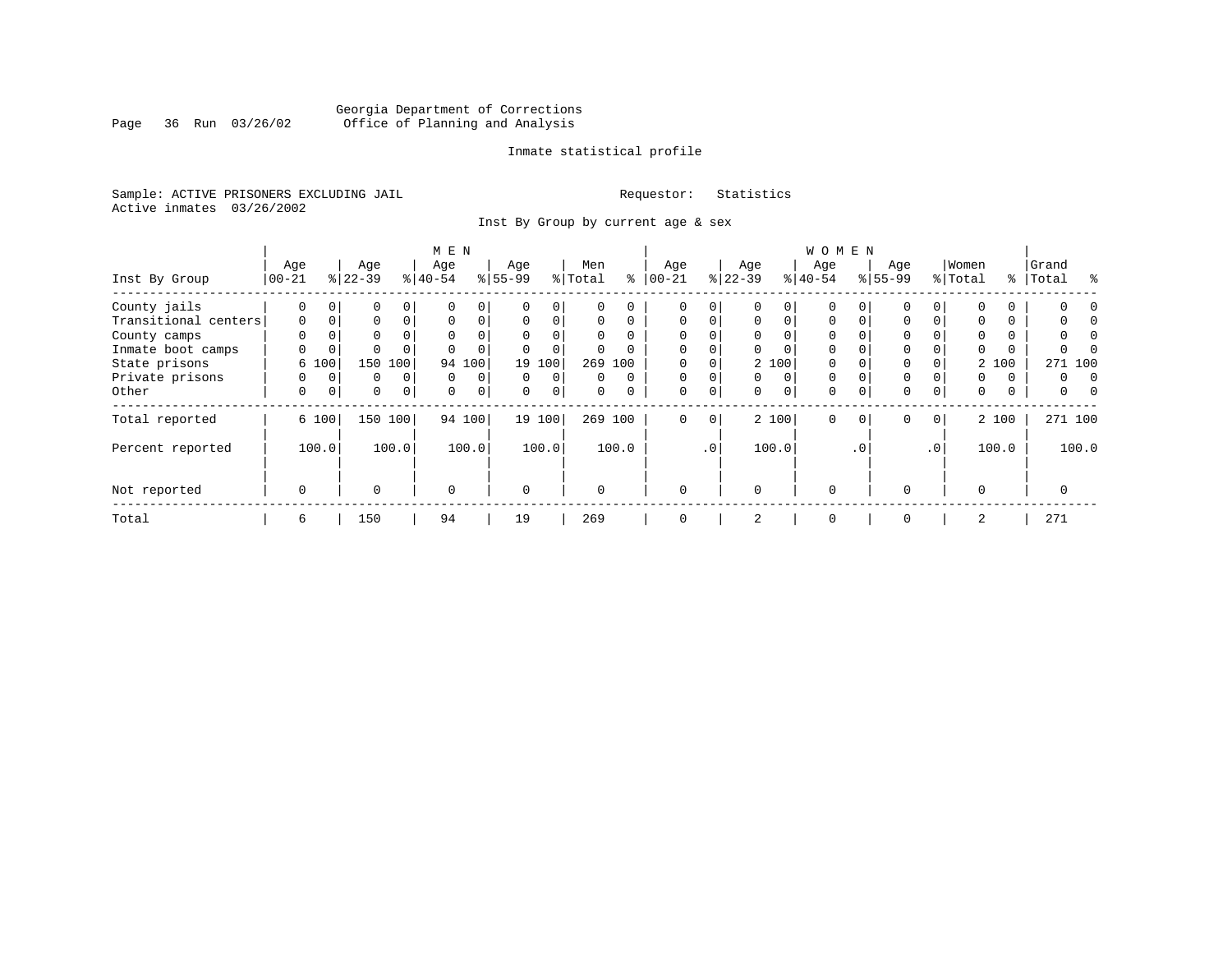## Georgia Department of Corrections<br>Page 37 Run 03/26/02 Office of Planning and Analysis Page 37 Run 03/26/02 Office of Planning and Analysis

## Inmate statistical profile

Sample: ACTIVE PRISONERS EXCLUDING JAIL **Requestor:** Statistics Active inmates 03/26/2002

Institution by current age & sex

|                      |          |          |           |                | M E N     |             |                |          |          |                |          |           |              |        | <b>WOMEN</b> |           |           |           |                |          |           |                |
|----------------------|----------|----------|-----------|----------------|-----------|-------------|----------------|----------|----------|----------------|----------|-----------|--------------|--------|--------------|-----------|-----------|-----------|----------------|----------|-----------|----------------|
|                      | Age      |          | Age       |                | Age       |             | Age            |          | Men      |                | Age      |           | Age          |        | Age          |           | Aqe       |           | Women          |          | Grand     |                |
| Institution          | 00-21    |          | $ 22-39 $ |                | $8 40-54$ |             | $8 55-99$      |          | % Total  | ႜ              | $ 00-21$ |           | $ 22-39 $    |        | $ 40-54 $    |           | $ 55-99 $ |           | % Total        |          | %   Total | ႜ              |
| Ware Prison          | 2        | 33       | 14        | 9              | q         | 10          | 2              | 11       | 27       | 10             | $\Omega$ |           | 0            | 0      | $\mathbf 0$  | $\Omega$  | O         | $\Omega$  | $\Omega$       | 0        | 27        | 10             |
| Phillips Prison      |          | $\Omega$ | 5         | 3              | 3         | 3           | $\Omega$       | 0        | 8        | 3              | ∩        |           | <sup>0</sup> | 0      | $\Omega$     | $\Omega$  | O         | $\Omega$  | $\Omega$       | $\Omega$ | ጸ         | 3              |
| Arrendale Prison     |          | $\Omega$ | ς         | $\overline{a}$ |           |             |                | 5        | 5        | $\mathfrak{D}$ |          |           | ∩            | 0      | ∩            | $\Omega$  |           | 0         | ∩              | $\Omega$ |           | $\overline{2}$ |
| Georgia State Prison |          | $\Omega$ | 33        | 22             | 12        | 13          | 2              | 11       | 47       | 17             |          |           |              | $\cap$ |              | $\Omega$  |           | $\Omega$  | $\Omega$       | $\Omega$ | 47        | 17             |
| Jackson Prison-Diag  | $\cap$   | $\Omega$ | 4         | 3              | $\Omega$  | $\Omega$    |                | 5        |          | $\overline{a}$ |          |           |              | U      |              | ∩         |           | U         | $\Omega$       | $\Omega$ |           | $\overline{2}$ |
| Coastal Prison       |          | $\Omega$ |           |                |           |             |                | $\Omega$ | 4        | 1              |          |           |              |        |              |           |           |           | $\Omega$       | $\Omega$ |           |                |
| Augusta Med Prison   |          | $\Omega$ | 10        |                | 5         | 5.          | 4              | 21       | 19       |                |          |           | ∩            | U      | ∩            | $\cap$    |           | 0         | ∩              | $\Omega$ | 19        |                |
| Valdosta Prison      |          | $\Omega$ | 23        | 15             | 11        | 12          | 2              | 11       | 36       | 13             |          |           |              | U      |              |           |           |           | ∩              | 0        | 36        | 13             |
| Hays Prison          |          | $\Omega$ | 11        | 7              | 5         | 5           |                | 16       | 19       | 7              |          |           |              | 0      |              | $\Omega$  |           | 0         | $\Omega$       | $\Omega$ | 19        | 7              |
| Hancock Prison       |          | $\Omega$ | 8         | 5.             |           | б.          |                | $\Omega$ | 14       | 5              |          |           | $\cap$       | U      |              | $\cap$    | $\cap$    | U         | $\Omega$       | $\Omega$ | 14        | 5              |
| Telfair Prison       |          | 17       | 12        | 8              | 11        | 12          |                | 5        | 25       | 9              |          |           |              |        |              |           |           |           | ∩              | $\Omega$ | 25        |                |
| Autry Prison         |          | $\Omega$ | $\Omega$  |                |           |             |                | 0        |          | $\Omega$       |          |           |              | C.     |              |           |           |           | ∩              | 0        |           |                |
| Calhoun Prison       |          | $\Omega$ |           |                | $\cap$    | $\cap$      | U              | $\Omega$ |          | $\Omega$       | U        |           | <sup>0</sup> | 0      |              |           | U         | U         | $\Omega$       | $\Omega$ |           |                |
| Macon Prison         |          | 33       | 10        | 7 <sup>1</sup> | 19        | 20          | $\mathfrak{D}$ | 11       | 33       | 12             |          |           | $\Omega$     | 0      |              | $\Omega$  |           | 0         | $\Omega$       | $\Omega$ | 33        | 12             |
| Smith Prison         |          | $\Omega$ | 12        | 8              | q         | 10          |                | 5        | 22       | 8              |          |           | <sup>0</sup> | $\cap$ |              | $\cap$    | U         | 0         | $\Omega$       | $\Omega$ | 22        | 8              |
| Baldwin Prison       |          | 17       |           |                |           | $\mathbf 1$ | U              |          | 3        | $\mathbf{1}$   |          |           |              | O      | ∩            |           |           |           | $\Omega$       | $\Omega$ |           |                |
| Metro Womens Prison  |          | $\Omega$ | O         | $\Omega$       | $\Omega$  | 0           | $\Omega$       | 0        | 0        | $\Omega$       |          |           |              | 50     | $\Omega$     | $\Omega$  | O         | 0         |                | 50       |           |                |
| Pulaski Womens Pris  | $\Omega$ | 0        | U         | $\Omega$       | $\cap$    | $\Omega$    | U              | 0        | $\Omega$ |                | $\cap$   |           |              | 50     | $\Omega$     | 0         | $\Omega$  | 0         |                | 50       |           |                |
| Total reported       |          | 6 100    | 150 100   |                |           | 94 100      | 19 100         |          | 269 100  |                | $\Omega$ | $\Omega$  |              | 2 100  | $\Omega$     | $\Omega$  | $\Omega$  | $\Omega$  |                | 2 100    | 271 100   |                |
| Percent reported     |          | 100.0    |           | 100.0          |           | 100.0       |                | 100.0    |          | 100.0          |          | $\cdot$ 0 |              | 100.0  |              | $\cdot$ 0 |           | $\cdot$ 0 |                | 100.0    |           | 100.0          |
| Not Reported         | O        |          | U         |                | $\Omega$  |             | 0              |          | $\Omega$ |                | $\Omega$ |           | $\Omega$     |        | $\Omega$     |           | O         |           | $\Omega$       |          |           |                |
| Total                | 6        |          | 150       |                | 94        |             | 19             |          | 269      |                |          |           | 2            |        | $\Omega$     |           | $\Omega$  |           | $\overline{2}$ |          | 271       |                |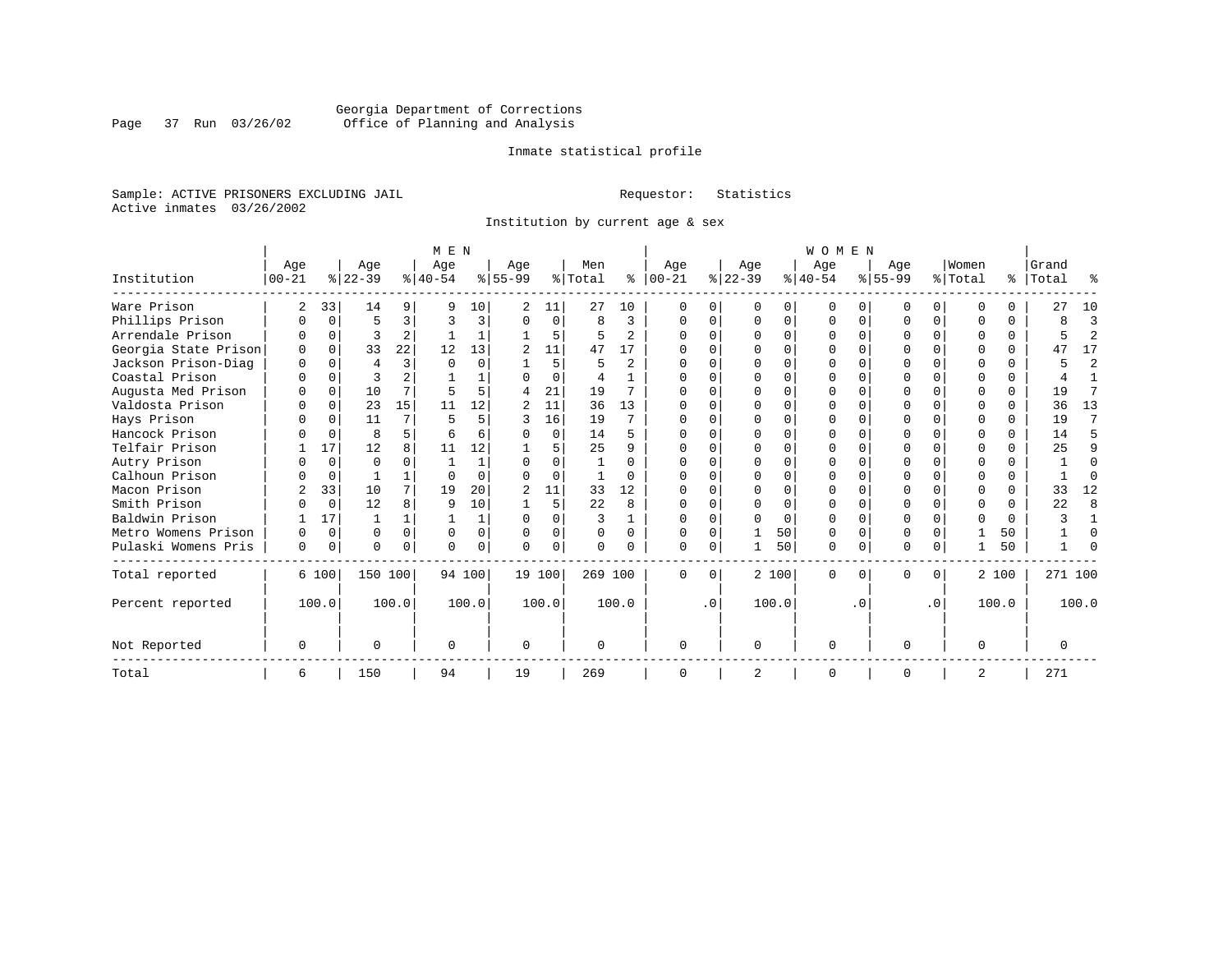## Georgia Department of Corrections Page 38 Run 03/26/02 Office of Planning and Analysis

## Inmate statistical profile

Sample: ACTIVE PRISONERS EXCLUDING JAIL **Requestor:** Statistics Active inmates 03/26/2002

Misdemeanors And Felonies by current age & sex

| Crime Type            | Age<br>$00 - 21$                  | Age<br>$8 22-39$               | M E N<br>Age<br>$8 40-54$ | Age<br>$8155 - 99$          | Men<br>ွေ<br>% Total                  | Age<br>$00 - 21$ | Age<br>$ 22 - 39 $                                | <b>WOMEN</b><br>Aqe<br>$8 40-54$ | Age<br>$8155 - 99$ | Women<br>% Total                                                | Grand<br>%   Total         |
|-----------------------|-----------------------------------|--------------------------------|---------------------------|-----------------------------|---------------------------------------|------------------|---------------------------------------------------|----------------------------------|--------------------|-----------------------------------------------------------------|----------------------------|
| MISDEMEANOR<br>FELONY | $\Omega$<br>$\mathbf{0}$<br>6 100 | 0<br>0 <sup>1</sup><br>150 100 | 0<br>$\Omega$<br>94 100   | $\mathbf{0}$<br>0<br>19 100 | $\Omega$<br>$\mathbf 0$<br>269<br>100 | 0<br>$\mathbf 0$ | 0<br>0<br>$\mathbf{0}$<br>$\overline{0}$<br>2 100 | $\mathbf 0$<br>$\mathbf{0}$      | 0<br>0<br> 0 <br>0 | $\mathbf{0}$<br>$\Omega$<br>$\Omega$<br>$\overline{0}$<br>2 100 | $\Omega$<br>- 0<br>271 100 |
| Total reported        | 6 100                             | 150 100                        | 94 100                    | 19 100                      | 269<br>100                            | 0                | 2 100<br>0                                        | 0                                | 0<br>0             | 2 100<br>$\overline{0}$                                         | 271 100                    |
| Percent reported      | 100.0                             | 100.0                          | 100.0                     | 100.0                       | 100.0                                 |                  | 100.0<br>.0 <sup>1</sup>                          |                                  | . 0                | 100.0<br>.0 <sup>1</sup>                                        | 100.0                      |
| NOT REPORTED          | $\mathbf 0$                       | 0                              | $\mathbf 0$               | $\mathbf 0$                 | $\mathbf 0$                           | $\mathbf 0$      | 0                                                 | $\mathbf 0$                      | $\Omega$           | $\Omega$                                                        | $\mathbf 0$                |
| Total                 | 6                                 | 150                            | 94                        | 19                          | 269                                   | $\Omega$         | 2                                                 | $\mathbf 0$                      | $\Omega$           | 2                                                               | 271                        |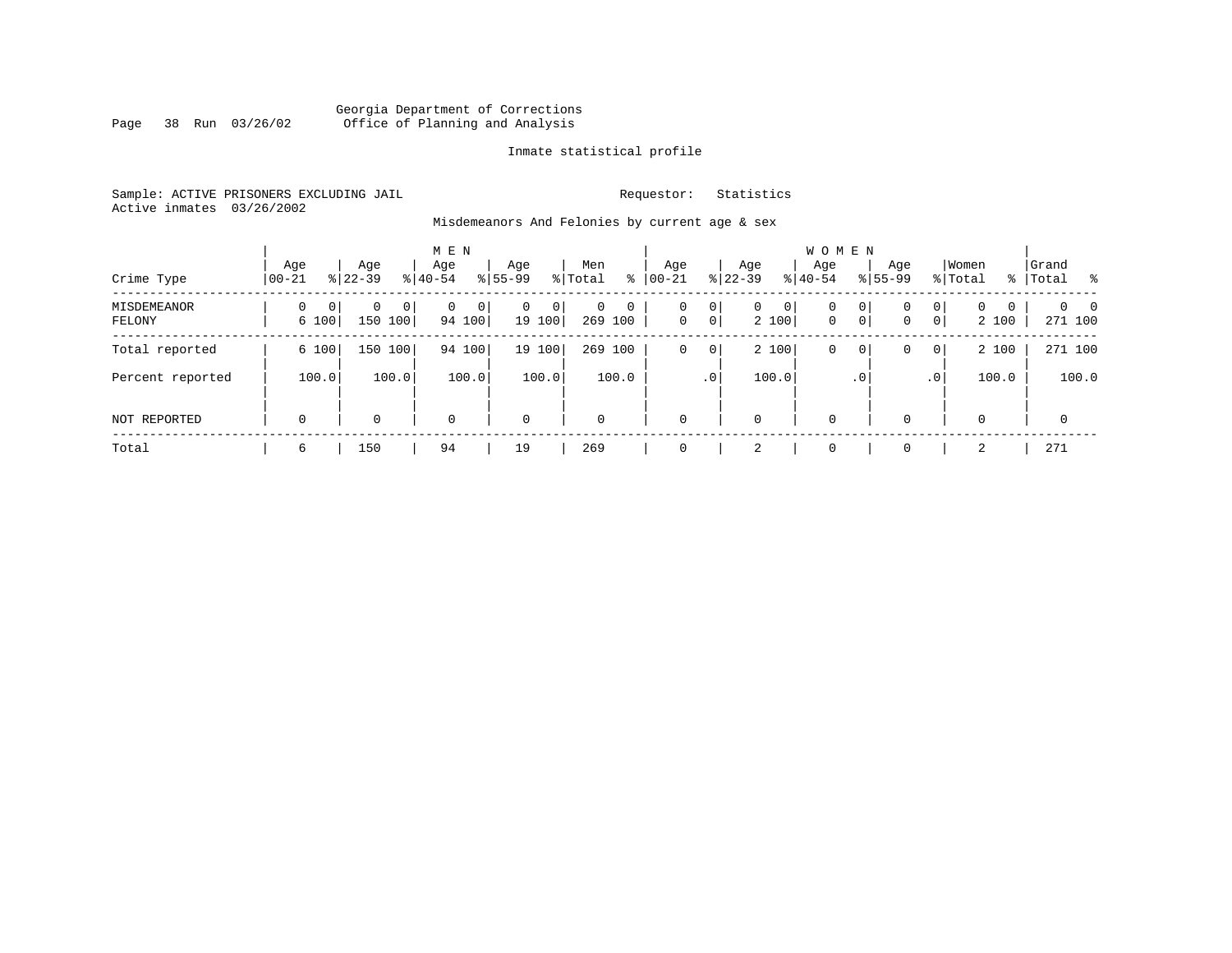## Georgia Department of Corrections<br>Page 39 Run 03/26/02 Office of Planning and Analysis Page 39 Run 03/26/02 Office of Planning and Analysis

## Inmate statistical profile

Sample: ACTIVE PRISONERS EXCLUDING JAIL **Requestor:** Statistics Active inmates 03/26/2002

Crimes By Group by current age & sex

|                      |            |             |          |              | M E N       |          |           |             |          |          |             |           |             |          | W O M E N   |          |           |           |             |          |              |             |
|----------------------|------------|-------------|----------|--------------|-------------|----------|-----------|-------------|----------|----------|-------------|-----------|-------------|----------|-------------|----------|-----------|-----------|-------------|----------|--------------|-------------|
|                      | Age        |             | Age      |              | Age         |          | Age       |             | Men      |          | Age         |           | Age         |          | Age         |          | Age       |           | Women       |          | Grand        |             |
| Crimes By Group      | $ 00 - 21$ |             | $ 22-39$ |              | $ 40-54$    |          | $8 55-99$ |             | % Total  | ႜ        | $ 00-21$    |           | $ 22-39$    |          | $ 40-54$    |          | $8 55-99$ |           | % Total     | ႜ        | Total        | 읏           |
| HOMICIDE             | 6          | 100         | 104      | 69           | 40          | 43       | 11        | 58          | 161      | 60       | 0           | 0         |             | 2 100    | 0           | 0        | 0         | 0         |             | 2 100    | 163          | 60          |
| ABORTION             | U          | $\mathbf 0$ | 0        | $\mathbf 0$  | $\mathbf 0$ | 0        | $\Omega$  | $\mathbf 0$ | 0        | 0        | 0           | 0         | $\mathbf 0$ | 0        | 0           | 0        | $\Omega$  | 0         | $\Omega$    | 0        | $\Omega$     | $\mathbf 0$ |
| BODILY INJRY&REL OFF | 0          | $\mathbf 0$ | 11       | 7            | 17          | 18       | 2         | 11          | 30       | 11       | 0           | 0         | 0           | 0        | 0           | 0        | $\Omega$  | 0         | O           | 0        | 30           | 11          |
| ARSON & REL OFF      | O          | $\Omega$    | $\Omega$ | 0            | $\Omega$    | 0        |           | $\Omega$    | $\Omega$ | $\Omega$ | $\Omega$    | $\Omega$  | 0           | 0        | $\Omega$    | $\Omega$ | $\Omega$  | $\Omega$  | O           | 0        | $\Omega$     | $\Omega$    |
| DAMAGE OF PROPERTY   | U          | $\Omega$    | $\Omega$ | 0            | $\Omega$    | 0        | O         | $\Omega$    | 0        | 0        | $\Omega$    | 0         | $\Omega$    | 0        | $\Omega$    | $\Omega$ | $\Omega$  | $\Omega$  | C           | 0        | $\Omega$     | $\Omega$    |
| BURGLARY & REL OFF   |            | $\Omega$    | $\Omega$ | $\Omega$     | 1           | 1        |           | $\Omega$    | 1        | 0        | $\Omega$    | $\Omega$  | 0           | $\Omega$ | 0           | $\Omega$ | $\Omega$  | $\Omega$  | O           | $\Omega$ |              | $\Omega$    |
| FORGERY & REL OFF    |            | $\Omega$    | $\Omega$ | $\Omega$     | $\Omega$    | 0        |           | $\Omega$    | 0        | O        | O           | $\Omega$  | 0           | $\Omega$ | 0           | $\Omega$ | $\Omega$  | $\Omega$  | C           | 0        | U            | $\bigcap$   |
| THEFT                |            | 0           | $\Omega$ | $\Omega$     | $\Omega$    | $\Omega$ |           | 0           | 0        | $\Omega$ | $\Omega$    | 0         | U           | O        | U           | 0        | $\Omega$  | $\Omega$  | C           | 0        | <sup>0</sup> | $\Omega$    |
| <b>ROBBERY</b>       | U          | 0           | 17       | 11           | 19          | 20       |           | 26          | 41       | 15       | $\Omega$    | 0         | 0           | O        | 0           | 0        | $\Omega$  | $\Omega$  | C           | 0        | 41           | 15          |
| SEXUAL OFFENSES      | U          | $\Omega$    | 12       | 8            | 15          | 16       |           | 5           | 28       | 10       | $\Omega$    | 0         | U           | O        | $\Omega$    | $\Omega$ | $\Omega$  | $\Omega$  | C           | U        | 28           | 10          |
| OBSCENITY CRIMES     |            | $\Omega$    | $\Omega$ | 0            | 0           | 0        | $\Omega$  | 0           | 0        | 0        | $\Omega$    | 0         | U           | O        | 0           | $\Omega$ | $\Omega$  | $\Omega$  | C           | 0        | <sup>0</sup> | $\mathbf 0$ |
| TREASON & REL OFF    |            | $\mathbf 0$ | $\Omega$ | 0            | 0           | 0        | $\Omega$  | 0           | 0        | 0        | $\Omega$    | 0         | 0           | 0        | 0           | 0        | $\Omega$  | 0         | O           | 0        | O            | $\mathbf 0$ |
| CRIMES INVOLVNG GOVT |            | $\Omega$    | $\Omega$ | $\Omega$     | 0           | 0        |           | 0           | 0        | $\Omega$ | $\Omega$    | $\Omega$  | $\Omega$    | $\Omega$ | 0           | $\Omega$ | $\Omega$  | $\Omega$  | $\Omega$    | 0        | U            | $\Omega$    |
| FALSIFICATIONS       | O          | $\Omega$    | $\Omega$ | $\Omega$     | $\Omega$    | 0        | ∩         | 0           | 0        | 0        | $\Omega$    | 0         | 0           | $\Omega$ | 0           | 0        | $\Omega$  | $\Omega$  | O           | 0        | U            | $\mathbf 0$ |
| OBSTRUCT LAW ENFORCE | U          | $\Omega$    | $\Omega$ | 0            | 0           | 0        |           | 0           | 0        | 0        | $\Omega$    | 0         | 0           | $\Omega$ | 0           | 0        | $\Omega$  | 0         | C           | 0        |              | $\mathbf 0$ |
| DISORDERLY CONDUCT   | O          | $\Omega$    | $\Omega$ | <sup>0</sup> | $\Omega$    | 0        |           | $\Omega$    | 0        | O        | $\Omega$    | $\Omega$  | U           | $\Omega$ | $\Omega$    | $\Omega$ | $\Omega$  | $\Omega$  | C           | 0        |              | $\cap$      |
| GAMBLING & REL OFF   | U          | $\Omega$    | O        | 0            | $\Omega$    | 0        | $\Omega$  | $\Omega$    | 0        | 0        | $\Omega$    | $\Omega$  | O           | 0        | U           | O        | O         | $\Omega$  | O           | 0        |              | $\Omega$    |
| CRUELTY TO CHILDREN  | 0          | 0           | $\Omega$ | $\Omega$     | $\Omega$    | 0        |           | $\mathbf 0$ | 0        | 0        | $\Omega$    | $\Omega$  | 0           | 0        | 0           | 0        | $\Omega$  | $\Omega$  | C           | 0        |              | $\Omega$    |
| CRIMES WITH GUNS     | Ω          | $\Omega$    | $\Omega$ | 0            | $\Omega$    | 0        |           | $\Omega$    | 0        | O        | $\Omega$    | $\Omega$  | U           | O        | U           | $\Omega$ | $\Omega$  | $\Omega$  | C           | 0        |              | $\Omega$    |
| INVASION PRIVACY     | U          | 0           | ∩        | <sup>0</sup> | $\Omega$    | 0        |           | 0           | 0        | 0        | $\Omega$    | $\Omega$  | $\Omega$    | O        | 0           | 0        | O         | $\Omega$  | O           | 0        |              | $\Omega$    |
| RACKETEERING         |            | $\Omega$    | ∩        | 0            | n           | 0        |           | 0           | 0        | 0        | $\Omega$    | 0         | O           | O        | 0           | $\Omega$ | $\Omega$  | $\Omega$  | O           | 0        |              | $\cap$      |
| DRUG ABUSE OFFENSES  | n          | $\Omega$    | 5        | 3            | 2           | 2        |           | $\Omega$    |          | 3        | $\Omega$    | $\Omega$  | $\Omega$    | $\Omega$ | 0           | $\Omega$ | $\Omega$  | $\Omega$  | $\cap$      | 0        |              | 3           |
| DRUG TRAFFICKING     | Ω          | $\Omega$    |          | 1            | $\Omega$    | 0        | $\Omega$  | 0           | 1        | 0        | $\Omega$    | $\Omega$  | 0           | 0        | 0           | $\Omega$ | $\Omega$  | $\Omega$  | O           | 0        |              | $\Omega$    |
| AUTO CRIMES          |            | $\Omega$    | $\Omega$ | 0            | $\Omega$    | 0        |           | 0           | $\Omega$ | 0        | 0           | 0         | 0           | 0        | 0           | 0        | $\Omega$  | 0         | O           | 0        |              | $\mathbf 0$ |
| REVENUE & CONTRABAND | 0          | $\Omega$    | $\Omega$ | $\Omega$     | 0           | 0        | $\Omega$  | 0           | 0        | $\Omega$ | $\Omega$    | 0         | 0           | 0        | 0           | $\Omega$ | $\Omega$  | 0         | O           | 0        | U            | $\Omega$    |
| CRIMES OF OTH STATES | 0          | $\Omega$    | $\Omega$ | $\Omega$     | $\Omega$    | 0        | $\Omega$  | $\Omega$    | 0        | 0        | $\Omega$    | $\Omega$  | $\Omega$    | $\Omega$ | 0           | $\Omega$ | $\Omega$  | $\Omega$  | $\Omega$    | 0        | U            | $\Omega$    |
| MISC. FELONIES       | 0          | $\Omega$    | $\Omega$ | 0            | 0           | 0        |           | 0           | 0        | 0        | $\Omega$    | 0         | 0           | $\Omega$ | 0           | $\Omega$ | $\Omega$  | $\Omega$  | O           | 0        |              | $\bigcap$   |
| MISDEMEANORS         | 0          | 0           | $\Omega$ | 0            | $\Omega$    | 0        | $\Omega$  | 0           | 0        | O        | 0           | 0         | U           | 0        | $\Omega$    | 0        | $\Omega$  | 0         | C           | 0        | Λ            |             |
| Total reported       |            | 6 100       | 150 100  |              |             | 94 100   |           | 19 100      | 269 100  |          | 0           | 0         |             | 2 100    | $\mathbf 0$ | 0        | 0         | 0         |             | 2 100    | 271 100      |             |
| Percent reported     |            | 100.0       |          | 100.0        |             | 100.0    |           | 100.0       |          | 100.0    |             | $\cdot$ 0 |             | 100.0    |             | . 0      |           | $\cdot$ 0 |             | 100.0    |              | 100.0       |
| NOT REPORTED         | 0          |             | 0        |              | 0           |          | 0         |             | 0        |          | 0           |           | $\mathbf 0$ |          | $\mathbf 0$ |          | 0         |           | $\mathbf 0$ |          | 0            |             |
| Total                | 6          |             | 150      |              | 94          |          | 19        |             | 269      |          | $\mathbf 0$ |           | 2           |          | $\mathbf 0$ |          | 0         |           | 2           |          | 271          |             |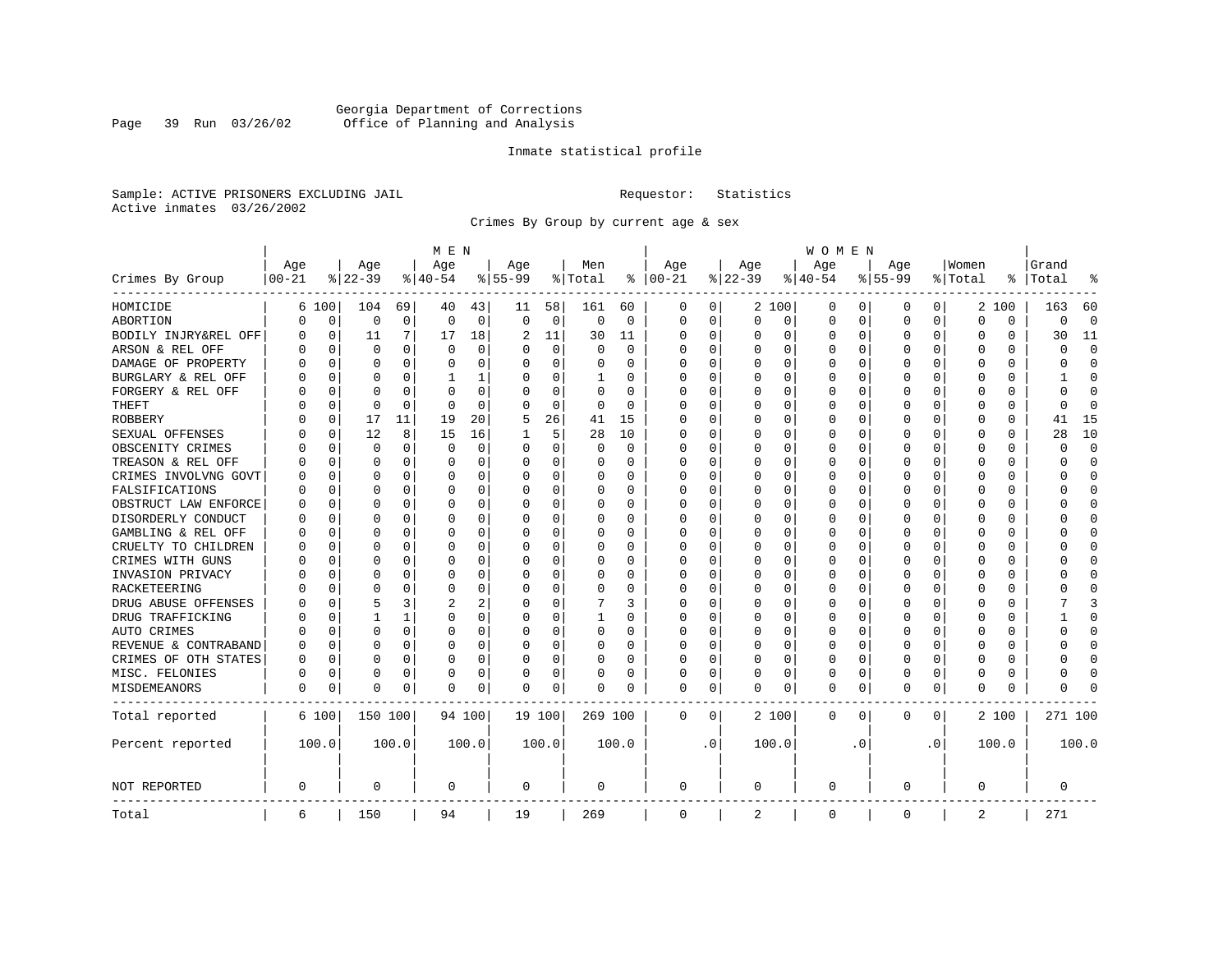Georgia Department of Corrections Page 40 Run 03/26/02 Office of Planning and Analysis

## Inmate statistical profile

| Sample: ACTIVE PRISONERS EXCLUDING JAIL<br>Active inmates<br>03/26/2002 |          |              |              |                | Requestor:     |                | Statistics                      |                |                |                |                                           |             |             |          |                                     |                |          |                |             |          |           |                |
|-------------------------------------------------------------------------|----------|--------------|--------------|----------------|----------------|----------------|---------------------------------|----------------|----------------|----------------|-------------------------------------------|-------------|-------------|----------|-------------------------------------|----------------|----------|----------------|-------------|----------|-----------|----------------|
|                                                                         |          |              |              |                |                |                |                                 |                |                |                | Most Serious Offense by current age & sex |             |             |          |                                     |                |          |                |             |          |           |                |
|                                                                         | Age      |              | Age          |                | M E N<br>  Age |                | Age                             |                | Men            |                | Age                                       |             | Age         |          | WOMEN<br>Age                        |                | Age      |                | Women       |          | Grand     |                |
| Most Serious Offense 00-21                                              |          |              |              |                |                |                | % 22-39 % 40-54 % 55-99 % Total |                |                |                | %   00-21 %   22-39                       |             |             |          | $\frac{8}{40-54}$ $\frac{8}{55-99}$ |                |          |                | % Total     |          | %   Total | ಿ              |
| Misdemeanors                                                            |          |              |              |                |                |                |                                 |                |                |                |                                           |             |             |          |                                     |                |          |                |             |          |           |                |
|                                                                         |          |              |              |                |                |                |                                 |                |                |                |                                           |             |             |          |                                     |                |          |                |             |          |           |                |
| FELONIES                                                                |          |              |              |                |                |                |                                 |                |                |                |                                           |             |             |          |                                     |                |          |                |             |          |           |                |
| <b>MURDER</b>                                                           | 6 100    |              | 104          | 69             | 40             | 43             | 11                              | 58             | 161            | 60             | $\Omega$                                  | $\Omega$    |             | 2 100    | $\Omega$                            | $\overline{0}$ | 0        | 0              |             | 2 100    | 163       | 60             |
| KIDNAPPING                                                              |          | $\mathbf 0$  | 11           | 7              | 17             | 18             | 2                               | 11             | 30             | 11             | $\mathbf 0$                               | $\mathbf 0$ | $\Omega$    | 0        | $\mathbf 0$                         | 0 <sup>1</sup> | $\Omega$ | $\mathbf 0$    | $\mathbf 0$ | $\Omega$ | 30        | 11             |
| <b>BURGLARY</b>                                                         |          | $\mathsf{O}$ | $\mathbf 0$  | $\Omega$       | -1             | 1              | $\Omega$                        | $\overline{0}$ | 1              | $\Omega$       | $\mathbf 0$                               | $\mathbf 0$ | $\mathbf 0$ | $\Omega$ | $\mathbf 0$                         | 0 <sup>1</sup> | $\Omega$ | $\Omega$       | 0           | $\Omega$ | -1        | $\bigcirc$     |
| ARMED ROBBERY                                                           |          | $\Omega$     | 17           | 11             | 19             | 20             | 5                               | 26             | 41             | 15             | $\Omega$                                  | $\Omega$    | $\Omega$    | $\Omega$ | $\Omega$                            | $\Omega$       | O        | $\Omega$       | $\Omega$    | $\Omega$ | 41        | 15             |
| <b>RAPE</b>                                                             |          | $\Omega$     | 8            | 5              | 14             | 15             | 1                               | 5 <sup>1</sup> | 23             | $\mathsf{Q}$   | $\mathbf 0$                               | $\Omega$    | $\Omega$    | $\Omega$ |                                     | $\Omega$       | O        | $\Omega$       | $\Omega$    | $\Omega$ | 23        | $\mathsf{R}$   |
| AGGRAV CHILD MOLESTA                                                    | $\Omega$ | $\Omega$     | 4            | 3 <sup>1</sup> | -1             |                | $\Omega$                        | $\Omega$       | 5              | $\overline{a}$ | $\Omega$                                  | $\Omega$    | $\Omega$    | $\Omega$ |                                     | $\Omega$       | $\Omega$ | $\Omega$       | $\Omega$    | $\Omega$ | 5         | $\overline{a}$ |
| VIOL GA CNTRL SBST A                                                    | 0        | $\Omega$     | $\mathbf{1}$ | $\mathbf{1}$   | $\Omega$       | $\Omega$       | $\Omega$                        | $\Omega$       | $\mathbf{1}$   | $\Omega$       | $\Omega$                                  | $\Omega$    | $\Omega$    | $\Omega$ | $\Omega$                            | $\Omega$       | $\Omega$ | $\Omega$       | $\Omega$    | $\Omega$ |           | $\cap$         |
| S/D COCAINE                                                             | 0        | $\Omega$     | 3            | $\overline{2}$ | $\Omega$       | $\Omega$       | $\Omega$                        | $\Omega$       | 3              | $\mathbf{1}$   | $\Omega$                                  | $\Omega$    | $\Omega$    | $\Omega$ | $\Omega$                            | $\Omega$       | $\Omega$ | $\Omega$       | $\Omega$    | $\Omega$ | 3         |                |
| POSS OF COCAINE                                                         | $\Omega$ | $\Omega$     | $\mathbf{1}$ | 1              | $\overline{a}$ | $\overline{a}$ | $\Omega$                        | $\Omega$       | 3              | $\mathbf{1}$   | $\Omega$                                  | $\Omega$    | $\Omega$    | $\Omega$ | $\Omega$                            | $\Omega$       | $\Omega$ | $\Omega$       | $\Omega$    | $\Omega$ |           | 1              |
| ATT/CONSPRCY COMMT C                                                    | $\Omega$ | $\Omega$     | $\mathbf{1}$ | 1              | $\Omega$       | $\Omega$       | $\Omega$                        | $\Omega$       | $\mathbf{1}$   | $\cap$         | $\Omega$                                  | $\Omega$    | $\Omega$    | $\Omega$ | $\Omega$                            | $\Omega$       | $\Omega$ | $\Omega$       | $\Omega$    | $\Omega$ |           | $\cap$         |
| NONPYMT AGR NVL STOR                                                    | $\Omega$ | $\Omega$     | ζ            | $\overline{2}$ | $\mathbf{1}$   | $\mathbf{1}$   | $\Omega$                        | $\Omega$       | $\overline{4}$ | $\mathbf{1}$   | $\Omega$                                  | $\Omega$    | $\cap$      | $\cap$   | $\cap$                              | $\Omega$       | $\cap$   | $\Omega$       | $\Omega$    | $\Omega$ |           |                |
| CRMNL SOLICITATION                                                      | 6 100    |              | 147          | 98             | 93             | 99             | 19 100                          |                | 265            | 99             | <sup>0</sup>                              | $\Omega$    |             | 2 100    | $\Omega$                            | $\Omega$       | O        | 0              |             | 2 100    | 267       | 99             |
| Total reported                                                          | 12 100   |              | 300 100      |                | 188 100        |                |                                 | 38 100         | 538 100        |                | $\Omega$                                  | $\Omega$    |             | 4 100    | $\Omega$                            | $\Omega$       | $\Omega$ | $\overline{0}$ |             | 4 100    |           | 542 100        |
| Percent reported                                                        | 100.0    |              |              | 100.0          |                | 100.0          |                                 | 100.0          |                | 100.0          |                                           | $\cdot$ 0   | 100.0       |          |                                     | . 0            |          | $\cdot$ 0      |             | 100.0    |           | 100.0          |
| NOT REPORTED                                                            | $\Omega$ |              | $\Omega$     |                | $\Omega$       |                | $\Omega$                        |                | $\cap$         |                | <sup>0</sup>                              |             |             |          |                                     |                | ∩        |                | $\Omega$    |          | $\Omega$  |                |
| Total                                                                   | 6        |              | 150          |                | 94             |                | 19                              |                | 269            |                | 0                                         |             | 2           |          | $\mathbf 0$                         |                | 0        |                | 2           |          | 271       |                |